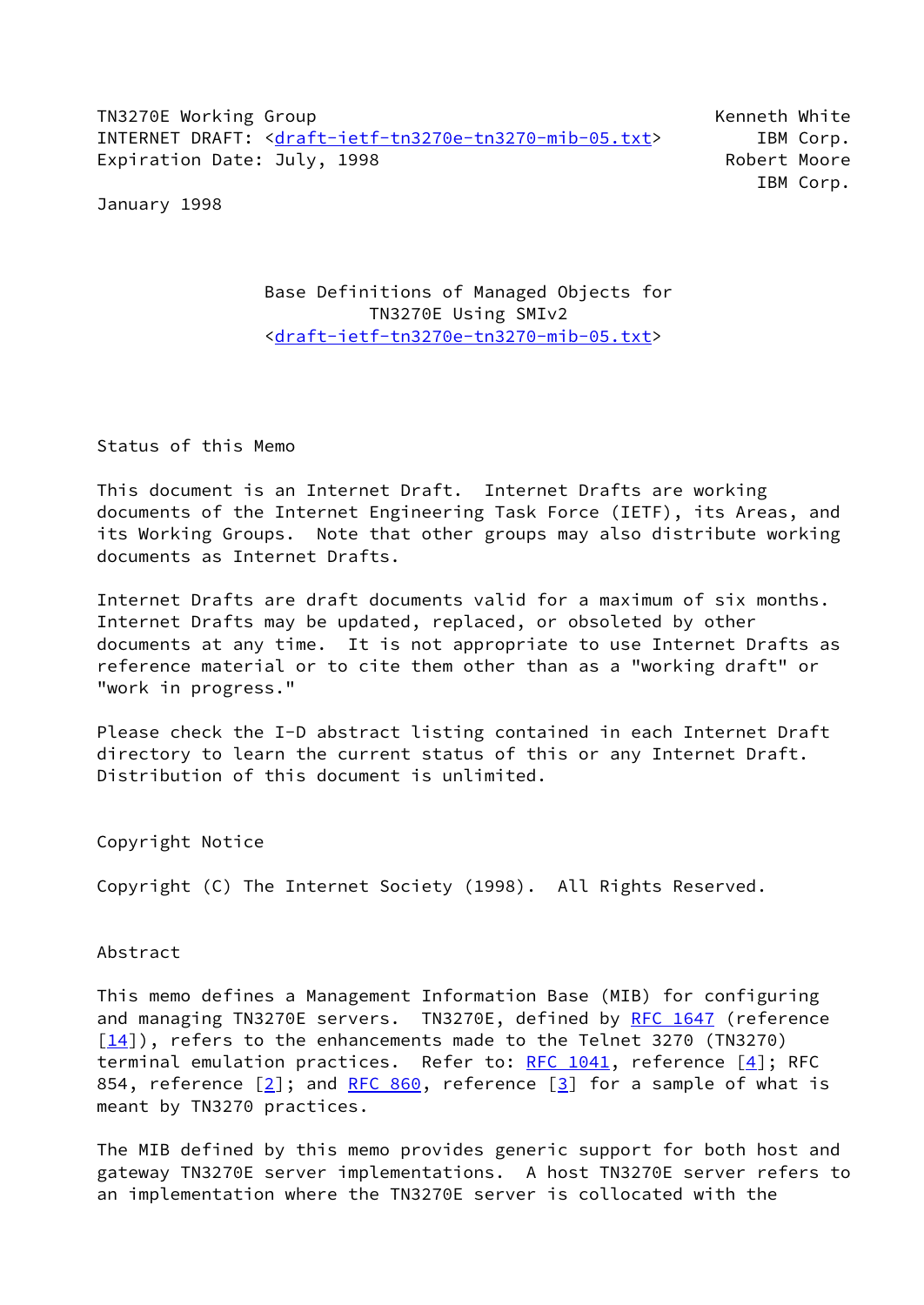Systems Network Architecture (SNA) System Services Control Point (SSCP) for the dependent Secondary Logical Units (SLUs) that the server makes available to its clients for connecting into a SNA network.

A gateway TN3270E server resides on an SNA node other than an SSCP, either an SNA type 2.0 node or an APPN node acting in the role of a

TN3270E Working Group Lexpires July 1998 [Page 1]

<span id="page-1-0"></span>Internet Draft TN3270E MIB January 1998

Dependent LU Requester (DLUR). Host and gateway TN3270E server implementations typically differ greatly as to their internal implementation and system definition (SYSDEF) requirements.

It is the intent that the MIB defined herein be extended by subsequent memos, to provide non-generic configuration support and to enable TN3270E response time collection. The specification of this MIB uses the Structure of Management Information (SMI) for Version 2 of the Simple Network Management Protocol Version (refer to [RFC 1902](https://datatracker.ietf.org/doc/pdf/rfc1902), reference  $[1]$ .

#### Table of Contents

| 1.0 | Introduction                                                                                                                                                                                                                                                                                                                                                                                                              | $\overline{2}$                       |
|-----|---------------------------------------------------------------------------------------------------------------------------------------------------------------------------------------------------------------------------------------------------------------------------------------------------------------------------------------------------------------------------------------------------------------------------|--------------------------------------|
| 2.0 | The SNMPv2 Network Management Framework<br>.                                                                                                                                                                                                                                                                                                                                                                              | $\overline{3}$                       |
| 3.0 |                                                                                                                                                                                                                                                                                                                                                                                                                           | $\overline{3}$                       |
| 3.1 |                                                                                                                                                                                                                                                                                                                                                                                                                           |                                      |
|     | 3.1.1                                                                                                                                                                                                                                                                                                                                                                                                                     |                                      |
|     |                                                                                                                                                                                                                                                                                                                                                                                                                           | 4<br>5<br>5<br>6<br>6<br>6<br>6<br>7 |
|     | tn3270eSrvrStatsTable<br>. The contract of the contract of the contract of the contract of the contract of the contract of the contract of the contract of the contract of the contract of the contract of the contract of the contract of the contrac<br>3.1.3                                                                                                                                                           |                                      |
|     | 3.2 TN3270E Server Resource Configuration                                                                                                                                                                                                                                                                                                                                                                                 |                                      |
| 3.3 | Resource Name / Client Address Mappings                                                                                                                                                                                                                                                                                                                                                                                   |                                      |
|     |                                                                                                                                                                                                                                                                                                                                                                                                                           |                                      |
|     |                                                                                                                                                                                                                                                                                                                                                                                                                           |                                      |
|     |                                                                                                                                                                                                                                                                                                                                                                                                                           | $\frac{7}{8}$                        |
| 3.4 |                                                                                                                                                                                                                                                                                                                                                                                                                           |                                      |
| 3.5 | IANA Considerations                                                                                                                                                                                                                                                                                                                                                                                                       | 8                                    |
| 4.0 | Definitions                                                                                                                                                                                                                                                                                                                                                                                                               | 8                                    |
| 5.0 | .<br>Security Considerations                                                                                                                                                                                                                                                                                                                                                                                              | <u>41</u>                            |
| 6.0 | Intellectual Property                                                                                                                                                                                                                                                                                                                                                                                                     | 42                                   |
| 7.0 | $\mathcal{A}^{(n)} \left( \mathcal{A}^{(n)} \left( \mathcal{A}^{(n)} \left( \mathcal{A}^{(n)} \left( \mathcal{A}^{(n)} \right) \right) \right) \right) \left( \mathcal{A}^{(n)} \left( \mathcal{A}^{(n)} \left( \mathcal{A}^{(n)} \left( \mathcal{A}^{(n)} \right) \right) \right) \right) \left( \mathcal{A}^{(n)} \left( \mathcal{A}^{(n)} \left( \mathcal{A}^{(n)} \right) \right) \right) \right)$<br>Acknowledgments | 42                                   |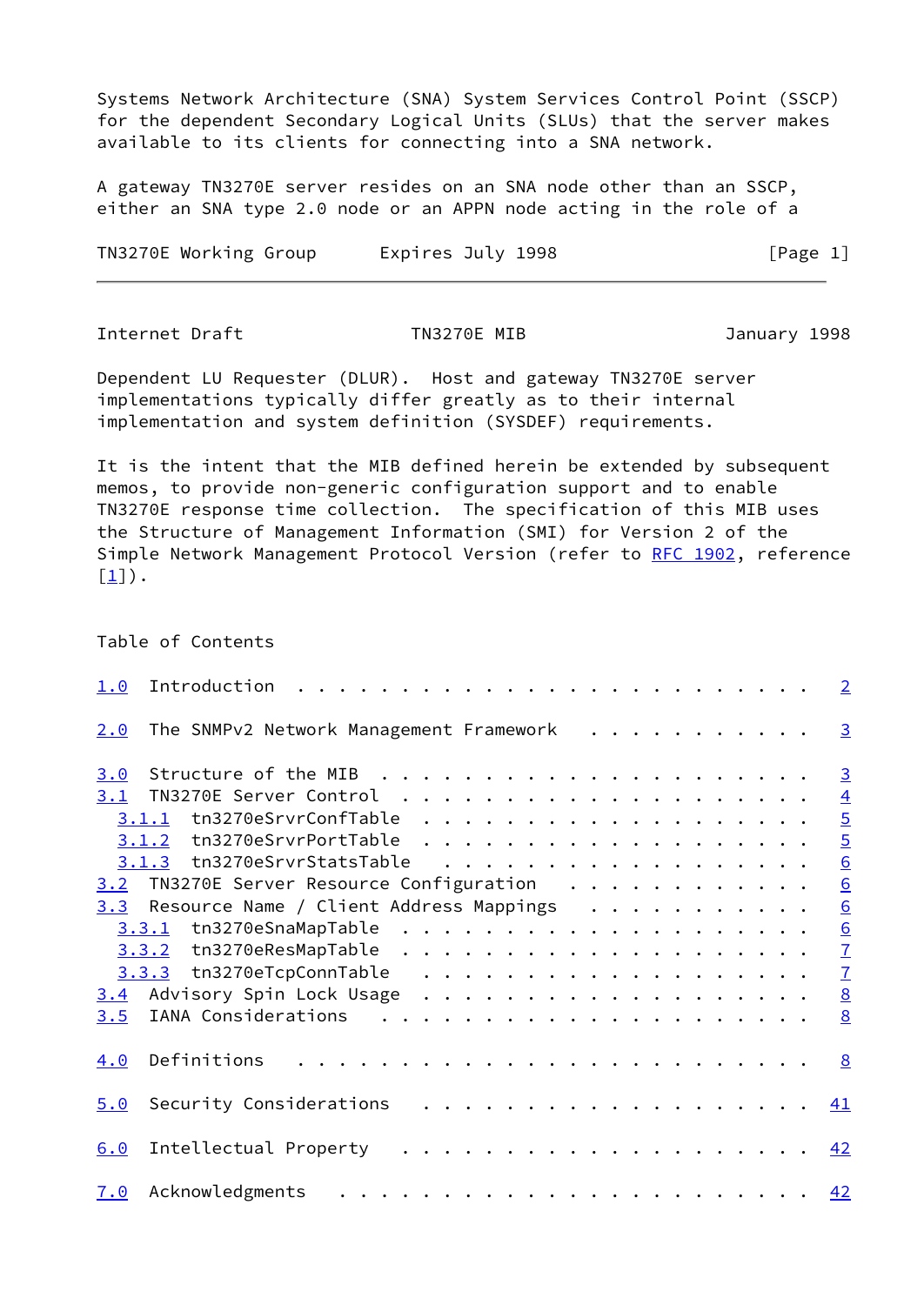| 10.0 Full Copyright Statement 44 |  |  |  |  |  |  |  |  |  |  |
|----------------------------------|--|--|--|--|--|--|--|--|--|--|

## <span id="page-2-0"></span>[1.0](#page-2-0) Introduction

This document is a product of the TN3270E Working Group. Its purpose is to define a MIB module for support by a TCP/IP implementation for configuration and management of TN3270E servers.

| TN3270E Working Group | Expires July 1998 | [Page 2] |
|-----------------------|-------------------|----------|
|                       |                   |          |

<span id="page-2-2"></span>Internet Draft TN3270E MIB January 1998

The key words "MUST", "MUST NOT", "REQUIRED", "SHALL", "SHALL NOT", "SHOULD", "SHOULD NOT", "RECOMMENDED", "MAY", and "OPTIONAL" in this document are to be interpreted as described in [RFC 2119,](https://datatracker.ietf.org/doc/pdf/rfc2119) reference [\[13\]](#page-51-3).

<span id="page-2-1"></span>[2.0](#page-2-1) The SNMPv2 Network Management Framework

The SNMPv2 Network Management Framework consists of seven major components. They are:

- o [RFC 1902](https://datatracker.ietf.org/doc/pdf/rfc1902)  $[1]$  $[1]$  which defines the SMI, the mechanisms used for describing and naming objects for the purpose of management.
- o [RFC 1903](https://datatracker.ietf.org/doc/pdf/rfc1903) [[6\]](#page-51-4) defines textual conventions for SNMPv2.
- o [RFC 1904](https://datatracker.ietf.org/doc/pdf/rfc1904) [[8\]](#page-51-5) defines conformance statements for SNMPv2.
- o [RFC 1905](https://datatracker.ietf.org/doc/pdf/rfc1905) [[7\]](#page-51-6) defines transport mappings for SNMPv2.
- o [RFC 1906](https://datatracker.ietf.org/doc/pdf/rfc1906) [[5\]](#page-50-7) defines the protocol operations used for network access to managed objects.
- o [RFC 1907](https://datatracker.ietf.org/doc/pdf/rfc1907) [[9\]](#page-51-7) defines the Management Information Base for SNMPv2.
- o [RFC 1908](https://datatracker.ietf.org/doc/pdf/rfc1908) [[16\]](#page-51-8) specifies coexistence between SNMP and SNMPv2.

The Framework permits new objects to be defined for the purpose of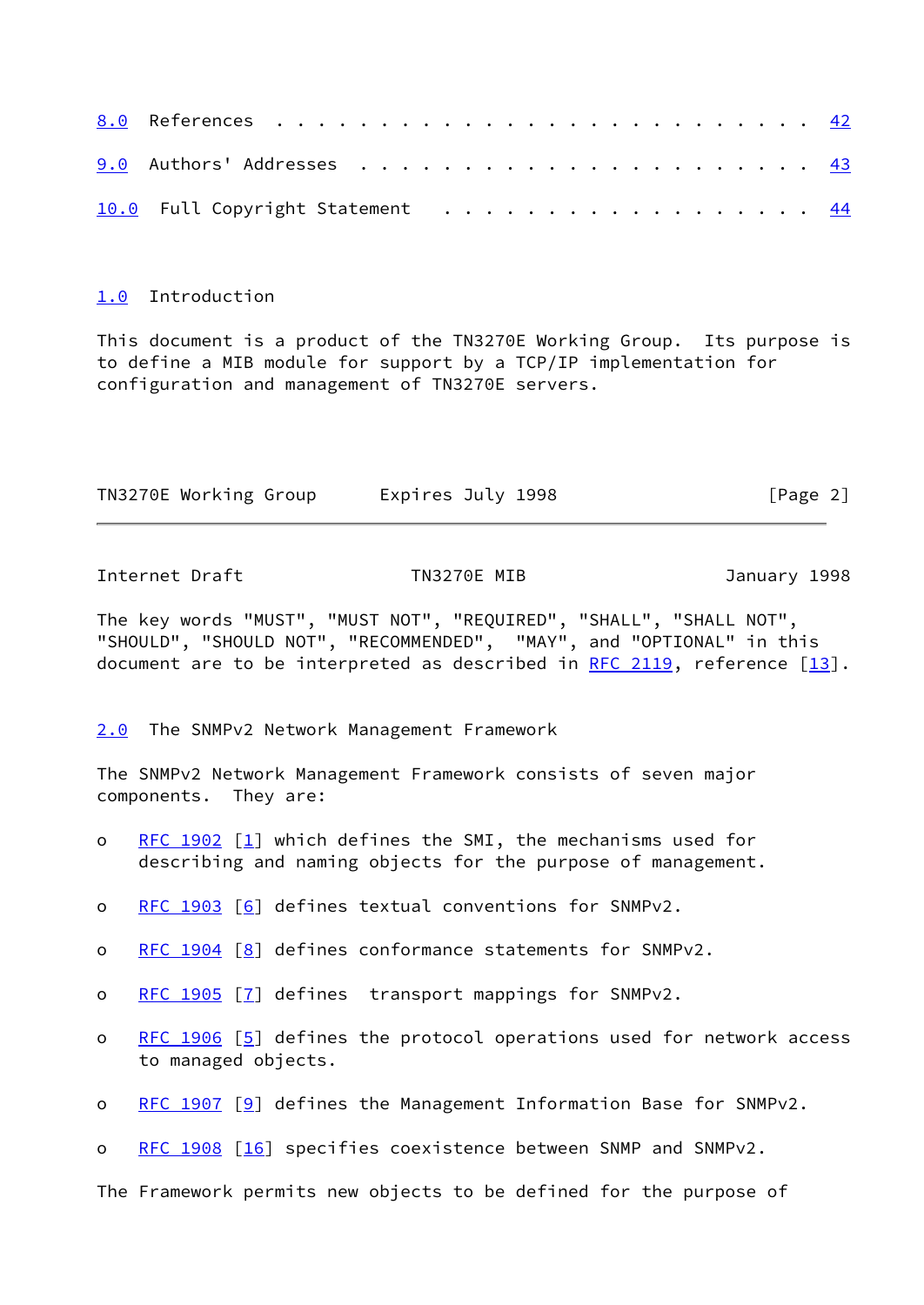experimentation and evaluation.

This memo specifies a MIB module that is compliant to the SNMPv2 SMI. A semantically identical MIB conforming to the SNMPv1 SMI can be produced through the appropriate translation.

#### <span id="page-3-0"></span>[3.0](#page-3-0) Structure of the MIB

The TN3270E-MIB is split into the following components:

- o TN3270E Server Control
- o TN3270E Server Resource Configuration
- o Resource/Client Address Mappings

There are two additional sections to address:

- o Advisory Spin Lock Usage
- o IANA Considerations

The TN3270E-MIB is defined primarily for TN3270E servers. This memo does not explicitly address use of the MIB by TN3270 servers that do not support the TN3270E protocol. Even though a significant number of the objects in the MIB do apply in the TN3270-only case, the case was not addressed, since it is unlikely that a TN3270-only server would implement this MIB.

| TN3270E Working Group | Expires July 1998 | [Page 3] |
|-----------------------|-------------------|----------|
|-----------------------|-------------------|----------|

<span id="page-3-1"></span>Internet Draft TN3270E MIB January 1998

The SYSAPPL-MIB, reference  $[12]$ , contains the Utf8String textual convention (TC) that the TN3270E-MIB imports. This TC, which is used for some MIB objects containing textual information, enables internationalization of text strings, whereas the DisplayString TC does not.

It is important to note that implementation of the SYSAPPL-MIB is not actually a prerequisite for implementing the TN3270E-MIB. On the other hand, implementation of the TN3270E-MIB does not preclude implementing the SYSAPPL-MIB as well. When both MIBs are implemented, the primary index into most of the TN3270E-MIB tables, tn3270eSrvrConfIndex, SHOULD equal one of the SYSAPPL-MIB's sysApplElmtRunIndex values. In this case the entry in the sysApplElmtRunTable provides additional information on a TN3270E server.

The SNMP-FRAMEWORK-MIB, reference  $[15]$  $[15]$ , contains the SnmpAdminString TC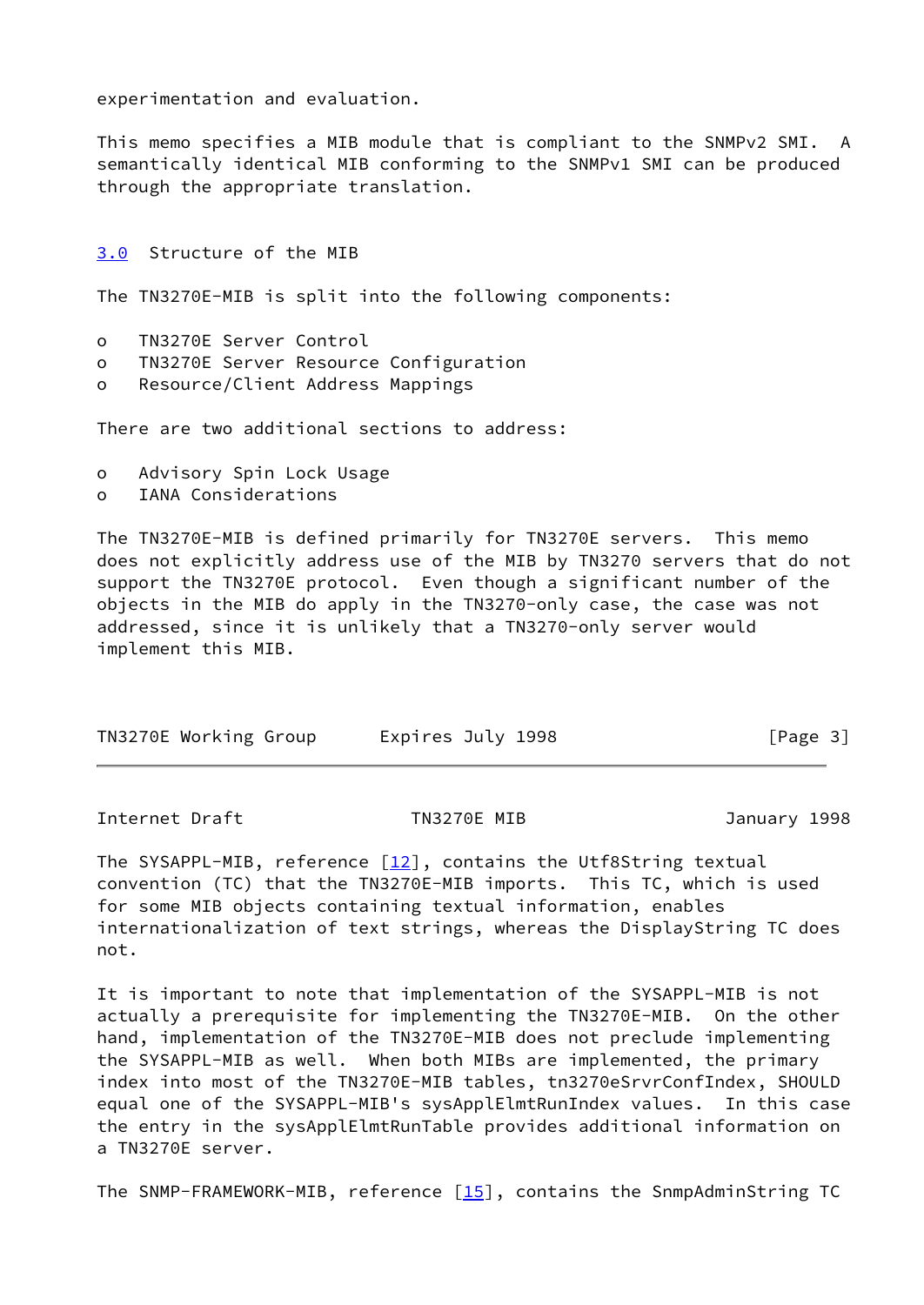that the TN3270E-MIB imports. Like the Utf8String TC, this TC also enables internationalization of text strings; in addition, it provides some guidelines on the length and content of the strings.

The MIB defined by this memo handles both IPv4 and IPv6 addressing. Two textual conventions, Tn3270eAddrType and Tn3270eTAddress, are defined for this purpose. Tn3270eTAddress is essentially equivalent to the TAddress TC, defined by [RFC 1903](https://datatracker.ietf.org/doc/pdf/rfc1903). The difference between the two is that Tn3270eTAddress allows a zero-length octet string, while TAddress doesn't. It is important that Tn3270eTAddress allow for the absence of an address, because some objects with this syntax are used as table indexes, and have special meanings when they contain zero-length strings.

The Tn3270eAddrType textual convention is used rather than the TDomain TC (defined by [RFC 1903\)](https://datatracker.ietf.org/doc/pdf/rfc1903) for identifying the contents of a tn3270eTAddress object. TDomain uses an OID to characterize the contents of an associated TAddress object. Tn3270eAddrType was chosen over TDomain because, with a SYNTAX of Unsigned32 (enumeration type), it is much simpler to use as a component in an instance identifier.

<span id="page-4-0"></span>[3.1](#page-4-0) TN3270E Server Control

This group of objects provides for TN3270E server configuration and control. It consists of three tables:

- o tn3270eSrvrConfTable
- o tn3270eSrvrPortTable
- o tn3270eSrvrStatsTable

The tn3270eSrvrConfTable is the primary table within the entire TN3270E-MIB. As [section 3.1.1](#page-4-1) indicates, each TN3270E server is represented by an entry in this table, indexed by tn3270eSrvrConfIndex. Most of the other tables defined by the TN3270E-MIB have tn3270eSrvrConfIndex as their primary index. Entries in these tables MUST NOT exist for a TN3270E server when it does not have a tn3270eSrvrConfigEntry.

| TN3270E Working Group | Expires July 1998 | [Page 4] |
|-----------------------|-------------------|----------|
|-----------------------|-------------------|----------|

<span id="page-4-2"></span>Internet Draft TN3270E MIB January 1998

## <span id="page-4-1"></span>[3.1.1](#page-4-1) tn3270eSrvrConfTable

The tn3270eSrvrConfTable contains a set of objects primarily used for configuring and managing TN3270E servers. As with most of the other tables in the TN3270E-MIB, this table is indexed by an unsigned integer,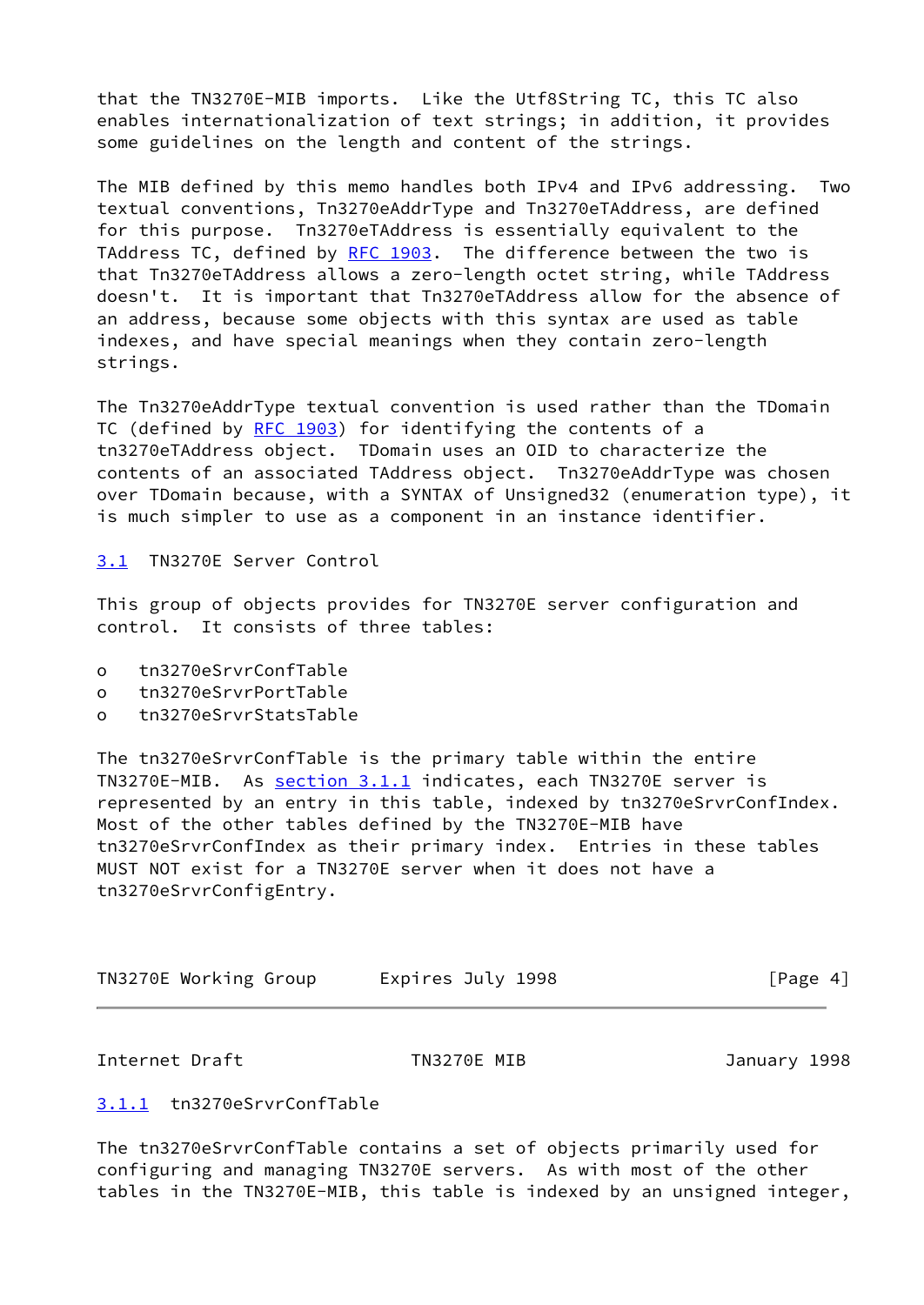tn3270eSrvrConfIndex. This primary index element enables support of multiple TN3270E servers by a single SNMP agent. Within the set of MIB objects returned by one SNMP agent, tn3270eSrvrConfIndex values MUST be unique, and need not be contiguous; otherwise these values are implementation-dependent.

An earlier version of this memo had used the local IP address associated with a TN3270E server, along with tn3270eSrvrConfIndex, as the primary indexes into most of its tables. Use of a local IP address was thought to enable use of these tables by management applications. This approach was dropped, since it introduced another level of complexity into MIB table indexing for little actual benefit.

The tn3270eSrvrConfInactivityTimer object defines the inactivity period for TN3270 and TN3270E sessions. The tn3270eSrvrConfSessionTermState object defines how a session SHOULD be terminated. The three objects:

- o tn3270eSrvrConfActivityCheck
- o tn3270eSrvrConfActivityTimeout
- o tn3270eSrvrConfActivityInterval

define the parameters for performing the "Telnet Timing Mark Option" as defined by [RFC 860](https://datatracker.ietf.org/doc/pdf/rfc860) [\[3](#page-50-2)]. The object tn3270eSrvrConfActivityCheck allows a Management Station to select either a NOP command or a TIMEMARK command. Sending a NOP command results in less overhead then a TIMEMARK command, since a client doesn't send a reply.

The objects tn3270eSrvrConfAdminStatus and tn3270eSrvrConfOperStatus enable remote starting and stopping of a TN3270E server. tn3270eSrvrConfFunctionsSupported indicates which of the TN3270 and TN3270E options a server supports. The object tn3270eSrvrConfSessionTermState defines as a TN3270E server-wide option what SHOULD occur when the SNA portion of a TN3270 or TN3270E session terminates with respect to the associated TCP connection. The object tn3270eSrvrConfSrvrType indicates whether the TN3270E server represented by a tn3270eSrvrConfEntry is a host or a gateway server. The object tn3270eSrvrConfContact provides a scratch pad area for a TN3270E server administrator to store information for later retrieval. The object tn3270eSrvrConfRowStatus provides the capability to perform row creation and deletion operations on this table.

## <span id="page-5-0"></span>[3.1.2](#page-5-0) tn3270eSrvrPortTable

The tn3270eSrvrPortTable represents the local TCP ports associated with a TN3270E server. This information is important because some TN3270E server implementations support multiple local ports. A tn3270eSrvrPortEntry is indexed by:

- o tn3270eSrvrConfIndex
- o tn3270eSrvrConfPort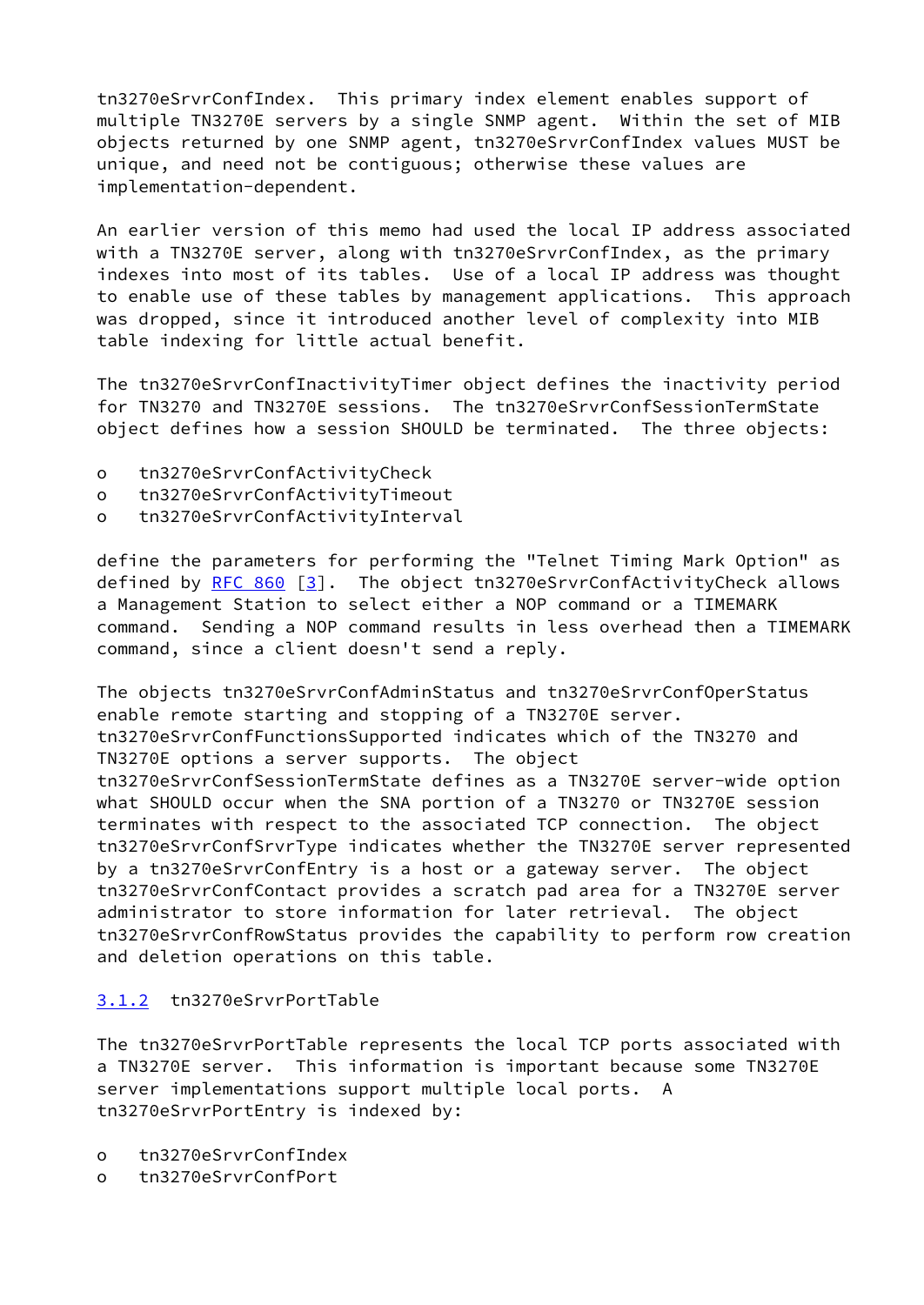<span id="page-6-1"></span>Internet Draft TN3270E MIB January 1998

- o tn3270eSrvrConfPortAddrType
- o tn3270eSrvrConfPortAddress

Certain TN3270E server implementations restrict a local TCP port to a particular local IP address, instead of allowing connections for any local IP address to occur via the port. tn3270eSrvrConfPortAddrType and tn3270eSrvrConfPortAddress allow this restriction to be represented in the MIB. A TN3270E server that doesn't restrict connections over a port to a local IP Address SHOULD use the value unknown(0) for tn3270eSrvrConfPortAddrType, and a zero-length octet string for tn3270eSrvrConfPortAddress.

## <span id="page-6-0"></span>[3.1.3](#page-6-0) tn3270eSrvrStatsTable

The tn3270eSrvrStatsTable defines a series of objects that provide general usage statistics for a TN3270E server.

<span id="page-6-2"></span>[3.2](#page-6-2) TN3270E Server Resource Configuration

The following three tables provide for configuration of resources at a TN3270E server:

- o tn3270eClientGroupTable
- o tn3270eResPoolTable
- o tn3270eClientResMapTable

tn3270eClientGroupTable and tn3270eResPoolTable enable implementations to define groupings of both client addresses and resource pools for mapping client addresses to resources. The tn3270eClientResMapTable provides a mapping from a client group to a resource pool.

<span id="page-6-3"></span>[3.3](#page-6-3) Resource Name / Client Address Mappings

The TN3270E-MIB contains three tables for mapping resource names to client addresses, and client addresses to resource names:

- o tn3270eSnaMapTable
- o tn3270eResMapTable
- o tn3270eTcpConnTable

<span id="page-6-4"></span>[3.3.1](#page-6-4) tn3270eSnaMapTable

The tn3270eSnaMapTable is a read-only table that maps a secondary LU's SNA network name to the name by which it is known locally at the TN3270E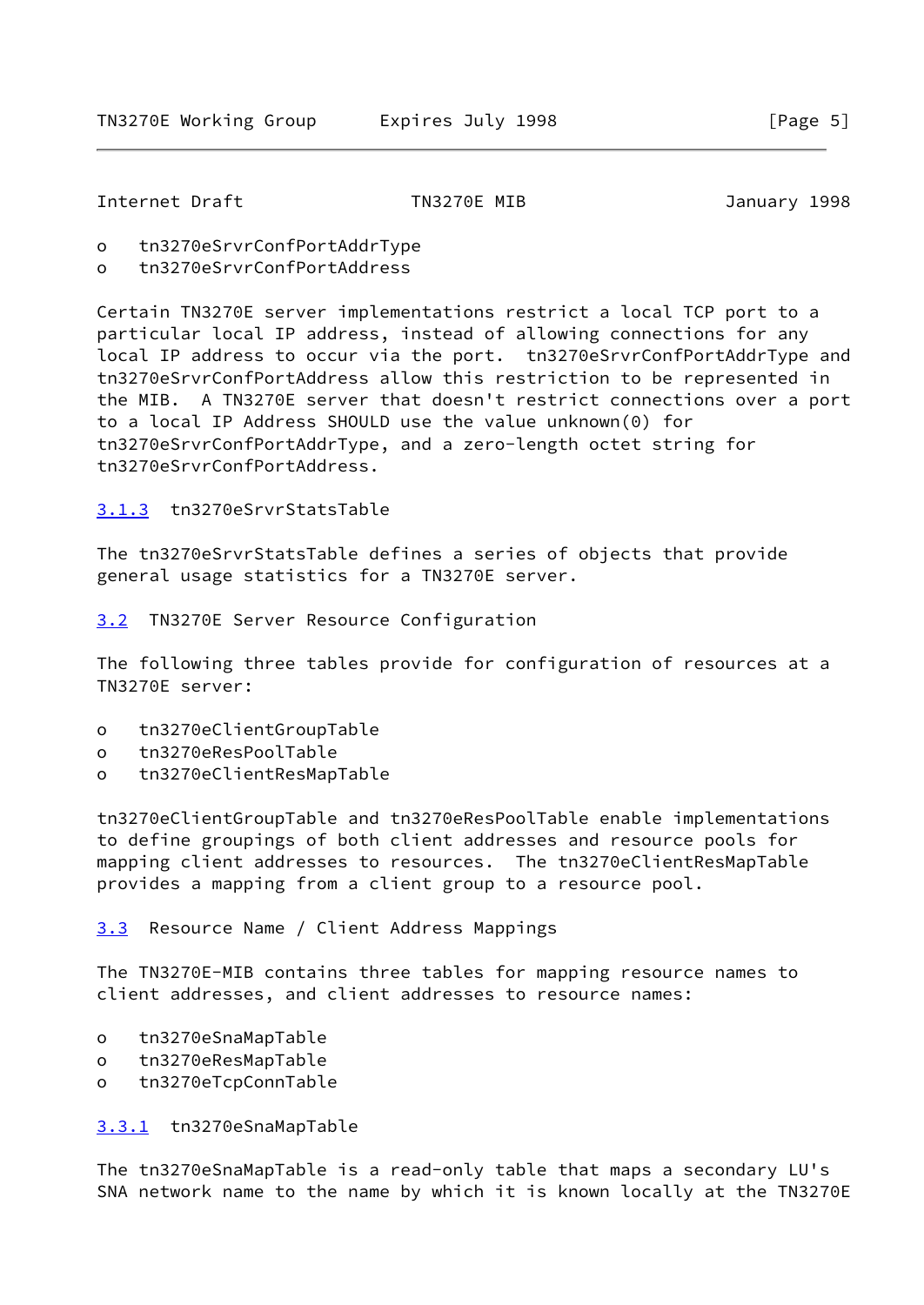server. For correlation with data from the SNA network, the name of the associated primary LU also appears in a tn3270eSnaMapEntry. An entry in this table is created when the Activate LU (ACTLU) request carrying the SNA network name of the SLU is received from the SSCP. The entry is deleted when the SLU is deactivated.

A TN3270E server provides a client with access to an SNA application by associating a TCP connection from the client with an SNA secondary LU (SLU) at the server. This SLU in turn has an SNA session with a primary LU (PLU) running on an SNA host. This PLU represents the application with which the client is communicating. The TN3270E-MIB includes two

TN3270E Working Group Lexpires July 1998 [Page 6]

<span id="page-7-1"></span>Internet Draft TN3270E MIB January 1998

tables for mapping back and forth among the SNA name identifying the PLU, the SNA name identifying the SLU, and the TCP connection with the client.

In order to understand how these name mappings work, it is necessary to understand a subtlety involving the names of the SLUs at the TN3270E server: these names are often different from the names by which the SLUs are known in the rest of the SNA network. In the TN3270E-MIB, these two types of SLU names are termed "local names" and "SSCP-supplied names"; the latter term indicates that the name by which the SLU is known in the SNA network comes to the TN3270E server from the SNA System Services Control Point.

SSCPs don't always send SLU names down to the secondary LUs; in some cases this capability must be turned on. In the case of SLUs served by a Dependent LU Requester (DLUR), the capability is always turned on. For those associated with an SNA type 2.0 node (or with a boundary function-attached type 2.1 node), however, inclusion of SLU names on ACTLU must be enabled explicitly at the SSCP via local configuration.

## <span id="page-7-0"></span>[3.3.2](#page-7-0) tn3270eResMapTable

The tn3270eResMapTable is a read-only table that maps a resource name to a client's address. An entry in this table is created when a TCP connection is received by a TN3270E server and mapped to a resource. The entry is deleted when the resource-to-address association is no longer valid.

## <span id="page-7-2"></span>[3.3.3](#page-7-2) tn3270eTcpConnTable

The TCP Connection Table is defined by [RFC 2012](https://datatracker.ietf.org/doc/pdf/rfc2012) (Refer to reference  $[10]$ , TCP-MIB Definitions). It contains the following objects: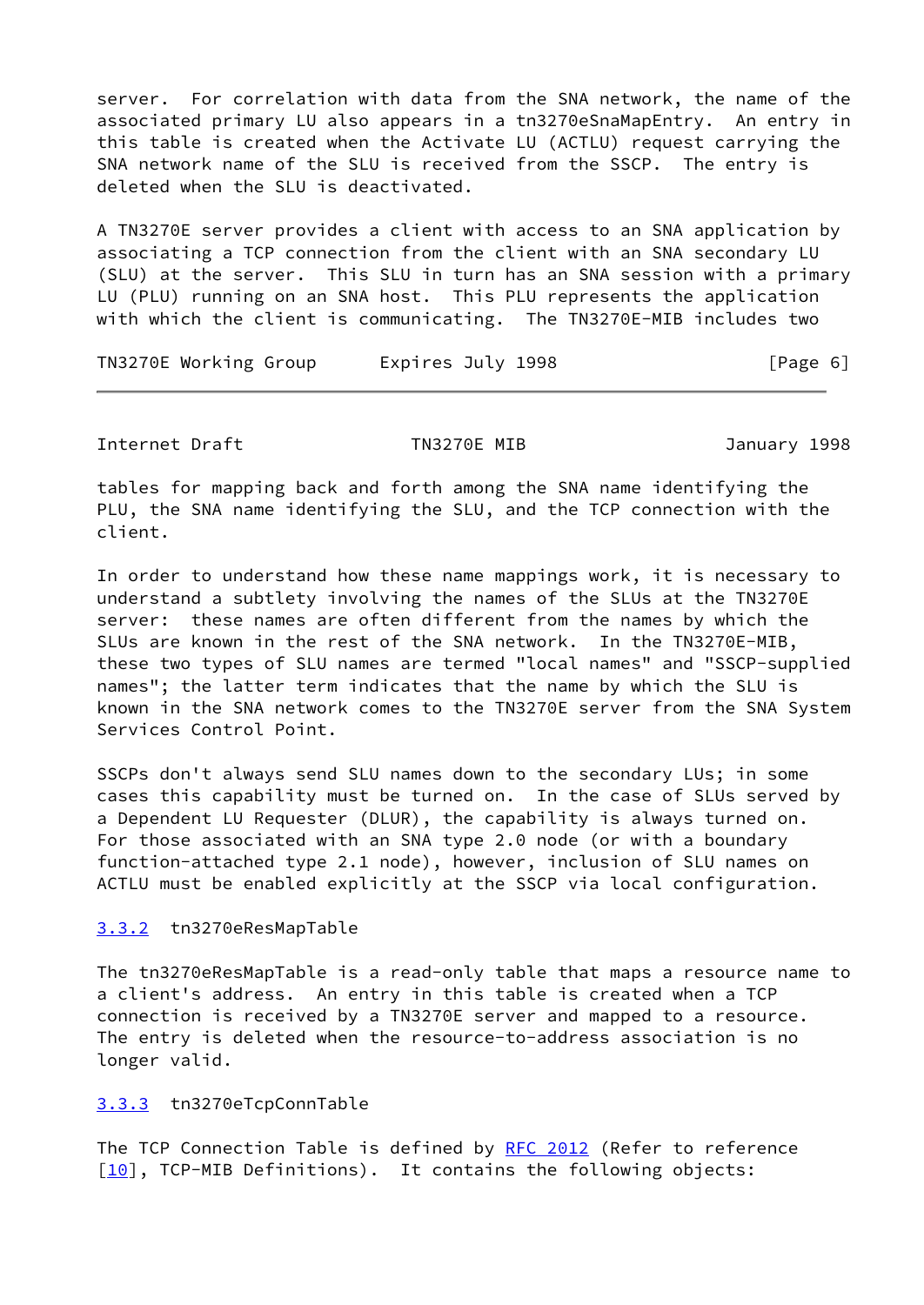- o tcpConnState (INTEGER)
- o tcpConnLocalAddress (IpAddress)
- o tcpConnLocalPort (INTEGER)
- o tcpConnRemAddress (IpAddress)
- o tcpConnRemPort (INTEGER)

It is indexed by: tcpConnLocalAddress, tcpConnLocalPort, tcpConnRemAddress, and tcpConnRemPort.

The tn3270eTcpConnTable contains objects for keeping a list of the current set of TN3270 and TN3270E sessions at a TN3270E server. The relationship between the tcpConnTable and the Tn3270eTcpConnTable is not one-to-one, since the tn3270eTcpConnTable contains information pertaining only to TN3270(E) sessions.

The tn3270eTcpConnTable has a different indexing structure from that of the tcpConnTable. Instead of using IpAddress objects, Tn3270eTAddress and Tn3270eAddrType object pairs are used to specify client addresses (both local and remote). This enables support of IPv6 addresses. In addition, the remote address pair precedes the local address pair in the index clause, in order to enable a GET-NEXT operation using only the remote address pair.

| TN3270E Working Group | Expires July 1998 | [Page 7] |
|-----------------------|-------------------|----------|
|-----------------------|-------------------|----------|

<span id="page-8-1"></span>Internet Draft TN3270E MIB January 1998

<span id="page-8-0"></span>[3.4](#page-8-0) Advisory Spin Lock Usage

Within the TN3270E-MIB, the tn3270eConfSpinLock object provides an advisory lock that an implementation MAY use to let cooperating TN3270E-MIB applications coordinate their use of the tn3270eSrvrConfTable, the tn3270eSrvrPortTable, the tn3270eClientGroupTable, the tn3270eResPoolTable, and the tn3270eClientResMapTable. When an application seeks to create a new entry or alter an existing entry in any of the above mentioned tables, an implementation MAY require the application to use the tn3270eConfSpinLock to serialize its changes or additions relative to those initiated by other applications. Since this is an advisory lock, an implementation is not required to support it.

## <span id="page-8-2"></span>[3.5](#page-8-2) IANA Considerations

The tn3270eSrvrFunctionsSupported, tn3270eTcpConnFunctions, tn3270eTcpConnClientIdFormat, and tn3270eTcpConnLogInfo objects use textual conventions imported from the IANATn3270eTC-MIB. The purpose of defining these textual conventions in a separate MIB module is to allow additional values to be defined without having to issue a new version of this document. The Internet Assigned Number Authority (IANA) is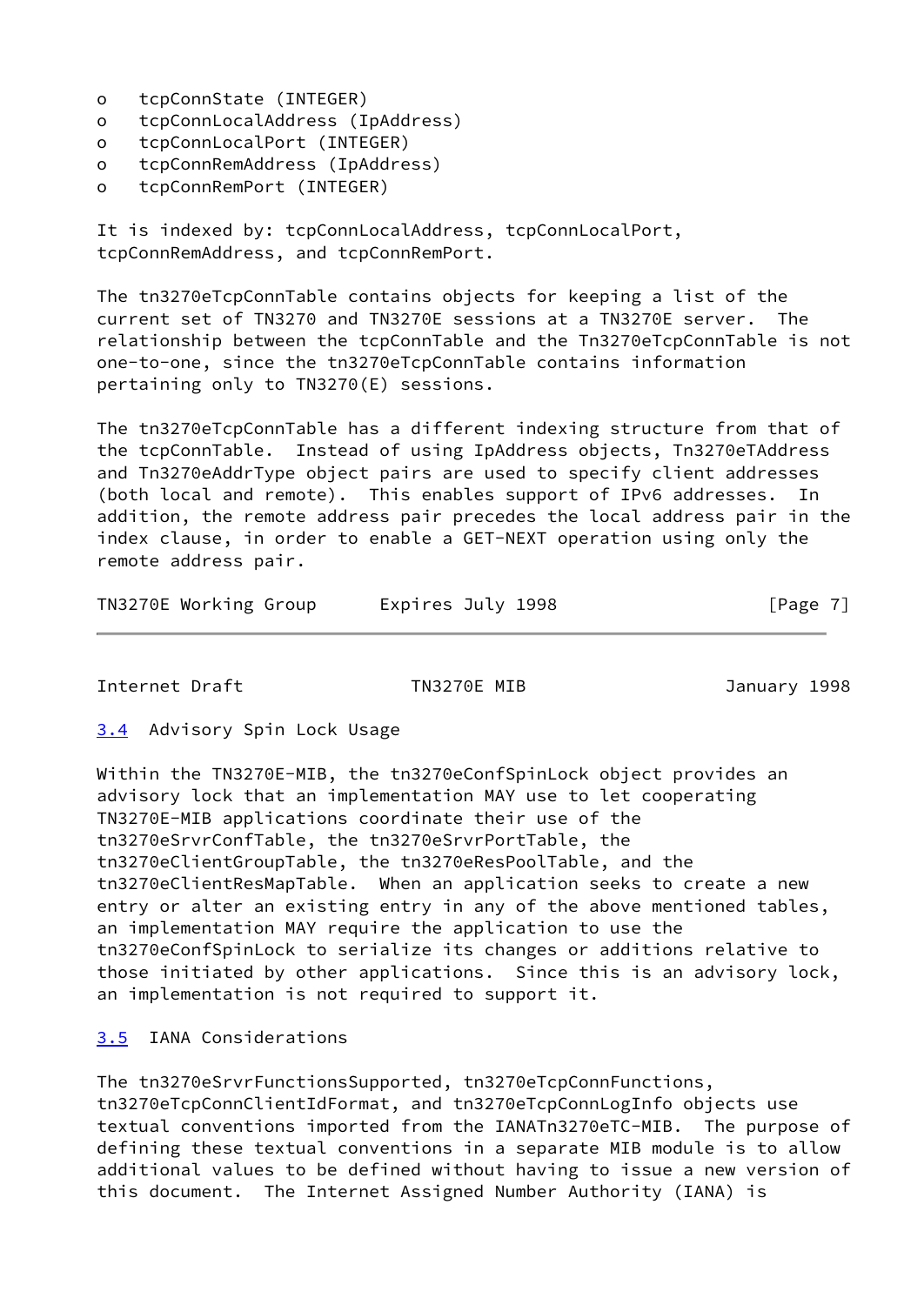responsible for the assignment of all Internet numbers, including various SNMP-related numbers; it will administer the values associated with these textual conventions.

The rules for additions or changes to the IANATn3270eTC-MIB are outlined in the DESCRIPTION clause associated with its MODULE-IDENTITY statement.

The current version of the IANATn3270eTC-MIB can be accessed from the IANA homepage at: "http://www.iana.org/iana/".

<span id="page-9-0"></span>[4.0](#page-9-0) Definitions

TN3270E-MIB DEFINITIONS ::= BEGIN

#### IMPORTS

 MODULE-IDENTITY, OBJECT-TYPE, Unsigned32, TimeTicks, IpAddress, Counter32, Gauge32, Counter64 FROM SNMPv2-SMI TEXTUAL-CONVENTION, RowStatus, TestAndIncr FROM SNMPv2-TC MODULE-COMPLIANCE, OBJECT-GROUP FROM SNMPv2-CONF snanauMIB FROM SNA-NAU-MIB Utf8String FROM SYSAPPL-MIB SnmpAdminString FROM SNMP-FRAMEWORK-MIB IANATn3270eClientType, IANATn3270eLogData, IANATn3270Functions FROM IANATn3270eTC-MIB;

TN3270E Working Group Lexpires July 1998 The Sea Report of Page 8]

Internet Draft TN3270E MIB January 1998

 tn3270eMIB MODULE-IDENTITY LAST-UPDATED "9802020000Z" -- February 2, 1998 ORGANIZATION "TN3270E Working Group" CONTACT-INFO "Kenneth White (kennethw@vnet.ibm.com) IBM Corp. - Dept. BRQA/Bldg. 501/G114 P.O. Box 12195 3039 Cornwallis RTP, NC 27709-2195 (919) 254-0102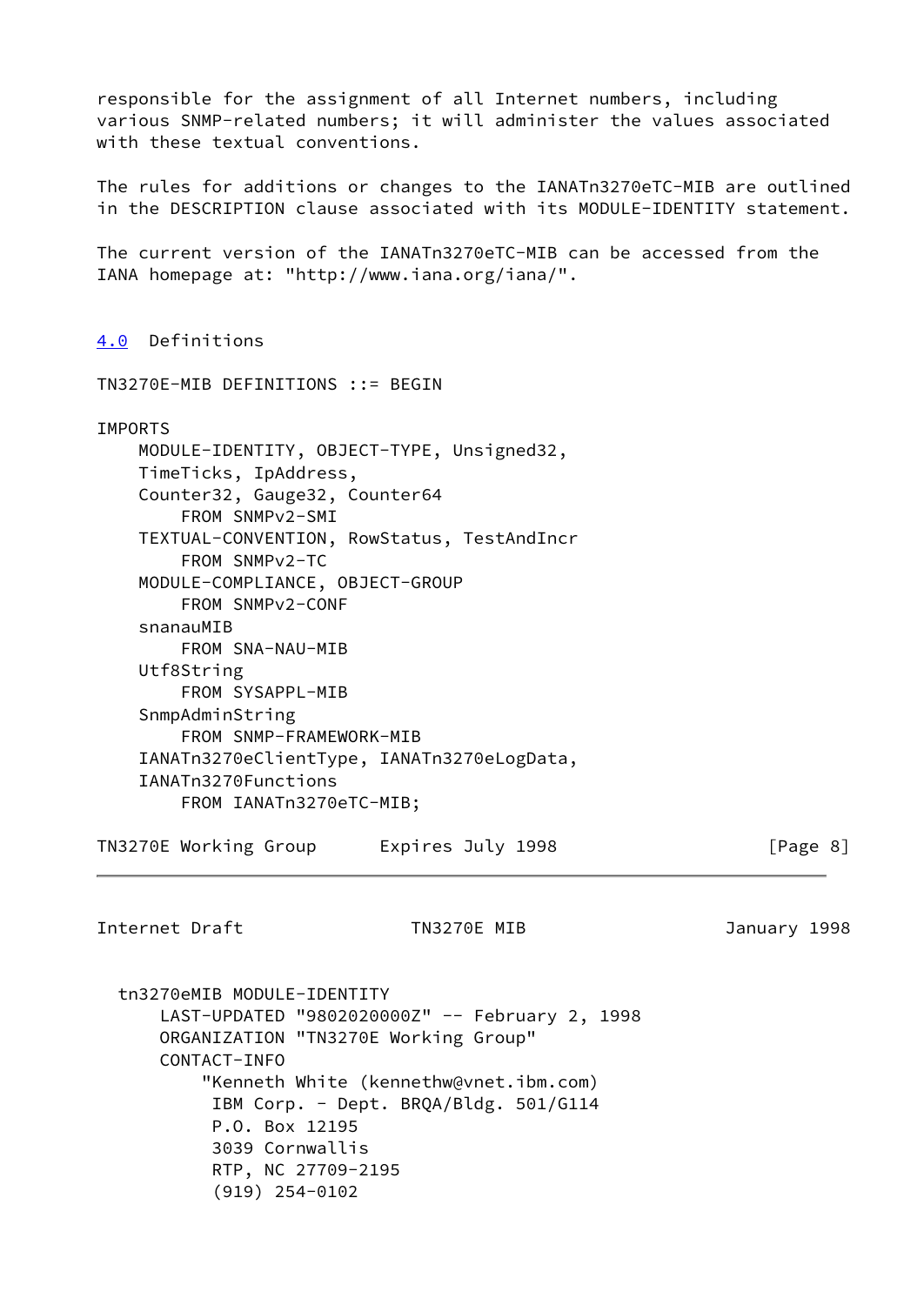```
 Robert Moore (remoore@us.ibm.com)
            IBM Corp. - Dept. BRQA/Bldg. 501/G114
            P.O. Box 12195
            3039 Cornwallis
            RTP, NC 27709-2195
            (919) 254-4436"
       DESCRIPTION
           "This module defines a portion of the management
           information base (MIB) for managing TN3270E servers"
      ::= { snanauMIB 8 }
-- Textual Conventions
SnaResourceName ::= TEXTUAL-CONVENTION
     STATUS current
     DESCRIPTION
         "The textual convention for defining an SNA resource
          name. A fully qualified SNA resource name, consisting
          of a 1 to 8 character network identifier (NetId), a
          period ('.'), and a 1 to 8 character resource name
          (ResName).
          The NetId and ResName are constructed from the
         uppercase letter 'A' - 'Z' and the numerics '0' - '9',
          all encoded in ASCII, with the restriction that the
          first character of each must be a letter. Trailing
          blanks are not allowed.
          Earlier versions of SNA permitted three additional
          characters in NetIds and ResNames: '#', '@', and '$'.
          While this use of these characters has been retired,
          a Management Station should still accept them for
          backward compatibility.
          Note: This Textual Convention is not subject to
          internationalization, and does not use the character
          encodings used by the Utf8String Textual Convention."
    SYNTAX OCTET STRING (SIZE(0..17))
Tn3270eAddrType ::= TEXTUAL-CONVENTION
     STATUS current
     DESCRIPTION
         "The textual convention for defining the type of a
TN3270E Working Group Lexpires July 1998 [Page 9]
```
Internet Draft TN3270E MIB January 1998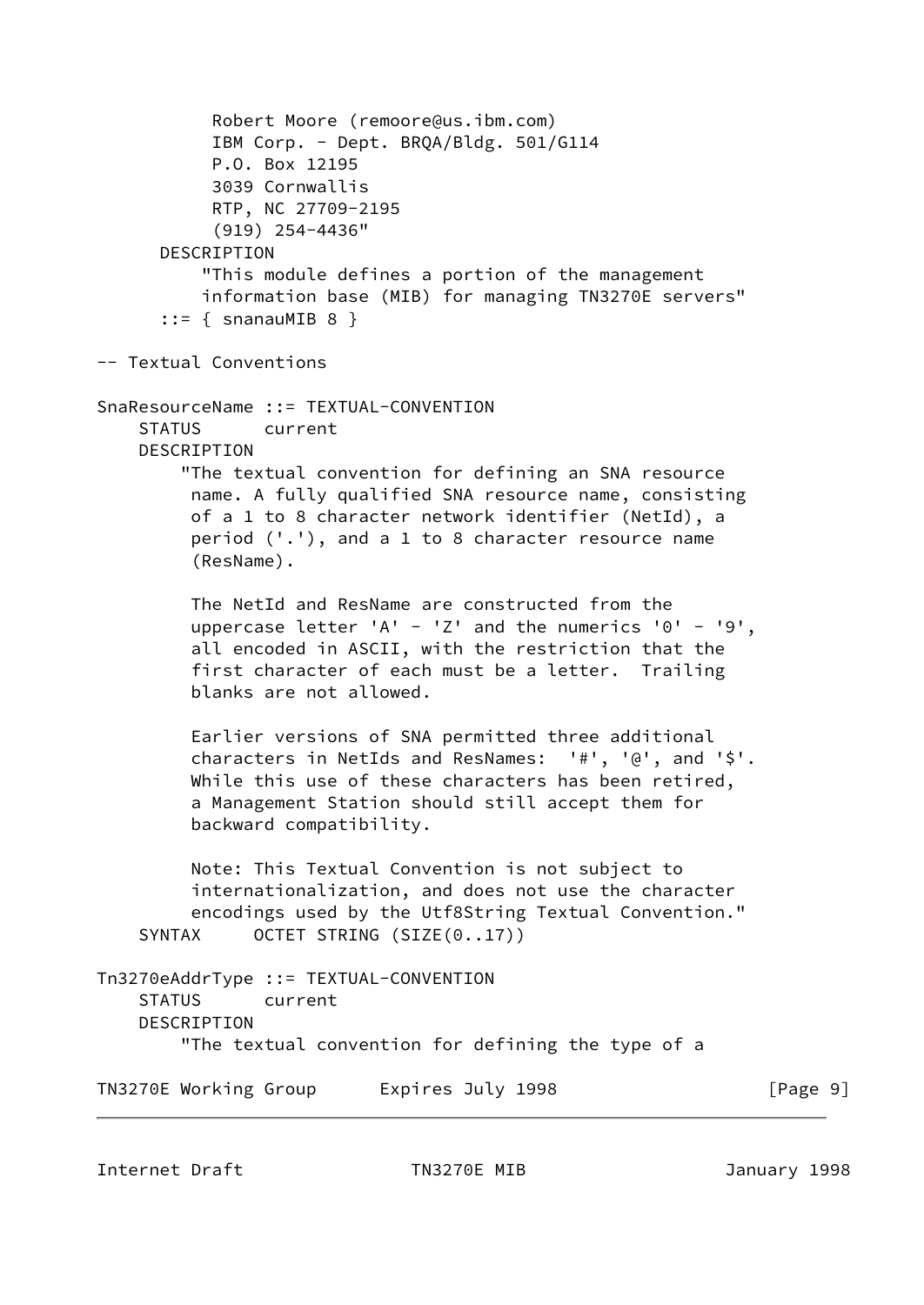client address. The enumeration value unknown(0) is usually used to indicate that no actual address is present." SYNTAX INTEGER { unknown(0),  $ipv4(1)$ ,  $inv6(2)$  } Tn3270ResourceType ::= TEXTUAL-CONVENTION STATUS current DESCRIPTION "The type of resource defined by a resource pool. Refer to tn3270eResPoolTable." SYNTAX INTEGER { other(0),  $lu(1)$ , printer(2) } Tn3270eTAddress ::= TEXTUAL-CONVENTION STATUS current DESCRIPTION "Denotes a client address. The type of client address is determined by use of the Tn3270eAddrType textual convention. The length in octets of a Tn3270eTAddress object is: Tn3270eAddrType Address Length unknown(0) mot specified or unknown; the actual length of the Tn3270eTAddress octet string indicates if an address is present  $ipv4(1)$  4 OCTETS ipv6(2) 16 OCTETS This textual convention is similar to the TAddress TC defined by [RFC1903](https://datatracker.ietf.org/doc/pdf/rfc1903) except that it allows a zero-length octet string and is not a full transport layer address." SYNTAX OCTET STRING (SIZE (0..255)) Tn3270DeviceTypes ::= TEXTUAL-CONVENTION STATUS current DESCRIPTION "This textual convention defines the list of device types that can be set, as defined by [RFC 1647](https://datatracker.ietf.org/doc/pdf/rfc1647)." SYNTAX INTEGER { -- terminals unknown(0),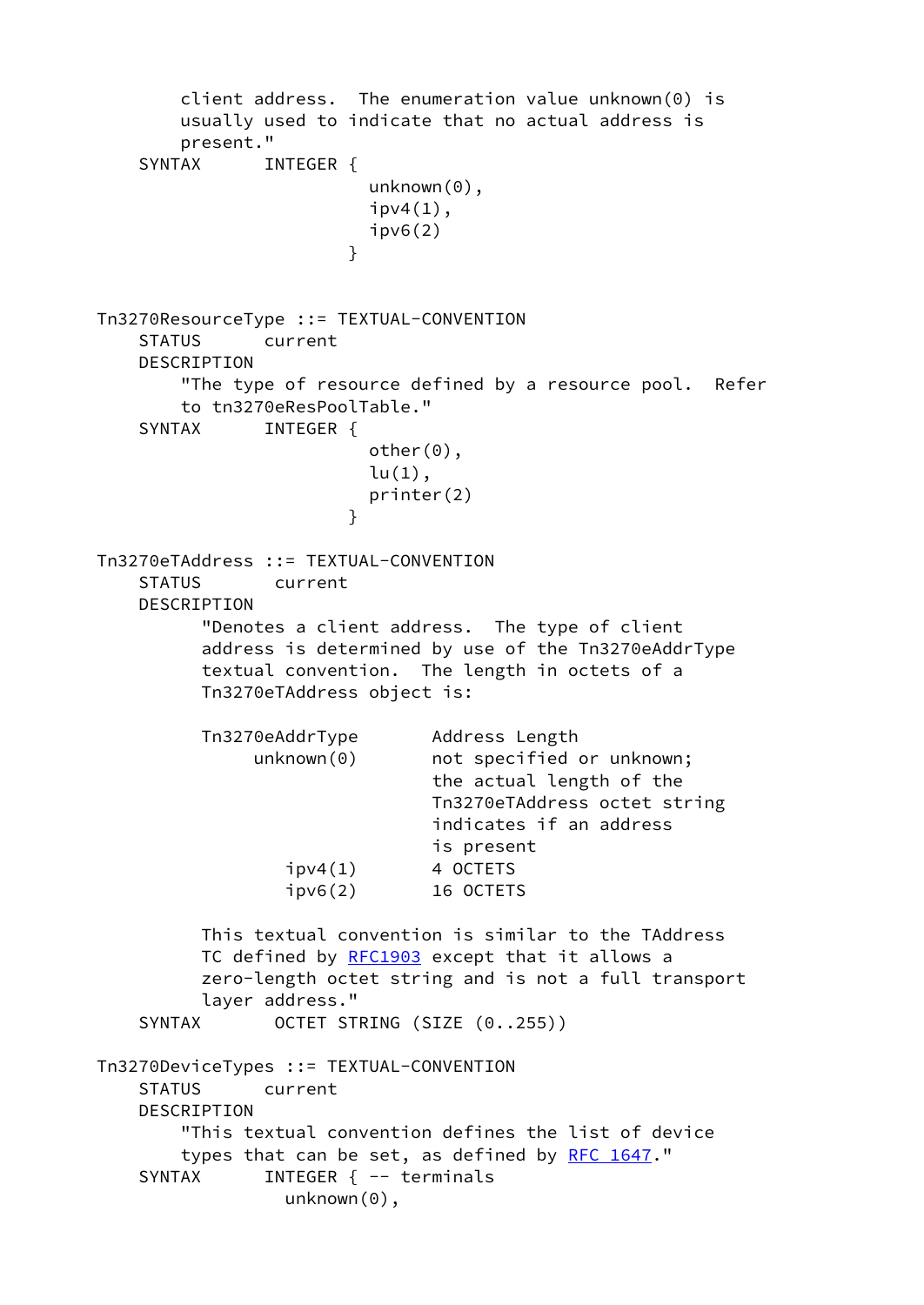| $ibm3278d2(1)$ ,  | $--$ (24 row x 80 col display) |
|-------------------|--------------------------------|
| $ibm3278d2E(2)$ , | $--$ (24 row x 80 col display) |
| $ibm3278d3(3)$ ,  | $--$ (32 row x 80 col display) |
| $ibm3278d3E(4)$ , | $--$ (32 row x 80 col display) |
|                   |                                |

```
TN3270E Working Group Latinus Expires July 1998 The State of Page 10]
```
Internet Draft TN3270E MIB January 1998

 $ibm3278d4(5)$ , --  $(43 row \times 80 col display)$  $ibm3278d4E(6)$ , -- (43 row x 80 col display)  $i_{\text{bm3278d5(7)}$ , -- (27 row x 132 col display)  $ibm3278d5E(8)$ , -- (27 row x 132 col display) ibmDynamic(9), -- (no pre-defined display size) ibm3287d1(10) -- printers

```
 }
```
Tn3270eTraceData ::= TEXTUAL-CONVENTION STATUS current DESCRIPTION

 "An octet string representing trace data from the Telnet half of a TN3270E session, from the SNA half, or from both. The octet string contains a sequence of trace elements, with order in the octet string representing order in time of the trace elements, from earliest to latest.

Each trace element has the following form:

| ------+----+------------------------ |  |
|--------------------------------------|--|
| !length!type!data                    |  |
|                                      |  |

where:

- length = one-octet length of the data portion of the trace element, not including the length and type octets
- type = one-octet code point characterizing the data; defined values are:

 X'01' outbound telnet PDU to the client X'02' inbound telnet PDU from the client X'03' outbound SNA data to the host X'04' inbound SNA data from the host

data = initial part of a PDU.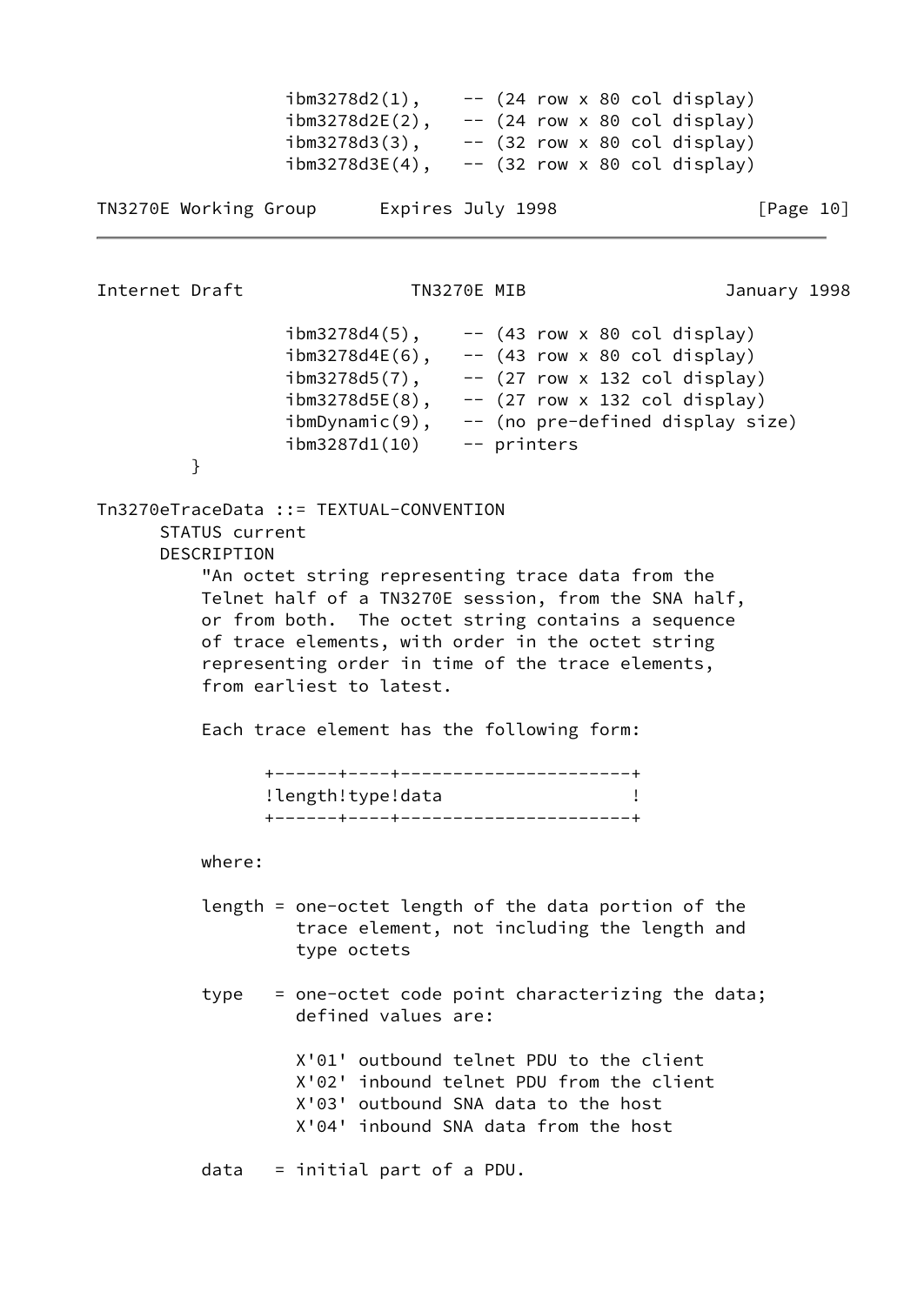It is left to implementations to determine how much of each PDU to return in a trace element. The zero-length string indicates that no trace data is available." SYNTAX OCTET STRING (SIZE (0..256)) -- Top-level structure of the MIB tn3270eNotifications OBJECT IDENTIFIER ::= { tn3270eMIB 0 } tn3270eObjects OBJECT IDENTIFIER ::= { tn3270eMIB 1 } tn3270eConformance OBJECT IDENTIFIER ::= { tn3270eMIB 3 } -- MIB Objects TN3270E Working Group Lexpires July 1998 [Page 11] Internet Draft TN3270E MIB January 1998 tn3270eSrvrConfTable OBJECT-TYPE SYNTAX SEQUENCE OF Tn3270eSrvrConfEntry MAX-ACCESS not-accessible STATUS current DESCRIPTION "This table defines the configuration elements for TN3270E servers. The number of entries in this table is expected to vary depending on the location of the table. A particular TN3270E server is expected to have a single entry. Modeling of the configuration elements as a table allows multiple TN3270E servers to be serviced by the same SNMP agent." ::= { tn3270eObjects 1 } tn3270eSrvrConfEntry OBJECT-TYPE SYNTAX Tn3270eSrvrConfEntry MAX-ACCESS not-accessible STATUS current DESCRIPTION "Definition of the configuration elements for a single TN3270E server." INDEX { tn3270eSrvrConfIndex } ::= { tn3270eSrvrConfTable 1 } Tn3270eSrvrConfEntry ::= SEQUENCE { tn3270eSrvrConfIndex Unsigned32, tn3270eSrvrConfInactivityTimeout Unsigned32, tn3270eSrvrConfActivityCheck INTEGER, tn3270eSrvrConfActivityTimeout Unsigned32,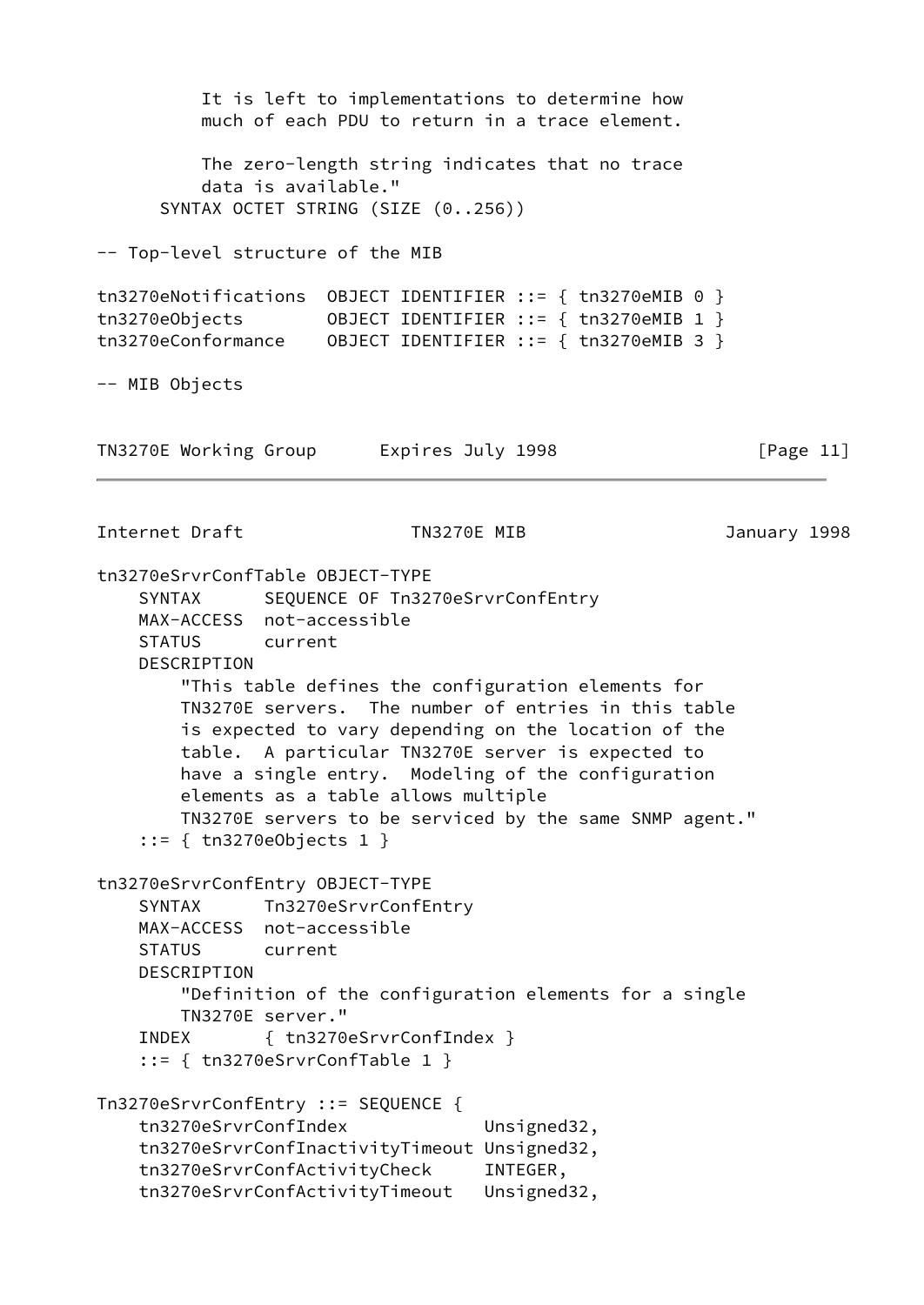```
 tn3270eSrvrConfActivityInterval Unsigned32,
    tn3270eSrvrFunctionsSupported IANATn3270Functions,
    tn3270eSrvrConfAdminStatus INTEGER,
    tn3270eSrvrConfOperStatus INTEGER,
    tn3270eSrvrConfSessionTermState INTEGER,
    tn3270eSrvrConfSrvrType INTEGER,
    tn3270eSrvrConfContact SnmpAdminString,
    tn3270eSrvrConfRowStatus RowStatus
  }
tn3270eSrvrConfIndex OBJECT-TYPE
    SYNTAX Unsigned32 (1..4294967295)
    MAX-ACCESS not-accessible
    STATUS current
    DESCRIPTION
       "Identifier for a single TN3270E server.
       Assignment of tn3270eSrvrConfIndex values is left
       entirely up to an implementation. The values
       need not be contiguous."
    ::= { tn3270eSrvrConfEntry 1 }
tn3270eSrvrConfInactivityTimeout OBJECT-TYPE
    SYNTAX Unsigned32 (0..99999999)
    UNITS "seconds"
    MAX-ACCESS read-create
TN3270E Working Group Lexpires July 1998 [Page 12]
Internet Draft TN3270E MIB January 1998
    STATUS current
    DESCRIPTION
       "The inactivity time-out specified in seconds. When a
        connection has been inactive for the number of seconds
        specified by this object it is closed. The default of
        0 means no inactivity time-out is in effect."
   DEFVAL { 0 }
    ::= { tn3270eSrvrConfEntry 2 }
tn3270eSrvrConfActivityCheck OBJECT-TYPE
   SYNTAX INTEGER {
                         noCheck(0),
                         timeMark(1),
                        nop(2) }
    MAX-ACCESS read-create
    STATUS current
    DESCRIPTION
```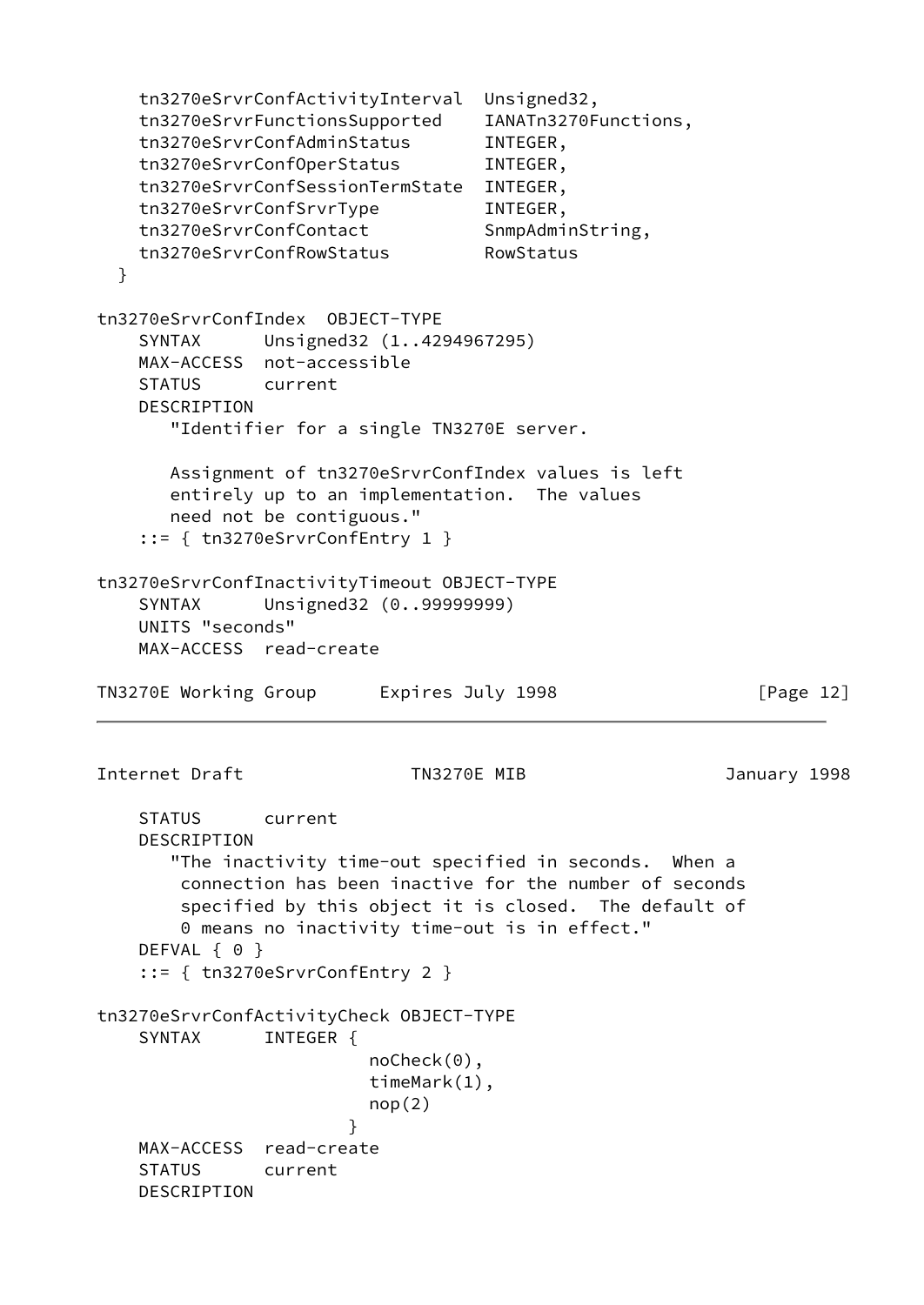```
 "This object is intended to enable either timemark or
        nop processing."
     DEFVAL { noCheck }
     ::= { tn3270eSrvrConfEntry 3 }
tn3270eSrvrConfActivityTimeout OBJECT-TYPE
     SYNTAX Unsigned32 (1..99999999)
    UNITS "seconds"
    MAX-ACCESS read-create
    STATUS current
     DESCRIPTION
       "The TIMEMARK or NOP processing time-out specified in
       seconds. Note that a value of 0 is not allowed for
        this object since the function that uses this object
        relies on tn3270eSrvrConfActivityCheck for function
        enablement."
    DEFVAL \{600\} -- 10 minutes
     ::= { tn3270eSrvrConfEntry 4 }
tn3270eSrvrConfActivityInterval OBJECT-TYPE
     SYNTAX Unsigned32 (1..99999999)
    UNITS "seconds"
    MAX-ACCESS read-create
    STATUS current
     DESCRIPTION
       "The scan interval to be used by a TN3270E server.
        TIMEMARK or NOP processing scans the Telnet sessions
        on the interval provided by this object looking for
        sessions that have been idle for more than the value
        provided by tn3270eSrvrConfActivityTimeout.
        Note that a value of 0 is not allowed for this object
        since the function that uses this object relies on
        tn3270eSrvrConfActivityCheck for function enablement."
    DEFVAL \{ 120 \} -- 2 minutes
     ::= { tn3270eSrvrConfEntry 5 }
tn3270eSrvrFunctionsSupported OBJECT-TYPE
TN3270E Working Group Lexpires July 1998 [Page 13]
Internet Draft TN3270E MIB January 1998
    SYNTAX IANATn3270Functions
    MAX-ACCESS read-only
    STATUS current
    DESCRIPTION
       "This object indicates the functions supported by a
        TN3270E server."
     DEFVAL { { scsCtlCodes, dataStreamCtl,
```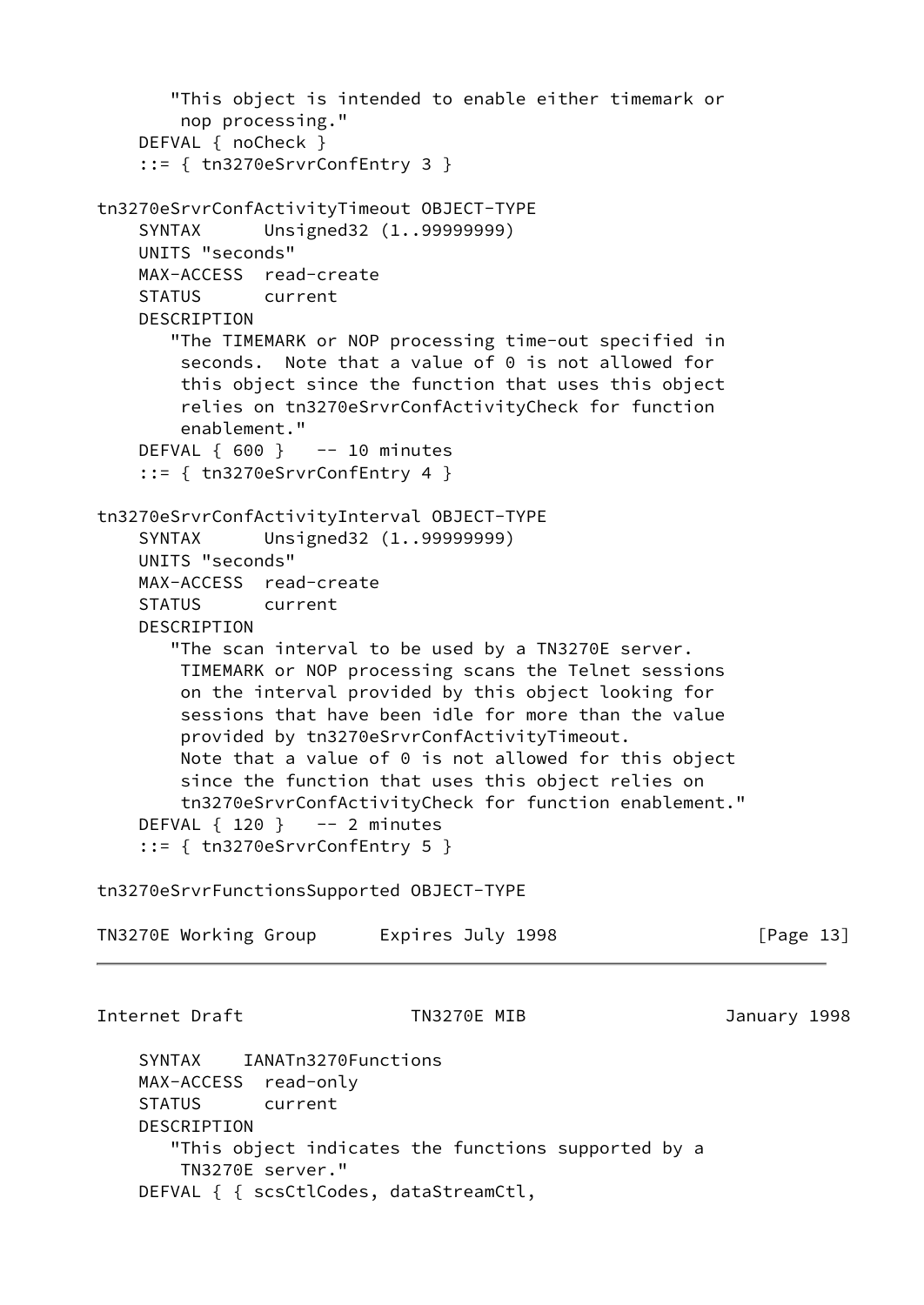```
 responses, bindImage, sysreq } }
    ::= { tn3270eSrvrConfEntry 6 }
tn3270eSrvrConfAdminStatus OBJECT-TYPE
    SYNTAX INTEGER {
                     up(1),
                      down(2),
                      stopImmediate(3)
 }
    MAX-ACCESS read-create
     STATUS current
     DESCRIPTION
         "The desired state of the TN3270E server represented
         by this entry in the table:
        up(1) - Activate this TN3270E server.
        down(2) - Informs the associated TN3270E
                            server to gracefully terminate
                            its processing.
         stopImage(3) - Informs the associated TN3270E
                            server to terminate itself
                            immediately.
        When a managed system creates an entry in this table,
          tn3270eSrvrConfAdminStatus and tn3270eSrvrConfOperStatus
          are initialized as up(1) by default.
         The exact behavior of a server in response to a down(2)
         or stopImmediate(3) command is left implementation-
         dependent. As an example, a TN3270E server that closes
          all of its TN3270 and TN3270E sessions during termination
          is typically considered a to have terminated gracefully.
         Often a stopImmediate(3) command is used as a last
          resort by a system administrator, to attempt to either
          bring down a hung TN3270E server or free up its
          resources immediately to aid in general system
          availability, or to shut down a TN3270E server that is
          not recognizing a down(2) request.
         A TN3270E server that does not distinguish between
          down(2) or stopImmediate(3) transitions should not
          support stopImmediate(3)."
    DEFVAL { up }
     ::= { tn3270eSrvrConfEntry 7 }
tn3270eSrvrConfOperStatus OBJECT-TYPE
    SYNTAX INTEGER {
TN3270E Working Group Lexpires July 1998 [Page 14]
```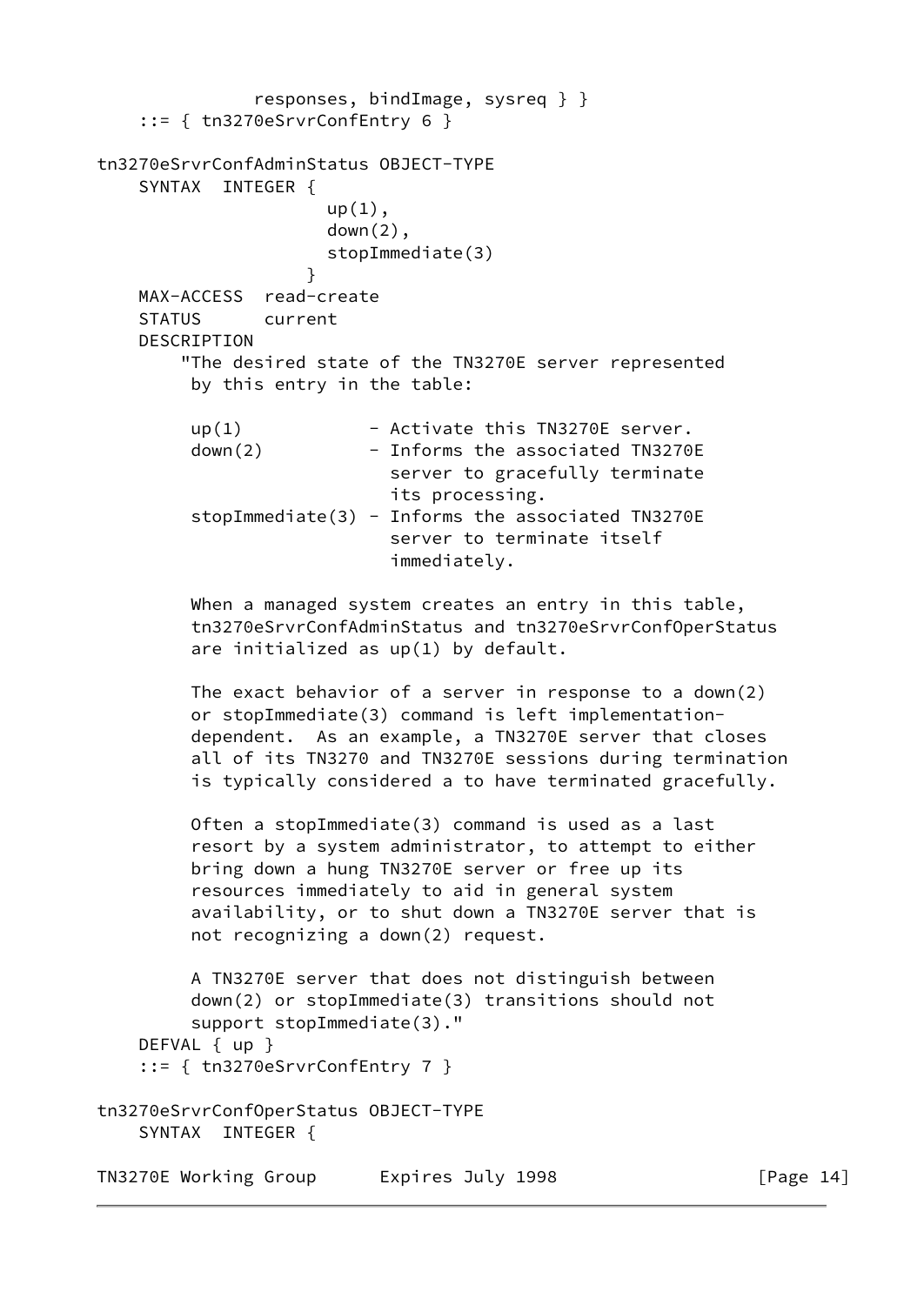$up(1)$ , -- TN3270E server is active down(2) -- TN3270E server is not active } MAX-ACCESS read-only STATUS current DESCRIPTION "The current operational state of a TN3270E server:  $up(1)$  - The corresponding TN3270E server is active. down(2) - The corresponding TN3270E server is not active. A TN3270E server is considered to be active when it can accept new client connections. Thus a server in the process of performing a graceful shutdown returns the value down(2) in this object. " DEFVAL { up } ::= { tn3270eSrvrConfEntry 8 } tn3270eSrvrConfSessionTermState OBJECT-TYPE SYNTAX INTEGER { terminate(1), luSessionPend(2), queueSession(3) } MAX-ACCESS read-create STATUS current DESCRIPTION "The current state for determining what a TN3270E server should do when a TN3270 Session terminates:  $\text{terminate}(1) \implies \text{Terminate TCP connection.}$  $l$ uSessionPend(2) => Do not drop the TCP Connection associated with a client when their TN3270 Session ends. Processing should redrive session initialization as if the client was first connecting. queueSession(3) => QUEUESESSION deals with CLSDST-Pass. An example is the easiest explanation. Assume APPL1 does a CLSDST-Pass to APPL2. Then the client logs off APPL without QUEUESESSION the connection would now be broken. With QUEUESESSION the TN3270E server keeps the LU around after getting the APPL2 unbind waiting for a bind from APPL1." DEFVAL { terminate } ::= { tn3270eSrvrConfEntry 9 }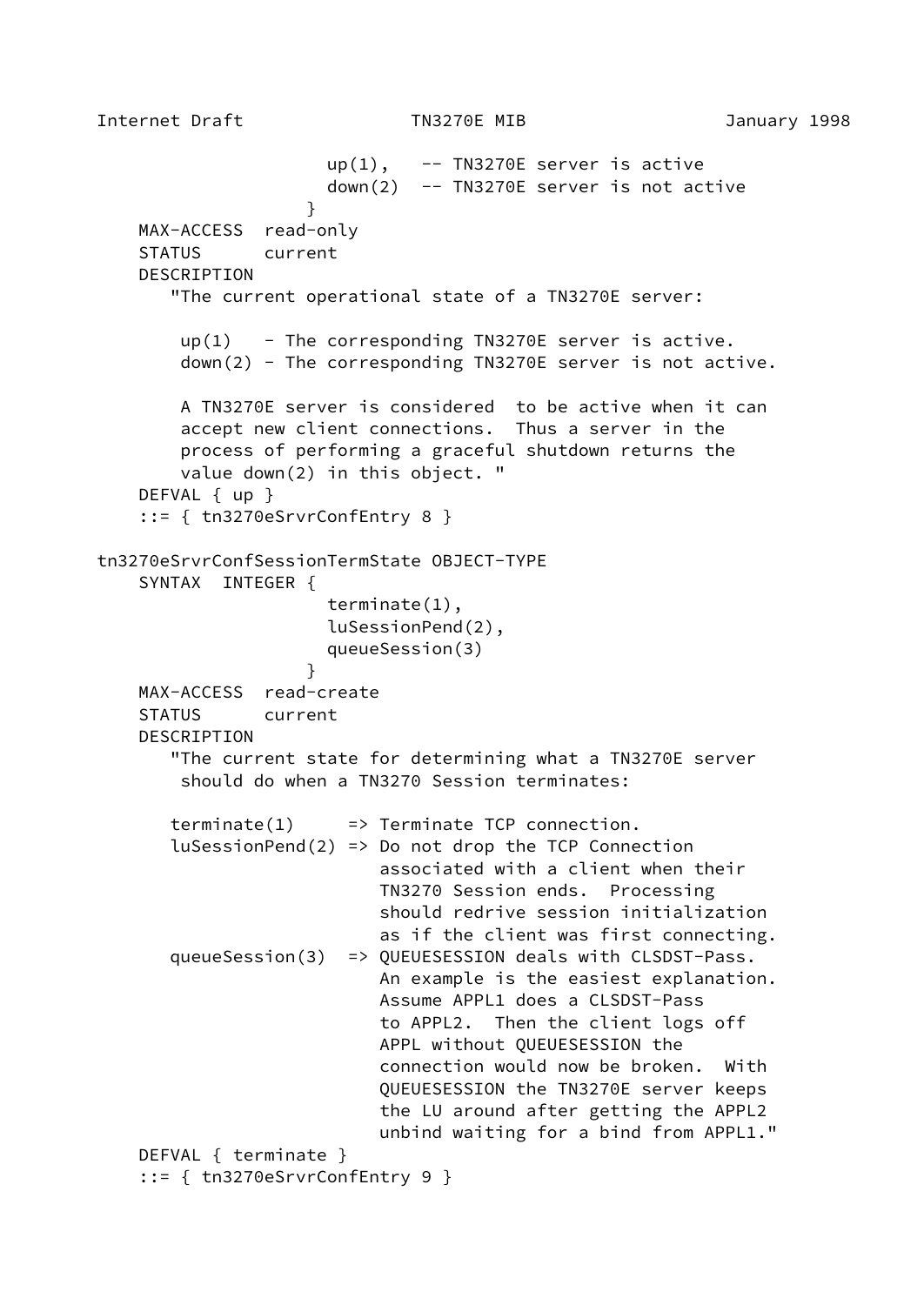| tn3270eSrvrConfSrvrType OBJECT-TYPE |           |                   |           |
|-------------------------------------|-----------|-------------------|-----------|
| SYNTAX                              | INTEGER   |                   |           |
|                                     |           | $host(1)$ ,       |           |
|                                     |           | gateway(2)        |           |
|                                     |           |                   |           |
| MAX-ACCESS                          | read-only |                   |           |
| <b>STATUS</b>                       | current   |                   |           |
| TN3270E Working Group               |           | Expires July 1998 | [Page 15] |

Internet Draft TN3270E MIB January 1998

#### DESCRIPTION

 "This object indicates the type of TN3270E server. The existence of MIB tables and objects that will be defined by follow-on MIBs may be predicated on whether the TN3270E server can be local to the same host as a target application (host(1)) or will always be remote  $(gateway(2))$ .

 A host TN3270E server refers to an implementation where the TN3270E server is collocated with the Systems Network Architecture (SNA) System Services Control Point (SSCP) for the dependent Secondary Logical Units (SLUs) that the server makes available to its clients for connecting into an SNA network.

 A gateway TN3270E server resides on an SNA node other than an SSCP, either an SNA type 2.0 node or an APPN node acting in the role of a Dependent LU Requester (DLUR).

 Host and gateway TN3270E server implementations typically differ greatly as to their internal implementation and system definition (SYSDEF) requirements." ::= { tn3270eSrvrConfEntry 10 }

```
tn3270eSrvrConfContact OBJECT-TYPE
    SYNTAX SnmpAdminString
    MAX-ACCESS read-create
    STATUS current
    DESCRIPTION
        "This object provides a scratch pad for a TN3270E
        server administrator for storing information for
        later retrieval."
     ::= { tn3270eSrvrConfEntry 11 }
tn3270eSrvrConfRowStatus OBJECT-TYPE
    SYNTAX RowStatus
    MAX-ACCESS read-create
```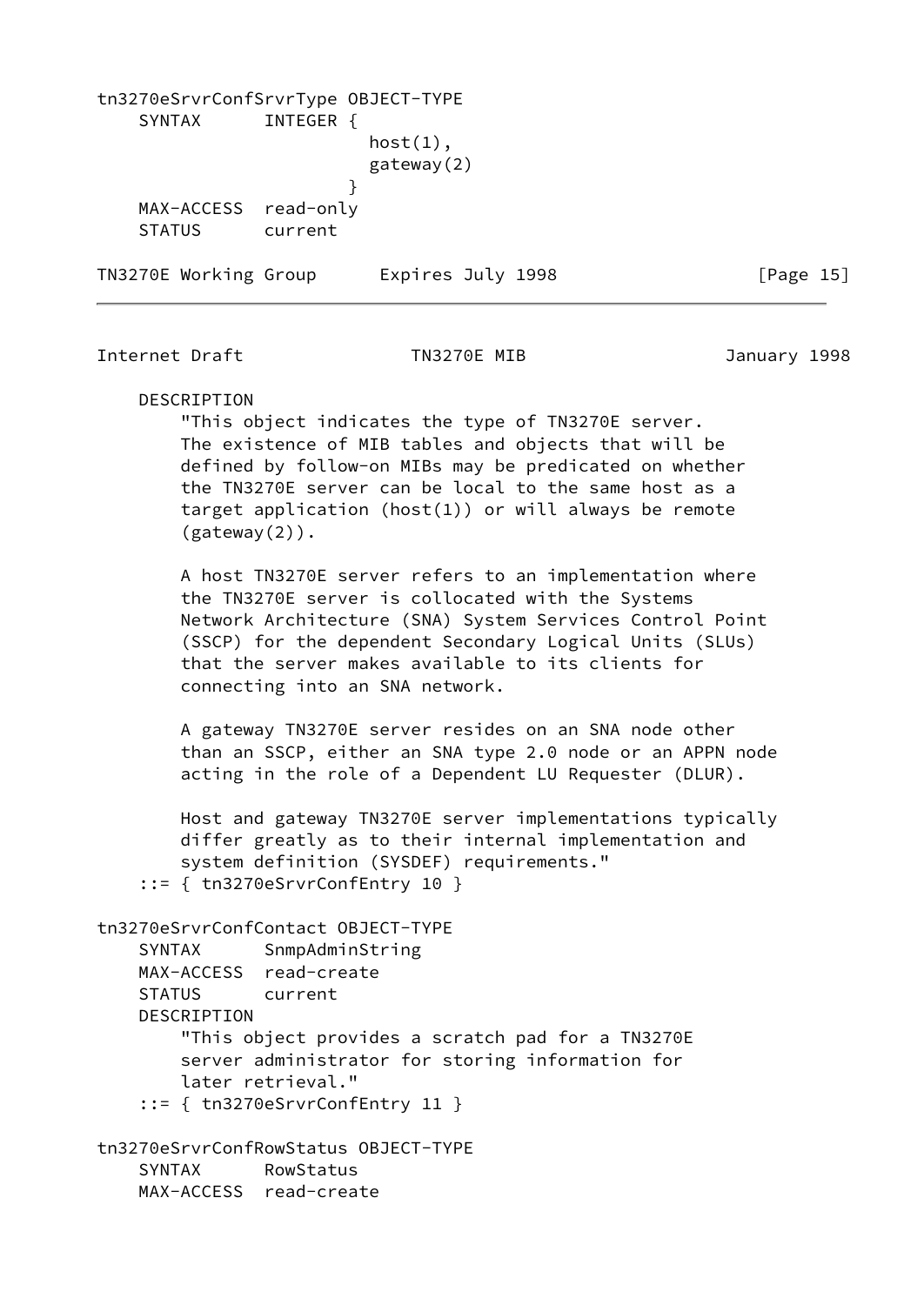## STATUS current

## DESCRIPTION

 "This object allows entries to be created and deleted in the tn3270eSrvrConfTable.

 When a tn3270eSrvrConfEntry is deleted (by setting this object to destroy(6)), this has the side-effect of removing all the associated entries (i.e., those having the same tn3270eSrvrConfIndex) from the tn3270eSrvrPortTable, the tn3270eSrvrStatsTable, the tn3270eClientGroupTable, the tn3270eResPoolTable, the tn3270eSnaMapTable, the tn3270eClientResMapTable, and the tn3270eResMapTable. All entries in the tn3270eTcpConnTable that belong to a TN3270E server that has been deleted MUST also be removed.

 In other words, a tn3270eSrvrConfEntry must exist for a TN3270E server in order for it to have entries in

| TN3270E Working Group | Expires July 1998 | [Page 16] |  |
|-----------------------|-------------------|-----------|--|
|-----------------------|-------------------|-----------|--|

```
Internet Draft TN3270E MIB January 1998
        any of the other tables defined by this MIB."
     REFERENCE
        "RFC 1903, 'Textual Conventions for version 2 of the
        Simple Network Management Protocol (SNMPv2).'"
     ::= { tn3270eSrvrConfEntry 12 }
tn3270eSrvrPortTable OBJECT-TYPE
    SYNTAX SEQUENCE OF Tn3270eSrvrPortEntry
    MAX-ACCESS not-accessible
     STATUS current
     DESCRIPTION
        "This table defines the TCP ports associated with
        TN3270E servers. No entry in this table SHALL exist
        without a corresponding (same tn3270eSrvrConfIndex)
        entry in the tn3270eSrvrConfTable existing."
     ::= { tn3270eObjects 2 }
tn3270eSrvrPortEntry OBJECT-TYPE
     SYNTAX Tn3270eSrvrPortEntry
    MAX-ACCESS not-accessible
    STATUS current
     DESCRIPTION
         "Definition of a single TCP port assignment to a
         TN3270E server. Assignment of a port on a local
         address basis is enabled though use of
         tn3270eSrvrPortAddrType and tn3270eSrvrPortAddress.
```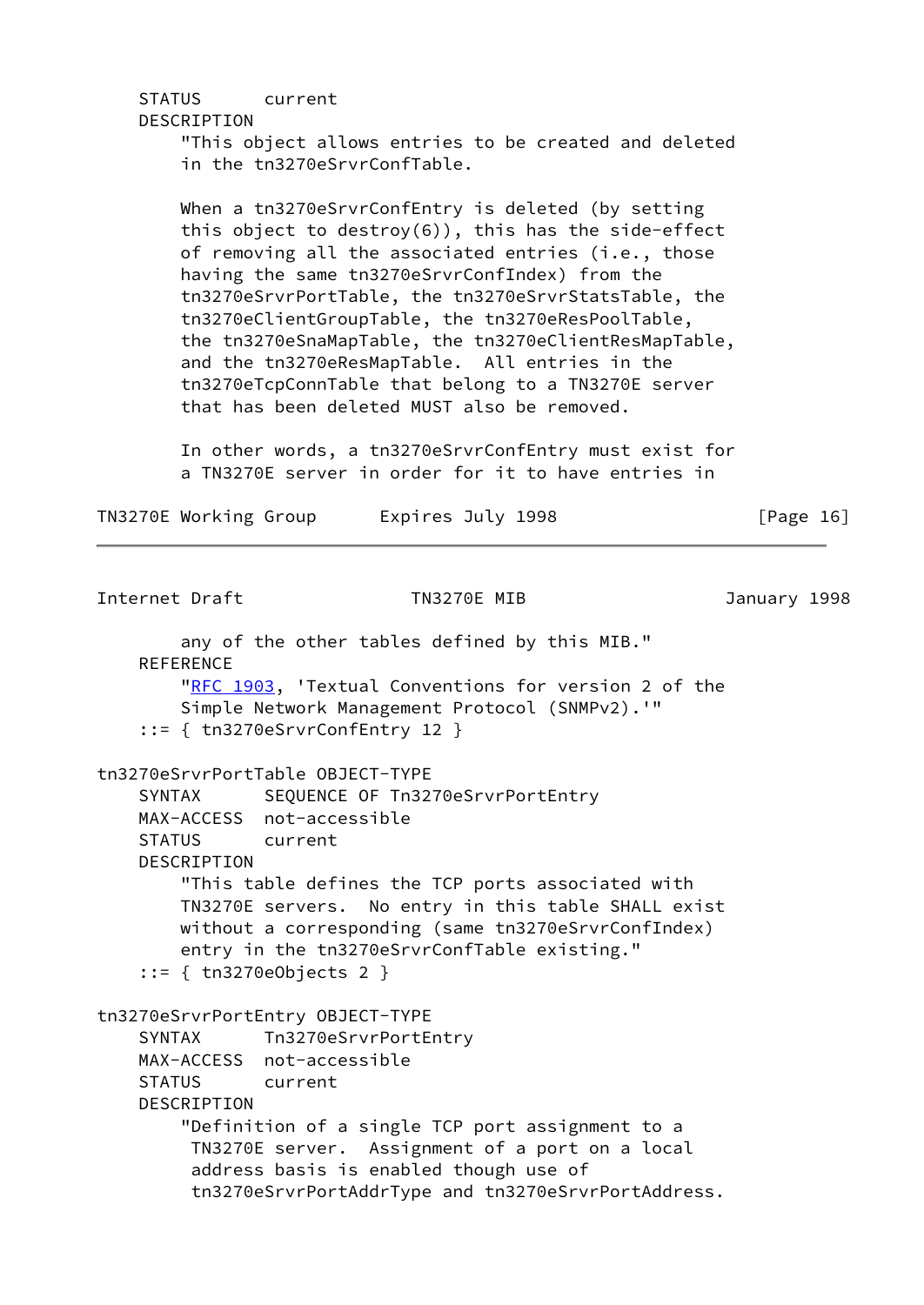```
 A TCP port assignment that is not restricted to
         a local address SHALL specify a tn3270eSrvrPortAddrType
         of unknown(0), and SHALL use a zero-length octet string
         for the tn3270eSrvrPortAddress."
    INDEX {
                 tn3270eSrvrConfIndex,
                 tn3270eSrvrPort,
                 tn3270eSrvrPortAddrType,
                 tn3270eSrvrPortAddress
 }
    ::= { tn3270eSrvrPortTable 1 }
Tn3270eSrvrPortEntry ::= SEQUENCE {
   tn3270eSrvrPort Unsigned32,
    tn3270eSrvrPortAddrType Tn3270eAddrType,
    tn3270eSrvrPortAddress Tn3270eTAddress,
    tn3270eSrvrPortRowStatus RowStatus
  }
tn3270eSrvrPort OBJECT-TYPE
    SYNTAX Unsigned32 (0..65535)
    MAX-ACCESS not-accessible
    STATUS current
    DESCRIPTION
       "Indicates a port assigned to a server."
    ::= { tn3270eSrvrPortEntry 1 }
tn3270eSrvrPortAddrType OBJECT-TYPE
TN3270E Working Group Lexpires July 1998 [Page 17]
Internet Draft TN3270E MIB January 1998
    SYNTAX Tn3270eAddrType
    MAX-ACCESS not-accessible
    STATUS current
    DESCRIPTION
        "Indicates the type of an address local to the host on
        which the TN3270E server resides that is represented
        in tn3270eSrvrPortAddress. A value of unknown(0)
        SHALL be used for this object when the port is not
        to be restricted to a local address."
    ::= { tn3270eSrvrPortEntry 2 }
tn3270eSrvrPortAddress OBJECT-TYPE
    SYNTAX Tn3270eTAddress
    MAX-ACCESS not-accessible
    STATUS current
```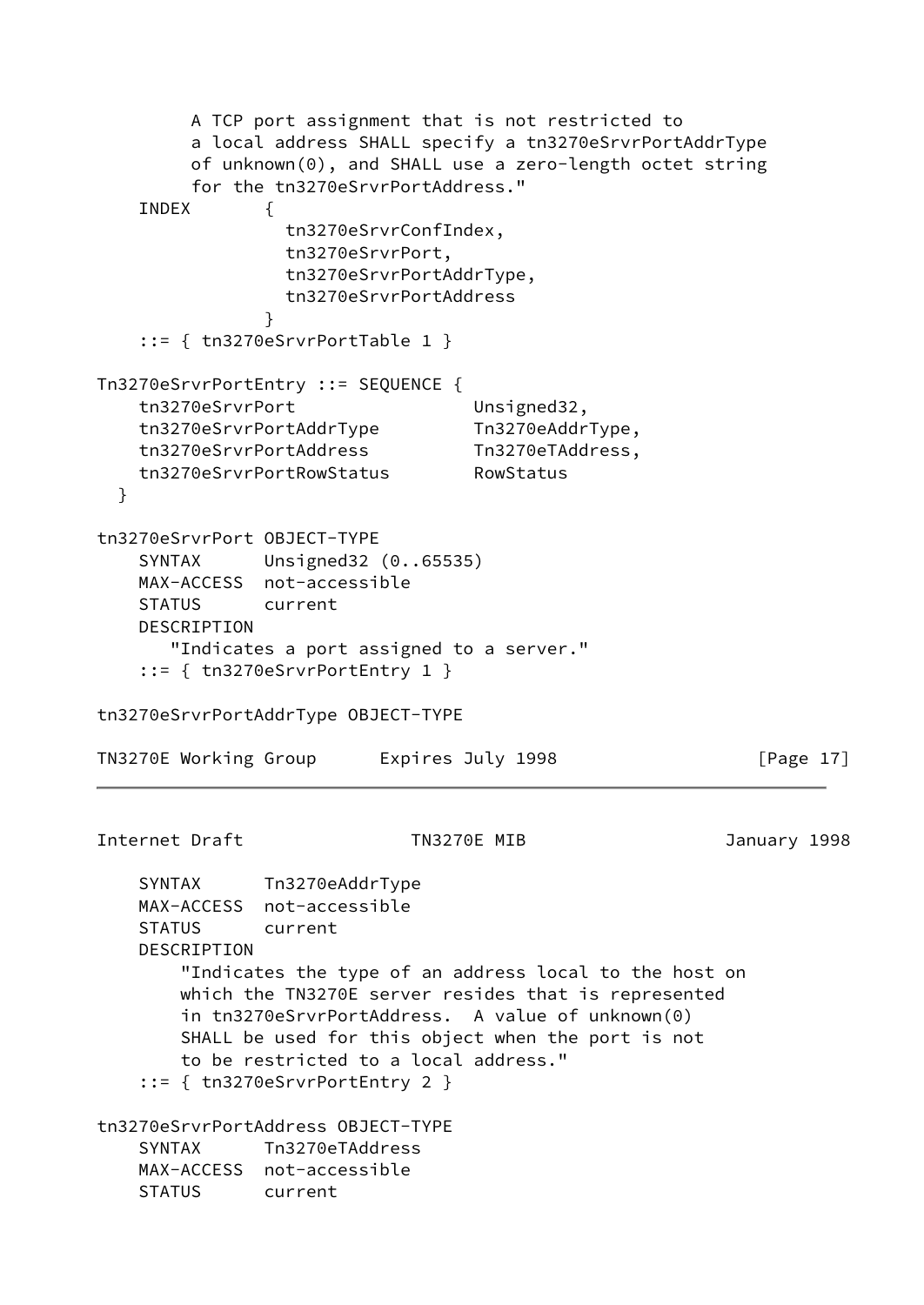```
 DESCRIPTION
         "A local address on the host that a TN3270E server
          resides on that is associated with a TCP port that
          is to be used or is in use by a TN3270E server.
          tn3270eClientGroupAddrType indicates the
          address type (ipv4 or ipv6 for example).
         A zero-length octet string SHALL be used as the
         value of this object when a local address isn't
         being specified."
     ::= { tn3270eSrvrPortEntry 3 }
tn3270eSrvrPortRowStatus OBJECT-TYPE
     SYNTAX RowStatus
    MAX-ACCESS read-create
    STATUS current
    DESCRIPTION
         "This object allows entries to be created and deleted
         in the tn3270eSrvrPortTable.
        An entry in this table is deleted by setting this object
        to destroy(6). Deletion of a tn3270eSrvrPortEntry has
        no effect on any other table entry defined by this MIB."
    REFERENCE
        "RFC 1903, 'Textual Conventions for version 2 of the
         Simple Network Management Protocol (SNMPv2).'"
     ::= { tn3270eSrvrPortEntry 4 }
tn3270eSrvrStatsTable OBJECT-TYPE
    SYNTAX SEQUENCE OF Tn3270eSrvrStatsEntry
    MAX-ACCESS not-accessible
    STATUS current
     DESCRIPTION
         "This table defines a set of statistics concerning
        TN3270E server performance.
        No entry in this table SHALL exist without
        a corresponding (same tn3270eSrvrConfIndex) entry in
        the tn3270eSrvrConfTable existing."
     ::= { tn3270eObjects 3 }
TN3270E Working Group Latering Expires July 1998 The Teage 18]
Internet Draft TN3270E MIB January 1998
tn3270eSrvrStatsEntry OBJECT-TYPE
```
 SYNTAX Tn3270eSrvrStatsEntry MAX-ACCESS not-accessible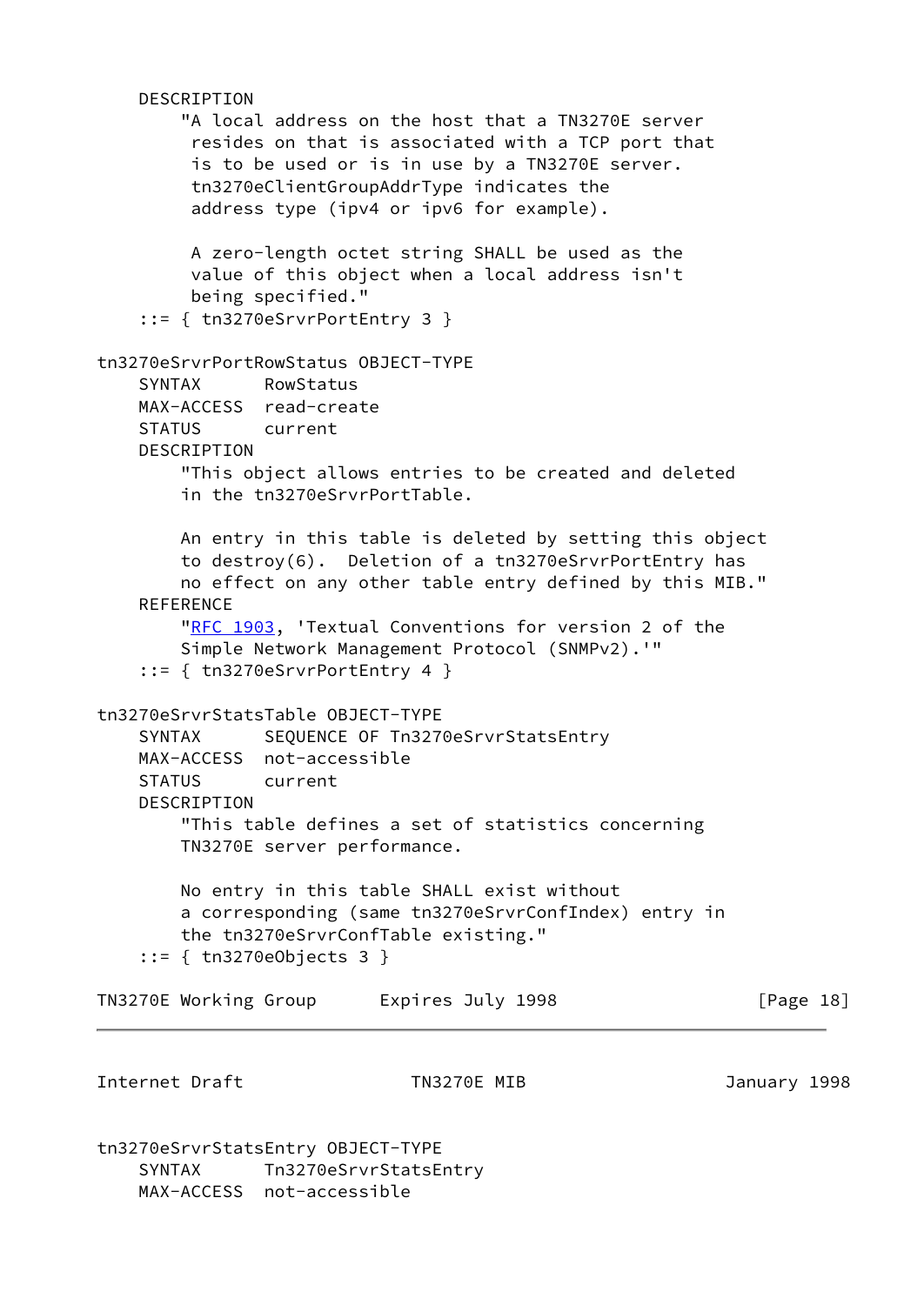# STATUS current DESCRIPTION "A collection of statistical objects for a single TN3270 server. An entry can represent the total activity of the server, or it can represent the activity occurring at the server on either a port or port-and-local-address basis. Refer to the text description for tn3270eSrvrPortEntry. Collection of the statistics represented by the objects in this table is not mandatory. An implementation may limit itself to keeping global statistics for a TN3270E server. The indexing for the row containing these global server statistics is as follows: tn3270eSrvrConfIndex value identifying the server tn3270eSrvrPort 0 tn3270eSrvrPortAddrType unknown(0) tn3270eSrvrPortAddress zero-length octet string. The values of the following objects are implementation dependent for statistics that are being kept on either a port or port-and-local-address basis: tn3270eSrvrStatsMaxLus tn3270eSrvrStatsMaxLus tn3270eSrvrStatsInUseLus tn3270eSrvrStatsSpareLus tn3270eSrvrStatsMaxPtrs tn3270eSrvrStatsInUsePtrs tn3270eSrvrStatsSparePtrs A TN3270E server that doesn't allow assignment of the resources being reported on by these objects on either a port or port-and-local-address basis should use the values that would be associated with an entire TN3270E server." INDEX { tn3270eSrvrConfIndex, tn3270eSrvrPort, tn3270eSrvrPortAddrType, tn3270eSrvrPortAddress }

```
 ::= { tn3270eSrvrStatsTable 1 }
```

| Tn3270eSrvrStatsEntry ::= SEQUENCE { |             |
|--------------------------------------|-------------|
| tn3270eSrvrStatsUpTime               | TimeTicks,  |
| tn3270eSrvrStatsMaxLus               | Unsigned32, |
| tn3270eSrvrStatsInUseLus             | Gauge32,    |

tn3270eSrvrStatsSpareLus Gauge32, tn3270eSrvrStatsMaxPtrs Unsigned32,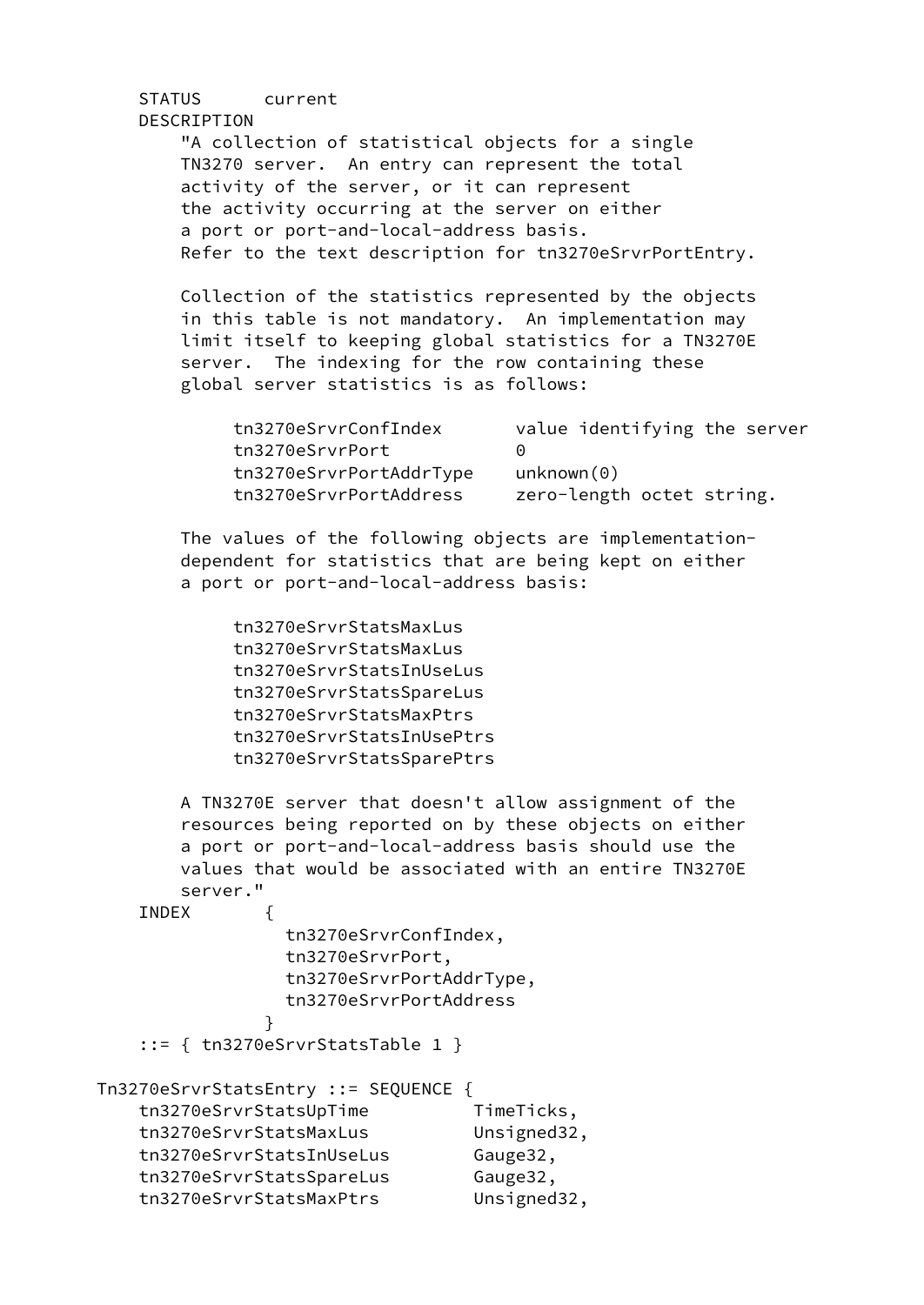Internet Draft TN3270E MIB January 1998 tn3270eSrvrStatsInUsePtrs Gauge32, tn3270eSrvrStatsSparePtrs Gauge32, tn3270eSrvrStatsInConnects Counter32, tn3270eSrvrStatsConnRejects Counter32, tn3270eSrvrStatsDisconnects Counter32, tn3270eSrvrStatsHCInOctets Counter64, tn3270eSrvrStatsInOctets Counter32, tn3270eSrvrStatsHCOutOctets Counter64, tn3270eSrvrStatsOutOctets Counter32 } tn3270eSrvrStatsUpTime OBJECT-TYPE SYNTAX TimeTicks MAX-ACCESS read-only STATUS current DESCRIPTION "Indicates when activity begins for a TN3270E server as represented by an entry in this table. The value of this object does not get reset based on port usage status changes or changes to tn3270eSrvrConfOperStatus." ::= { tn3270eSrvrStatsEntry 2 } tn3270eSrvrStatsMaxLus OBJECT-TYPE SYNTAX Unsigned32 UNITS "LUs" MAX-ACCESS read-only STATUS current DESCRIPTION "Indicates the maximum number of LUs for use by a TN3270E server." ::= { tn3270eSrvrStatsEntry 3 } tn3270eSrvrStatsInUseLus OBJECT-TYPE SYNTAX Gauge32 UNITS "LUs" MAX-ACCESS read-only STATUS current DESCRIPTION "Indicates the current number of LUs in use by a TN3270E server." ::= { tn3270eSrvrStatsEntry 4 } tn3270eSrvrStatsSpareLus OBJECT-TYPE SYNTAX Gauge32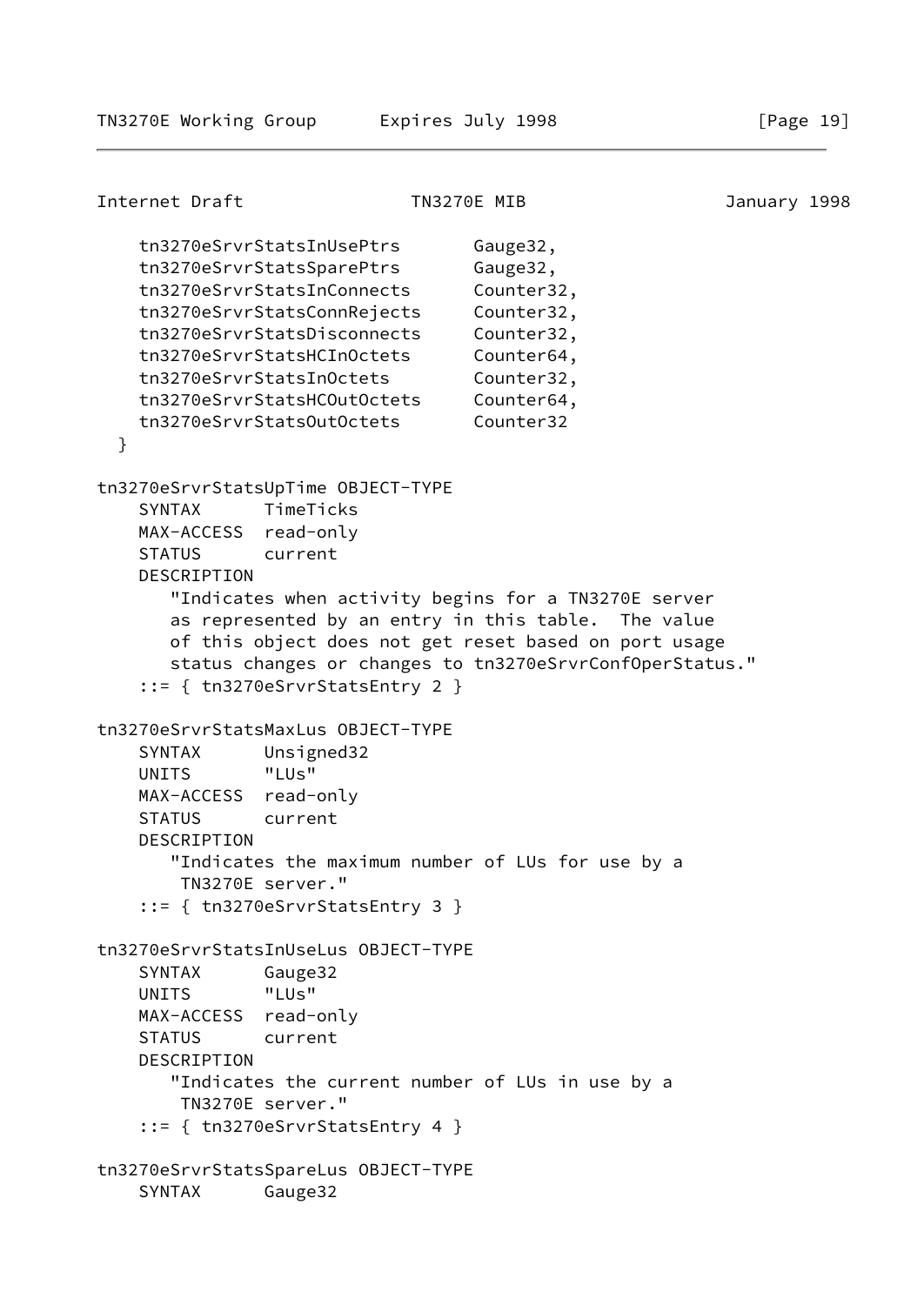UNITS "LUs" MAX-ACCESS read-only STATUS current DESCRIPTION "Indicates the number of free LUs for a particular TN3270E server. It is possible that the difference between tn3270eSrvrStatsMaxLus and tn3270eSrvrStatsInUseLus does not equal tn3270eSrvrStatsSpareLus. An LU may exist but not be usable by an client connection." ::= { tn3270eSrvrStatsEntry 5 } TN3270E Working Group Lexpires July 1998 [Page 20] Internet Draft TN3270E MIB January 1998 tn3270eSrvrStatsMaxPtrs OBJECT-TYPE SYNTAX Unsigned32 UNITS "Printer Resources" MAX-ACCESS read-only STATUS current DESCRIPTION "Indicates the maximum number of Printer Resources for use by a TN3270E server." ::= { tn3270eSrvrStatsEntry 6 } tn3270eSrvrStatsInUsePtrs OBJECT-TYPE SYNTAX Gauge32 UNITS "Printer Resources" MAX-ACCESS read-only STATUS current DESCRIPTION "Indicates the current number of Printer Resources in use by a TN3270E server." ::= { tn3270eSrvrStatsEntry 7 } tn3270eSrvrStatsSparePtrs OBJECT-TYPE SYNTAX Gauge32 UNITS "Spare Printer Resources" MAX-ACCESS read-only STATUS current DESCRIPTION "Indicates the number of free Printer Resources for a particular TN3270E server. It is possible that the difference between tn3270eSrvrStatsMaxPtrs and tn3270eSrvrStatsInUsePtrs does not equal tn3270eSrvrStatsSparePtrs. A Printer resource may exist but not be usable by an client connection."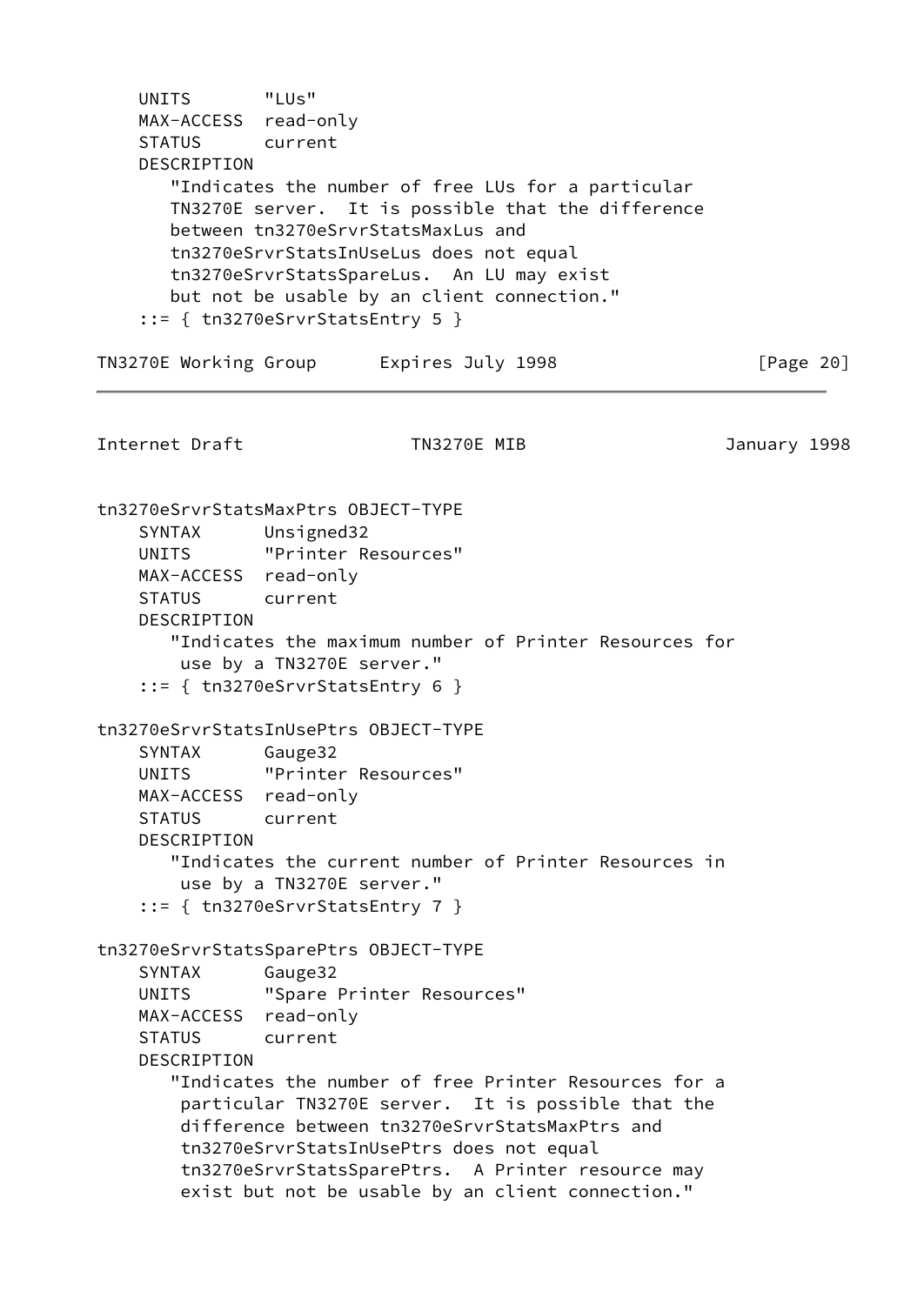```
 ::= { tn3270eSrvrStatsEntry 8 }
tn3270eSrvrStatsInConnects OBJECT-TYPE
    SYNTAX Counter32
    UNITS "connections"
    MAX-ACCESS read-only
    STATUS current
    DESCRIPTION
       "Indicates the number of client (TCP) connections that
       succeeded at a TN3270E server. tn3270eSrvrStatsConnRejects
       represents failed connection attempts."
     ::= { tn3270eSrvrStatsEntry 9 }
tn3270eSrvrStatsConnRejects OBJECT-TYPE
    SYNTAX Counter32
   UNITS "connection attempts"
    MAX-ACCESS read-only
    STATUS current
    DESCRIPTION
       "Indicates the number of (TCP) connections rejected
       during connection setup at a TN3270E server. An example
       of this is when no LU or printer resource is available
TN3270E Working Group Lexpires July 1998 [Page 21]
Internet Draft TN3270E MIB January 1998
       to associate with the the client's TCP connection."
     ::= { tn3270eSrvrStatsEntry 10 }
tn3270eSrvrStatsDisconnects OBJECT-TYPE
    SYNTAX Counter32
    UNITS "disconnections"
    MAX-ACCESS read-only
    STATUS current
    DESCRIPTION
       "Indicates all of the (TCP) connections that were
       disconnected at a TN3270E server."
    ::= { tn3270eSrvrStatsEntry 11 }
tn3270eSrvrStatsHCInOctets OBJECT-TYPE
    SYNTAX Counter64
    UNITS "octets"
    MAX-ACCESS read-only
    STATUS current
    DESCRIPTION
       "Indicates the number of octets received from TN3270
        and TN3270E clients."
    ::= { tn3270eSrvrStatsEntry 12 }
```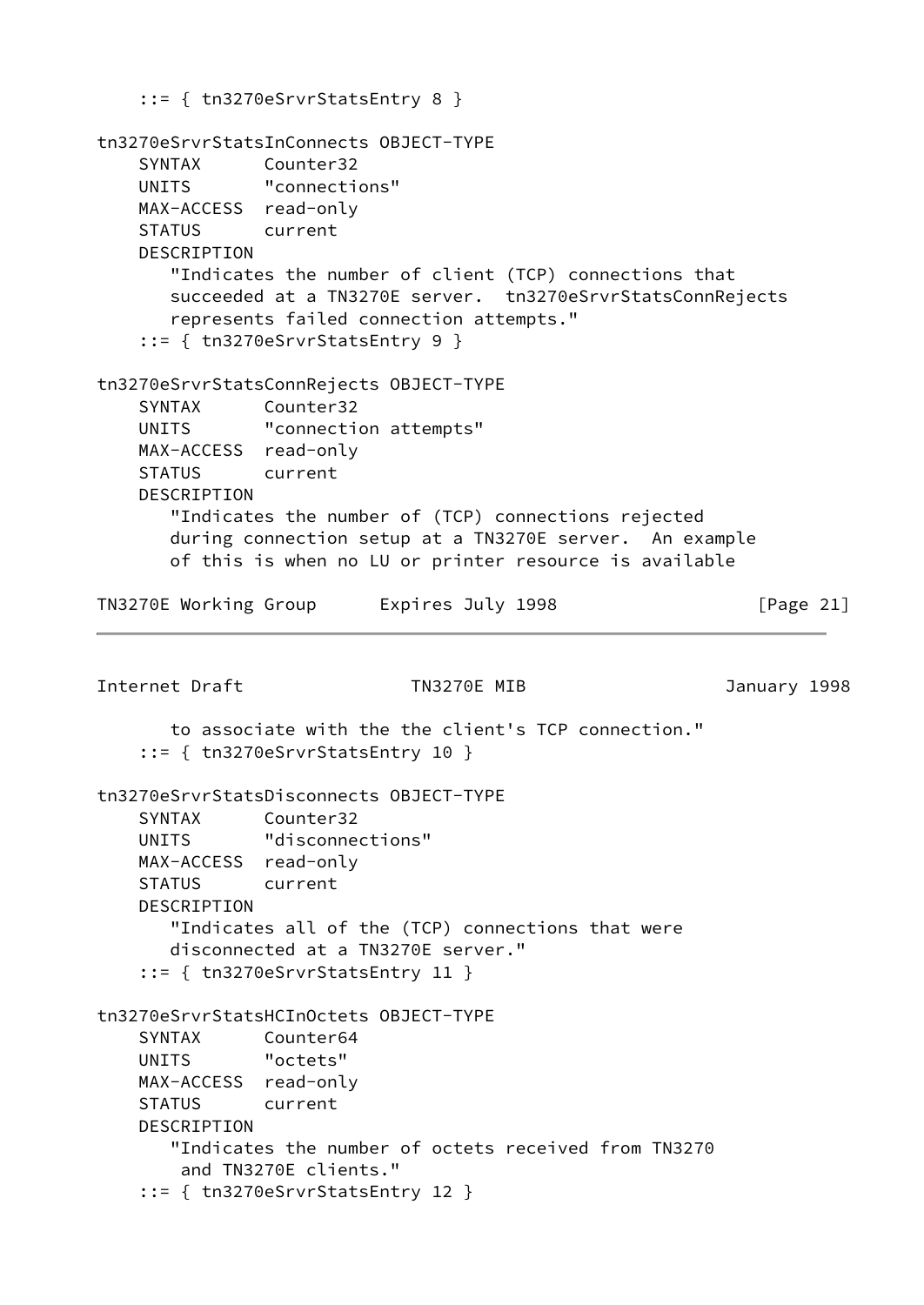tn3270eSrvrStatsInOctets OBJECT-TYPE SYNTAX Counter32 UNITS "octets" MAX-ACCESS read-only STATUS current DESCRIPTION "Low order 32 bits of tn3270eSrvrStatsHCInOctets." ::= { tn3270eSrvrStatsEntry 13 } tn3270eSrvrStatsHCOutOctets OBJECT-TYPE SYNTAX Counter64 UNITS "octets" MAX-ACCESS read-only STATUS current DESCRIPTION "Indicates the number of octets sent to TN3270 and TN3270E clients." ::= { tn3270eSrvrStatsEntry 14 } tn3270eSrvrStatsOutOctets OBJECT-TYPE SYNTAX Counter32 UNITS "octets" MAX-ACCESS read-only STATUS current DESCRIPTION "Low order 32 bits of tn3270eSrvrStatsHCOutOctets." ::= { tn3270eSrvrStatsEntry 15 } tn3270eClientGroupTable OBJECT-TYPE SYNTAX SEQUENCE OF Tn3270eClientGroupEntry MAX-ACCESS not-accessible STATUS current TN3270E Working Group Lexpires July 1998 The Reader of Page 22] Internet Draft TN3270E MIB January 1998 DESCRIPTION "This table defines client address groupings for use by a TN3270E server. No entry in this table SHALL exist without a corresponding (same tn3270eSrvrConfIndex) entry in the tn3270eSrvrConfTable existing." ::= { tn3270eObjects 4 } tn3270eClientGroupEntry OBJECT-TYPE SYNTAX Tn3270eClientGroupEntry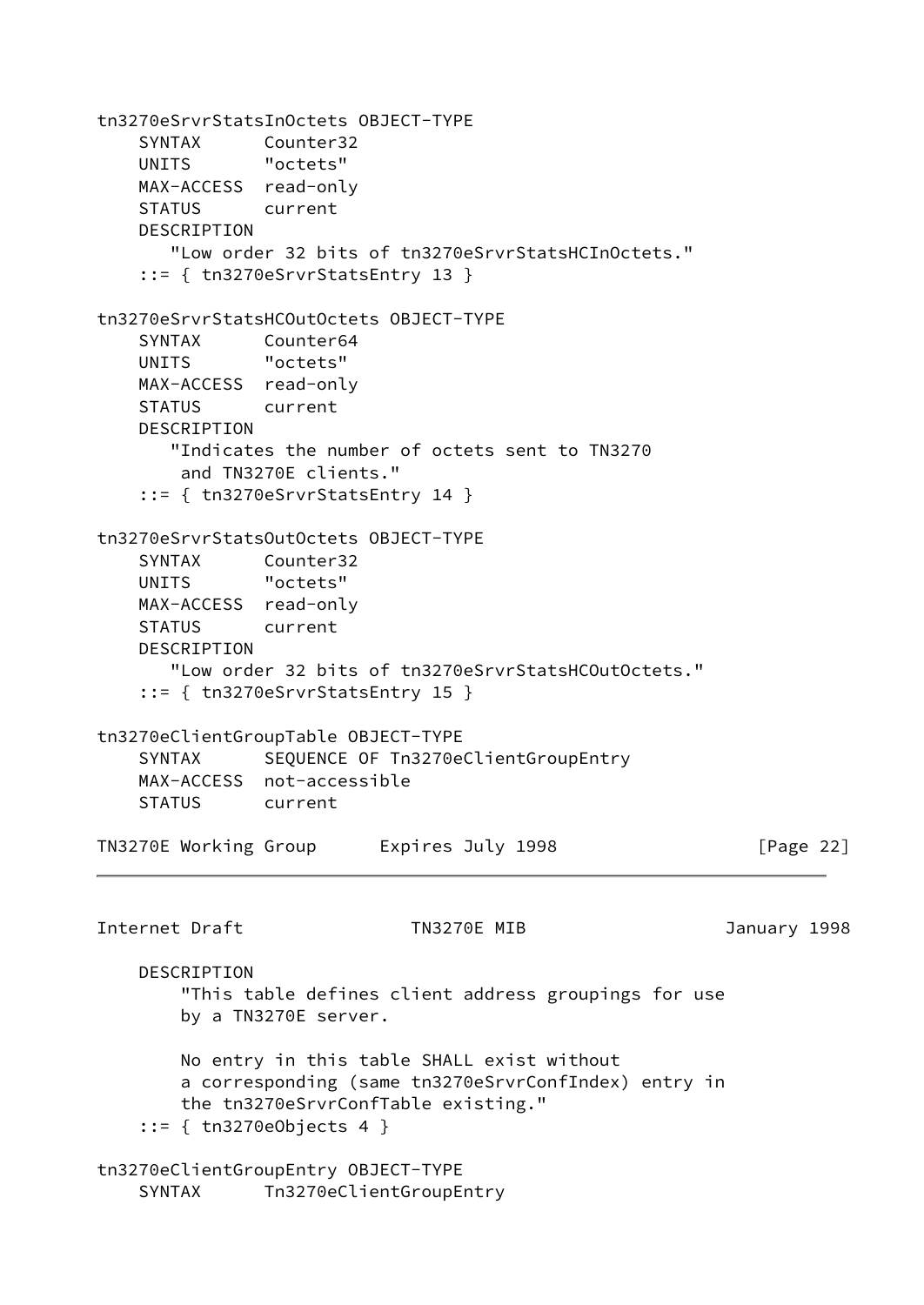MAX-ACCESS not-accessible STATUS current DESCRIPTION "Definition of a single client address entry. All entries with the same first two indexes, tn3270eSrvrConfIndex and tn3270eClientGroupName, are considered to be in the same client group." INDEX { tn3270eSrvrConfIndex, tn3270eClientGroupName, tn3270eClientGroupAddrType, tn3270eClientGroupAddress } ::= { tn3270eClientGroupTable 1 } Tn3270eClientGroupEntry ::= SEQUENCE { tn3270eClientGroupName Utf8String, tn3270eClientGroupAddrType Tn3270eAddrType, tn3270eClientGroupAddress Tn3270eTAddress, tn3270eClientGroupSubnetMask IpAddress, tn3270eClientGroupPfxLength Unsigned32, tn3270eClientGroupRowStatus RowStatus } tn3270eClientGroupName OBJECT-TYPE SYNTAX Utf8String (SIZE(1..24)) MAX-ACCESS not-accessible STATUS current DESCRIPTION "The name of a client group. Note: client group names are required to be unique only with respect to a single TN3270E server." ::= { tn3270eClientGroupEntry 1 } tn3270eClientGroupAddrType OBJECT-TYPE SYNTAX Tn3270eAddrType MAX-ACCESS not-accessible STATUS current DESCRIPTION "Indicates the type of the address represented in tn3270eClientGroupAddress." ::= { tn3270eClientGroupEntry 2 } tn3270eClientGroupAddress OBJECT-TYPE SYNTAX Tn3270eTAddress MAX-ACCESS not-accessible STATUS current TN3270E Working Group Lexpires July 1998 [Page 23]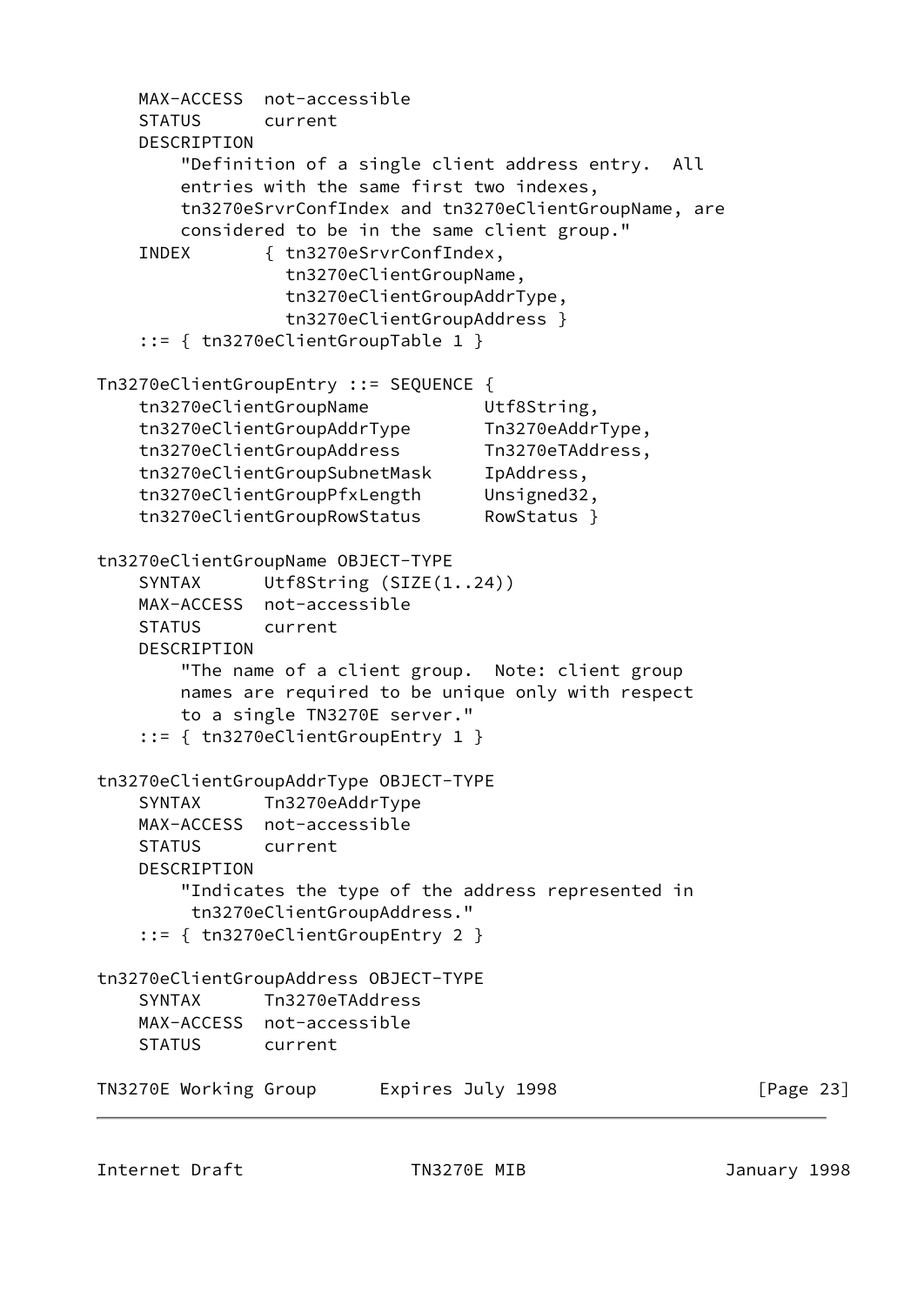```
 DESCRIPTION
         "The client address of a member of a client group.
         The value of tn3270eClientGroupAddrType indicates
         the address type (ipv4 or ipv6 for example)."
     ::= { tn3270eClientGroupEntry 3 }
tn3270eClientGroupSubnetMask OBJECT-TYPE
     SYNTAX IpAddress
     MAX-ACCESS read-create
     STATUS current
     DESCRIPTION
         "The corresponding subnet mask associated with
          tn3270eClientGroupAddress. A single IP address is
          represented by having this object contain the value
          of 255.255.255.255. This object's value is
          meaningful only if tn3270eClientGroupAddrType has a
          value of ipv4(1)."
     DEFVAL { 'FFFFFFFF'H }
     ::= { tn3270eClientGroupEntry 4 }
tn3270eClientGroupPfxLength OBJECT-TYPE
    SYNTAX Unsigned32 (0..128)
     UNITS "bits"
     MAX-ACCESS read-create
     STATUS current
     DESCRIPTION
         "The corresponding IPv6 network prefix length. This
          object is valid only if tn3270eClientGroupAddrType
          has a value of ipv6(2)."
    DEFVAL { 0 }
     ::= { tn3270eClientGroupEntry 5 }
tn3270eClientGroupRowStatus OBJECT-TYPE
     SYNTAX RowStatus
     MAX-ACCESS read-create
     STATUS current
     DESCRIPTION
         "This object allows entries to be created and deleted
         in the tn3270eClientGroupTable.
         An entry in this table is deleted by setting this object
         to destroy(6). This has the side-effect of removing
         any entries in the tn3270eClientResMapTable for the client
         group being removed (tn3270eSrvrConfIndex values should be
         the same and tn3270eClientGroupName should match
         tn3270eClientResMapClientGroupName.)"
     REFERENCE
         "RFC 1903, 'Textual Conventions for version 2 of the
         Simple Network Management Protocol (SNMPv2).'"
     ::= { tn3270eClientGroupEntry 6 }
```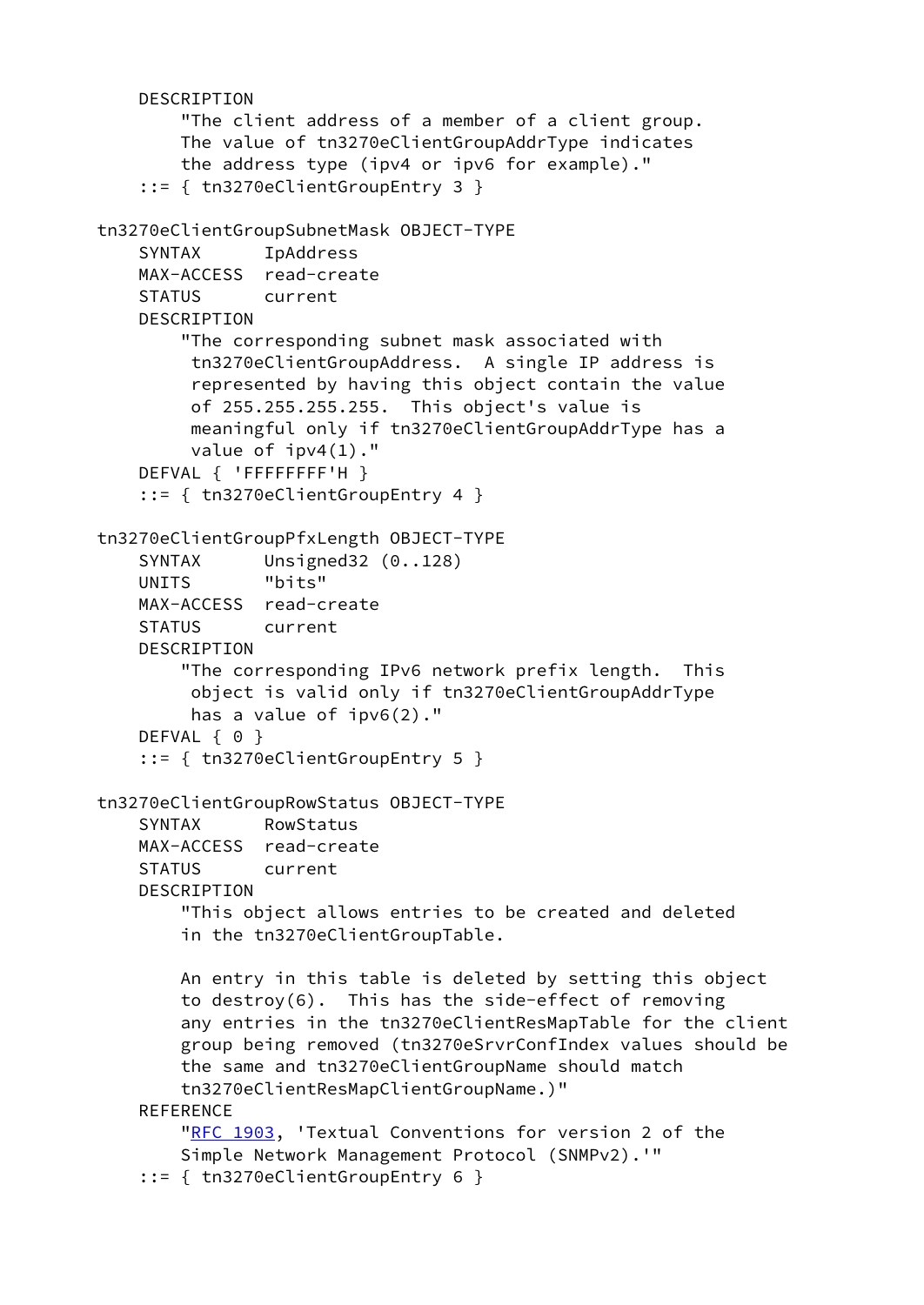tn3270eResPoolTable OBJECT-TYPE SYNTAX SEQUENCE OF Tn3270eResPoolEntry MAX-ACCESS not-accessible STATUS current TN3270E Working Group Latinum Expires July 1998 The State 1998 Internet Draft TN3270E MIB January 1998 DESCRIPTION "This table defines resource groupings; the term 'pool' is used as it is defined by [RFC 1647](https://datatracker.ietf.org/doc/pdf/rfc1647). No entry in this table SHALL exist without a corresponding (same tn3270eSrvrConfIndex) entry in the tn3270eSrvrConfTable existing." ::= { tn3270eObjects 5 } tn3270eResPoolEntry OBJECT-TYPE SYNTAX Tn3270eResPoolEntry MAX-ACCESS not-accessible STATUS current DESCRIPTION "Definition of a single resource pool member. All entries with the same first two indexes, tn3270eSrvrConfIndex and tn3270eResPoolName, are considered to be in the same pool." INDEX { tn3270eSrvrConfIndex, tn3270eResPoolName, tn3270eResPoolElementName } ::= { tn3270eResPoolTable 1 } Tn3270eResPoolEntry ::= SEQUENCE { tn3270eResPoolName Utf8String, tn3270eResPoolElementName SnaResourceName, tn3270eResPoolElementType Tn3270ResourceType, tn3270eResPoolRowStatus RowStatus } tn3270eResPoolName OBJECT-TYPE SYNTAX Utf8String (SIZE(1..24)) MAX-ACCESS not-accessible STATUS current DESCRIPTION "The name of a resource pool." ::= { tn3270eResPoolEntry 1 } tn3270eResPoolElementName OBJECT-TYPE SYNTAX SnaResourceName MAX-ACCESS not-accessible STATUS current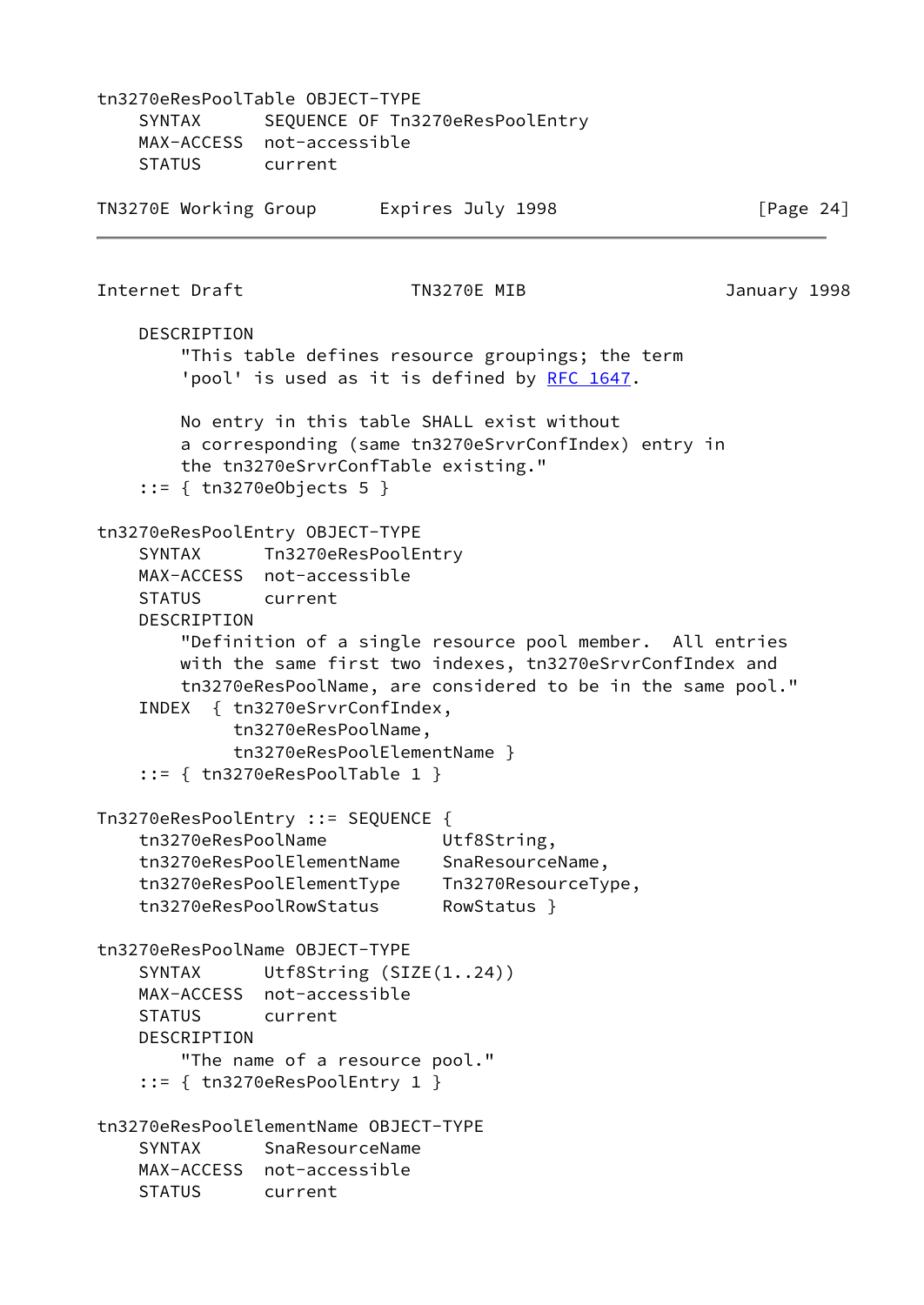DESCRIPTION "The name of a member of a resource pool." ::= { tn3270eResPoolEntry 2 } tn3270eResPoolElementType OBJECT-TYPE SYNTAX Tn3270ResourceType MAX-ACCESS read-create STATUS current DESCRIPTION "The type of the entity in a resource pool." ::= { tn3270eResPoolEntry 3 } tn3270eResPoolRowStatus OBJECT-TYPE SYNTAX RowStatus MAX-ACCESS read-create TN3270E Working Group Lexpires July 1998 [Page 25] Internet Draft TN3270E MIB January 1998 STATUS current DESCRIPTION "This object allows entries to be created and deleted in the tn3270eResPoolTable. An entry in this table is deleted by setting this object to destroy(6). When all entries in this table associated with the same tn3270eResPoolElementName have been removed, then any associated (tn3270eResPoolElementName matching tn3270eClientResMapPoolName with same tn3270eSrvrConfIndex values) entries in the tn3270eClientResMapTable SHALL also be removed." REFERENCE ["RFC 1903](https://datatracker.ietf.org/doc/pdf/rfc1903), 'Textual Conventions for version 2 of the Simple Network Management Protocol (SNMPv2).'" ::= { tn3270eResPoolEntry 4 } tn3270eSnaMapTable OBJECT-TYPE SYNTAX SEQUENCE OF Tn3270eSnaMapEntry MAX-ACCESS not-accessible STATUS current DESCRIPTION "This table provide a mapping from the name by which a secondary LU is known in the SNA network to the name by which it is known locally at the TN3270e server. This latter name serves as an index into the tn3270eResPoolTable and the tn3270eResMapTable. No entry in this table SHALL exist without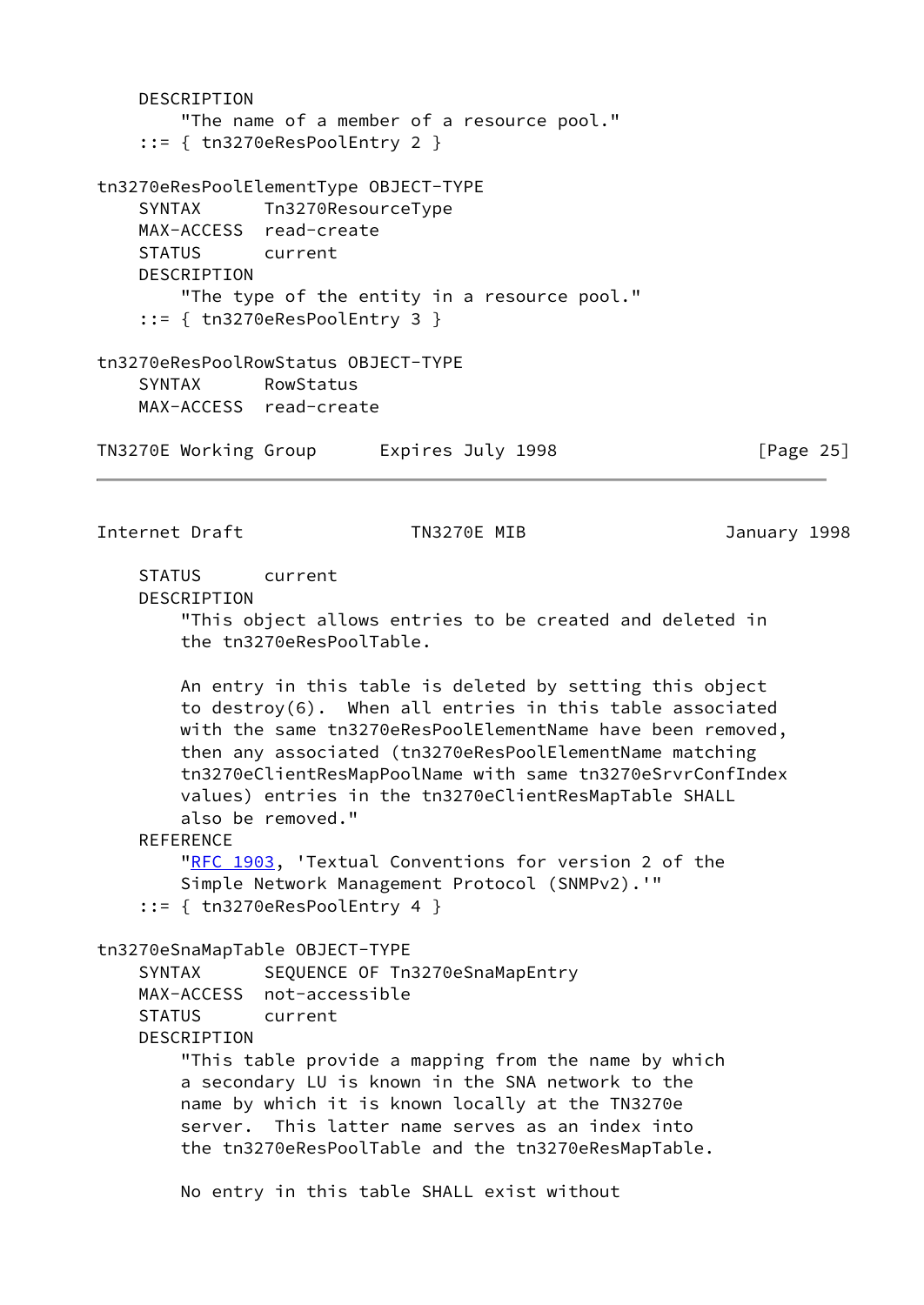a corresponding (same tn3270eSrvrConfIndex) entry in the tn3270eSrvrConfTable existing." ::= { tn3270eObjects 6 } tn3270eSnaMapEntry OBJECT-TYPE SYNTAX Tn3270eSnaMapEntry MAX-ACCESS not-accessible STATUS current DESCRIPTION "Definition of a single mapping from an SSCP-supplied SLU name to a local SLU name." INDEX { tn3270eSrvrConfIndex, tn3270eSnaMapSscpSuppliedName } ::= { tn3270eSnaMapTable 1 } Tn3270eSnaMapEntry ::= SEQUENCE { tn3270eSnaMapSscpSuppliedName SnaResourceName, tn3270eSnaMapLocalName SnaResourceName, tn3270eSnaMapPrimaryLuName SnaResourceName } tn3270eSnaMapSscpSuppliedName OBJECT-TYPE SYNTAX SnaResourceName MAX-ACCESS not-accessible STATUS current DESCRIPTION "The name of the secondary LU (SLU) as it is known in TN3270E Working Group Lexpires July 1998 [Page 26] Internet Draft TN3270E MIB January 1998 the SNA network. This name is sent by the SSCP on the Activate Logical Unit (ACTLU) request." ::= { tn3270eSnaMapEntry 1 } tn3270eSnaMapLocalName OBJECT-TYPE SYNTAX SnaResourceName MAX-ACCESS read-only STATUS current DESCRIPTION "The local name of the secondary LU (SLU)." ::= { tn3270eSnaMapEntry 2 } tn3270eSnaMapPrimaryLuName OBJECT-TYPE SYNTAX SnaResourceName MAX-ACCESS read-only STATUS current DESCRIPTION "When there is a currently active LU-LU session for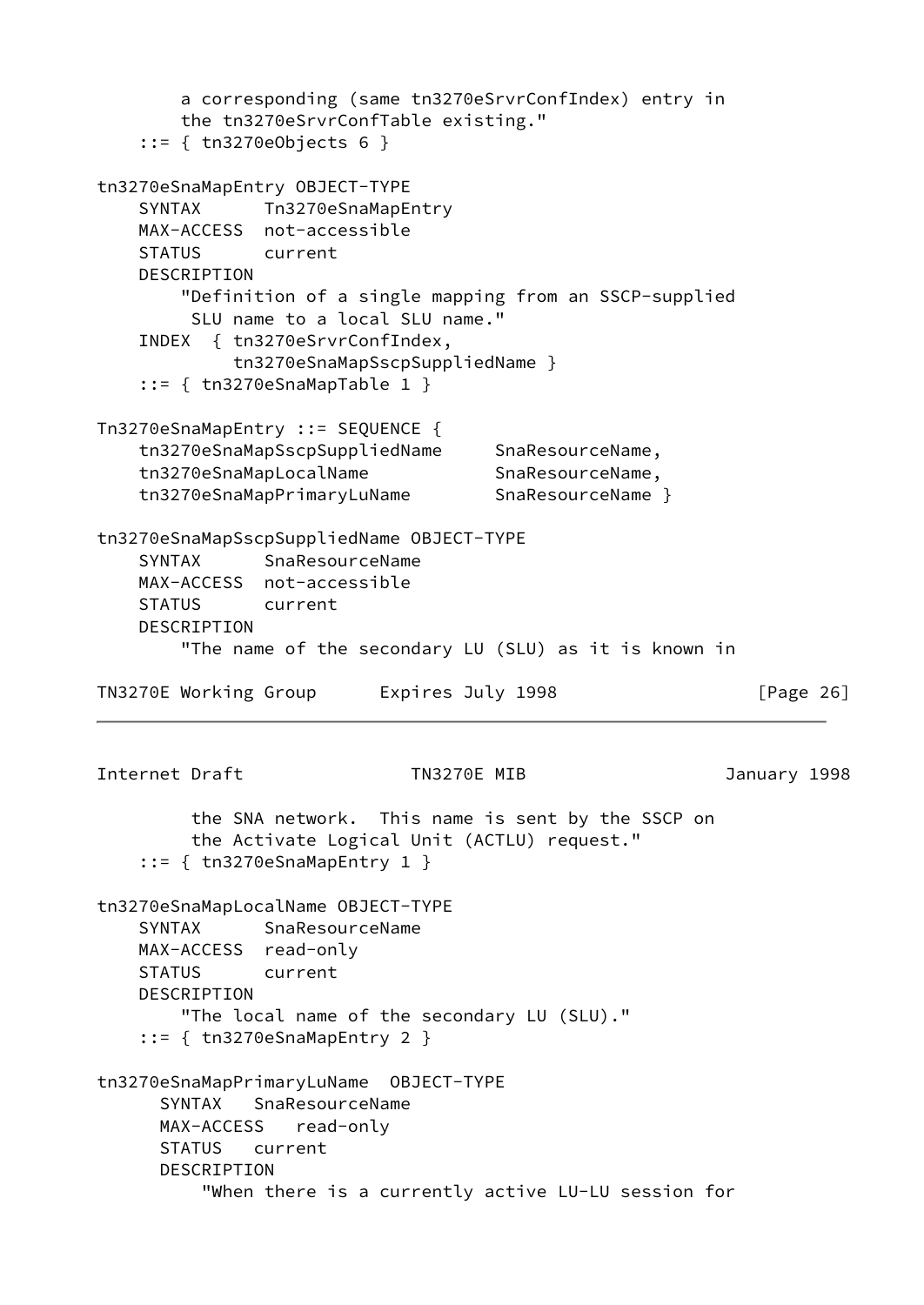| this connection, this object returns the primary LU<br>(PLU) name from the BIND. When there is no active<br>LU-LU session, or when the PLU name is unavailable<br>for some other reason, this object returns a<br>zero-length octet string."                                                                                                                                                                                                                                                    |              |
|-------------------------------------------------------------------------------------------------------------------------------------------------------------------------------------------------------------------------------------------------------------------------------------------------------------------------------------------------------------------------------------------------------------------------------------------------------------------------------------------------|--------------|
| $::= \{$ tn3270eSnaMapEntry 3 }<br>tn3270eClientResMapTable OBJECT-TYPE<br>SEQUENCE OF Tn3270eClientResMapEntry<br><b>SYNTAX</b><br>MAX-ACCESS not-accessible<br><b>STATUS</b><br>current<br>DESCRIPTION                                                                                                                                                                                                                                                                                        |              |
| "This table defines resource-pool to client-group<br>mappings. Since both the resource pool name and client<br>group name are included in the index clause of this<br>table, multiple resource pools can be assigned to the<br>same client group. This enables use of multiple<br>resource pools for use in client to resource mapping.<br>Assigning multiple client Groups to the same resource<br>pool is also allowed, but is not the primary purpose<br>for how the indexing is structured. |              |
| Assignment of a resource pool to client group can be<br>restricted based on TCP port. An index value of 0 for<br>tn3270eClientResMapClientPort disables restriction of<br>resource assignment based on client target port<br>selection.                                                                                                                                                                                                                                                         |              |
| No entry in this table SHALL exist without<br>a corresponding (same tn3270eSrvrConfIndex) entry in<br>the tn3270eSrvrConfTable existing."                                                                                                                                                                                                                                                                                                                                                       |              |
| tn3270eClientResMapEntry OBJECT-TYPE<br>Tn3270eClientResMapEntry<br><b>SYNTAX</b><br>MAX-ACCESS not-accessible<br><b>STATUS</b><br>current                                                                                                                                                                                                                                                                                                                                                      |              |
| TN3270E Working Group<br>Expires July 1998                                                                                                                                                                                                                                                                                                                                                                                                                                                      | [Page $27$ ] |
| Internet Draft<br>TN3270E MIB                                                                                                                                                                                                                                                                                                                                                                                                                                                                   | January 1998 |
| DESCRIPTION<br>"Definition of a single resource pool to client group<br>mapping."                                                                                                                                                                                                                                                                                                                                                                                                               |              |
| INDEX { tn3270eSrvrConfIndex,<br>tn3270eClientResMapPoolName,<br>tn3270eClientResMapClientGroupName,<br>tn3270eClientResMapClientPort }                                                                                                                                                                                                                                                                                                                                                         |              |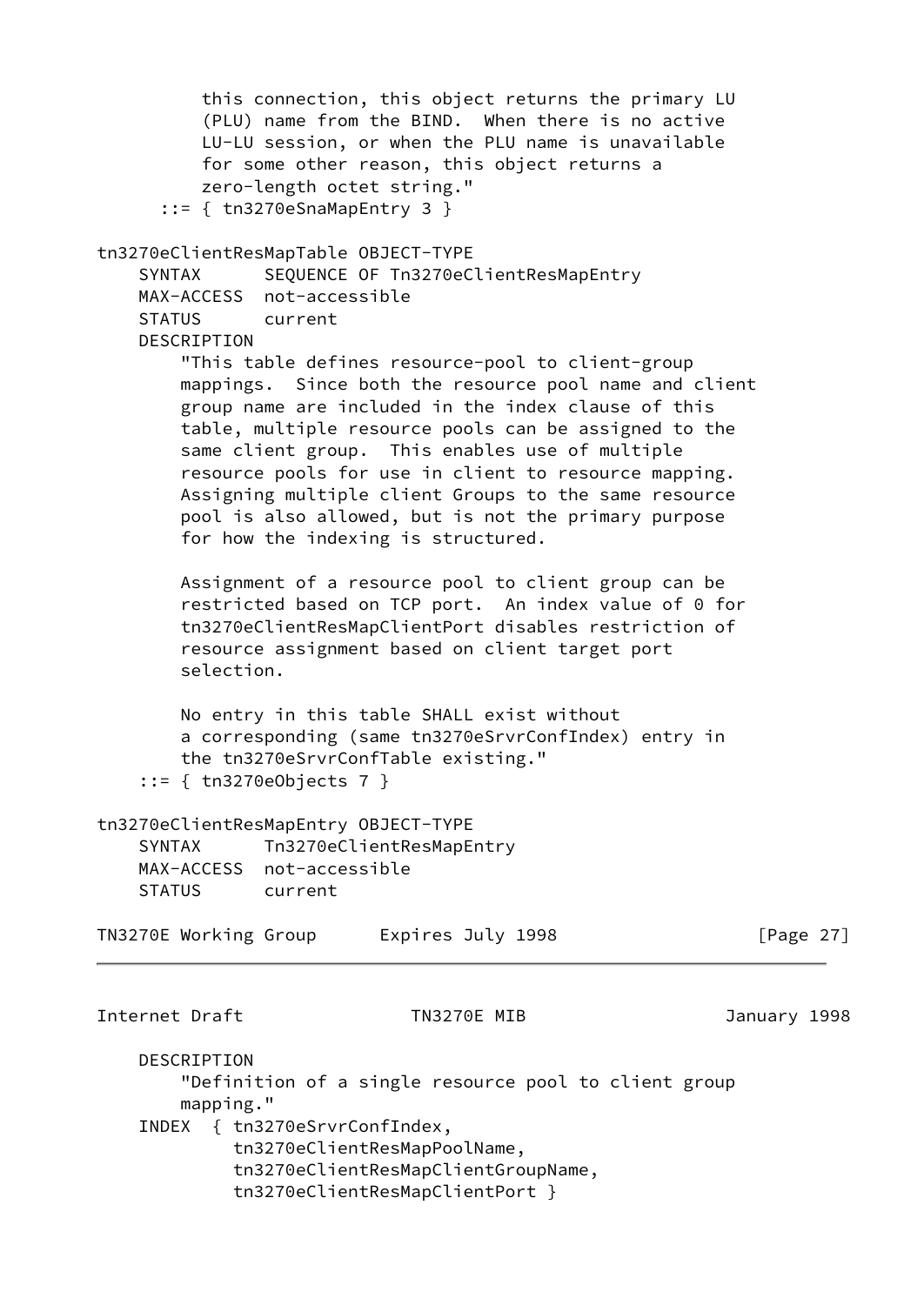```
 ::= { tn3270eClientResMapTable 1 }
Tn3270eClientResMapEntry ::= SEQUENCE {
     tn3270eClientResMapPoolName Utf8String,
    tn3270eClientResMapClientGroupName Utf8String,
    tn3270eClientResMapClientPort Unsigned32,
    tn3270eClientResMapRowStatus RowStatus }
tn3270eClientResMapPoolName OBJECT-TYPE
    SYNTAX Utf8String (SIZE(1..24))
    MAX-ACCESS not-accessible
    STATUS current
    DESCRIPTION
        "The name of a resource pool."
     ::= { tn3270eClientResMapEntry 1 }
tn3270eClientResMapClientGroupName OBJECT-TYPE
    SYNTAX Utf8String (SIZE(1..24))
    MAX-ACCESS not-accessible
    STATUS current
     DESCRIPTION
         "The name of the client group that is mapped to a
         resource pool."
     ::= { tn3270eClientResMapEntry 2 }
tn3270eClientResMapClientPort OBJECT-TYPE
     SYNTAX Unsigned32 (0..65535)
    MAX-ACCESS not-accessible
     STATUS current
     DESCRIPTION
         "The port to restrict a resource pool to a client
        group mapping. A value of 0 for this objects implies
        that the mapping is not restricted."
     ::= { tn3270eClientResMapEntry 3 }
tn3270eClientResMapRowStatus OBJECT-TYPE
     SYNTAX RowStatus
    MAX-ACCESS read-create
    STATUS current
     DESCRIPTION
         "This object allows entries to be created and deleted
        in the tn3270eClientResMapTable.
        An entry in this table is deleted by setting this object
        to destroy(6). Removing an entry from this table doesn't
        affect any other table entry defined by this MIB."
     REFERENCE
        "RFC 1903, 'Textual Conventions for version 2 of the
TN3270E Working Group Lexpires July 1998 TN3270E Working Group
```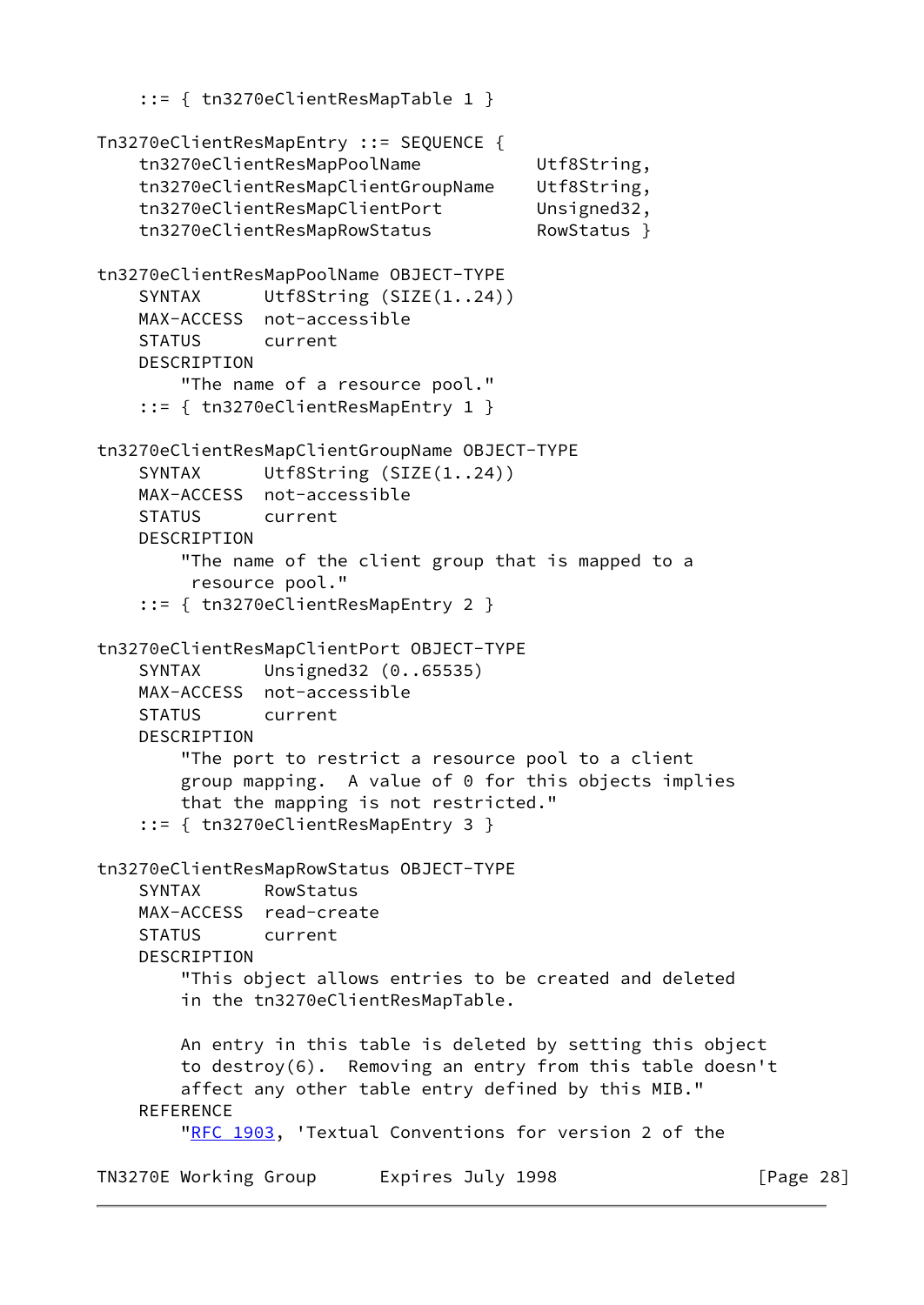```
Internet Draft TN3270E MIB January 1998
        Simple Network Management Protocol (SNMPv2).'"
     ::= { tn3270eClientResMapEntry 4 }
tn3270eResMapTable OBJECT-TYPE
   SYNTAX SEQUENCE OF Tn3270eResMapEntry
    MAX-ACCESS not-accessible
    STATUS current
    DESCRIPTION
        "This table defines the actual mapping of a resource
        to a client address.
        No entry in this table SHALL exist without
        a corresponding (same tn3270eSrvrConfIndex) entry in
        the tn3270eSrvrConfTable existing."
     ::= { tn3270eObjects 8 }
tn3270eResMapEntry OBJECT-TYPE
   SYNTAX Tn3270eResMapEntry
    MAX-ACCESS not-accessible
    STATUS current
    DESCRIPTION
        "Definition of the mapping of a Resource Element to
         a client address."
    INDEX { tn3270eSrvrConfIndex,
             tn3270eResMapElementName }
     ::= { tn3270eResMapTable 1 }
Tn3270eResMapEntry ::= SEQUENCE {
   tn3270eResMapElementName SnaResourceName,
    tn3270eResMapAddrType Tn3270eAddrType,
    tn3270eResMapAddress Tn3270eTAddress,
   tn3270eResMapPort Unsigned32,
    tn3270eResMapElementType Tn3270ResourceType,
    tn3270eResMapSscpSuppliedName SnaResourceName }
tn3270eResMapElementName OBJECT-TYPE
    SYNTAX SnaResourceName
    MAX-ACCESS not-accessible
    STATUS current
    DESCRIPTION
        "The name of a resource element. This is the name by
        which the server implementing this table knows the
        resource. It may be different from the name by which
        the resource is known in the SNA network. In this case
        the name by which the resource is known in the SNA
        network is returned in the tn3270eResMapSscpSuppliedName
        object."
     ::= { tn3270eResMapEntry 1 }
```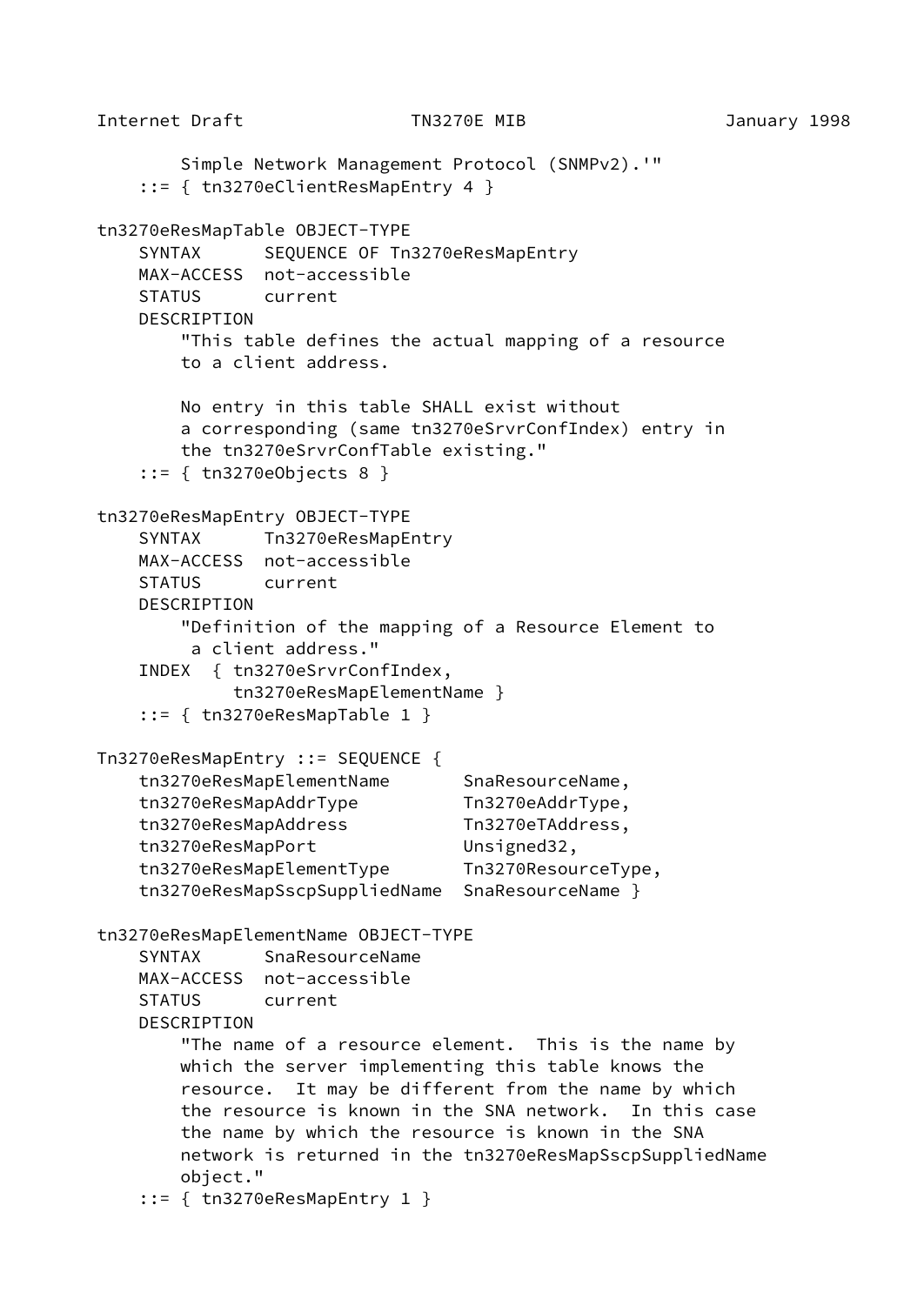tn3270eResMapAddrType OBJECT-TYPE SYNTAX Tn3270eAddrType MAX-ACCESS read-only STATUS current DESCRIPTION "Indicates the type of the client address represented TN3270E Working Group Lexpires July 1998 The Reader of Page 29] Internet Draft TN3270E MIB January 1998 in tn3270eResMapAddress." ::= { tn3270eResMapEntry 2 } tn3270eResMapAddress OBJECT-TYPE SYNTAX Tn3270eTAddress MAX-ACCESS read-only STATUS current DESCRIPTION "A client address." ::= { tn3270eResMapEntry 3 } tn3270eResMapPort OBJECT-TYPE SYNTAX Unsigned32 (0..65535) MAX-ACCESS read-only STATUS current DESCRIPTION "A client port." ::= { tn3270eResMapEntry 4 } tn3270eResMapElementType OBJECT-TYPE SYNTAX Tn3270ResourceType MAX-ACCESS read-only STATUS current DESCRIPTION "The type of the associated resource element." ::= { tn3270eResMapEntry 5 } tn3270eResMapSscpSuppliedName OBJECT-TYPE SYNTAX SnaResourceName MAX-ACCESS read-only STATUS current DESCRIPTION "The name of the secondary LU (SLU) as it is known in a SNA network. This name is sent by the SSCP on the Activate Logical Unit (ACTLU) request. The value of this object is a zero-length octet string if the tn3270eResMapElementName is the same as the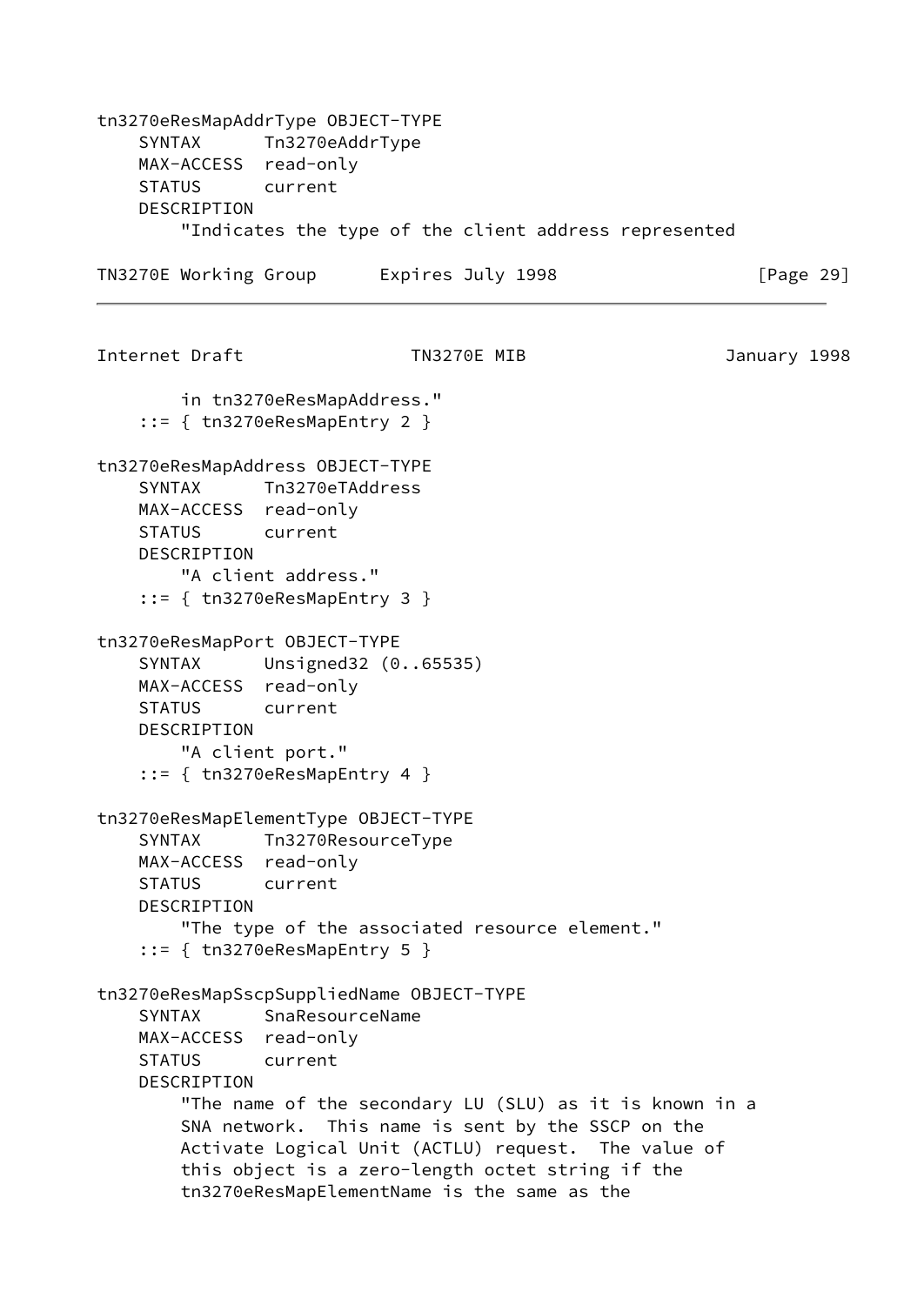SSCP-supplied name."  $::=$  { tn3270eResMapEntry 6 } -- Define the set of objects to supplement the TCP Connection Table tn3270eTcpConnTable OBJECT-TYPE SYNTAX SEQUENCE OF Tn3270eTcpConnEntry MAX-ACCESS not-accessible STATUS current **DESCRIPTION**  "Provides a table that has an entry for each TN3270(E) client connection that is active at a TN3270E server. The table was originally modeled after the tcpConnTable but was changed to support different client address types and to be indexed first by the remote address and port as oppose to local address and port. This is to enable use of a SNMP GET-NEXT operation using only the remote address and port." TN3270E Working Group Lexpires July 1998 The Reader of Page 30] Internet Draft TN3270E MIB January 1998 ::= { tn3270eObjects 9 } tn3270eTcpConnEntry OBJECT-TYPE SYNTAX Tn3270eTcpConnEntry MAX-ACCESS not-accessible STATUS current DESCRIPTION "Provides in formation about a single TN3270/TN3270E session. Note: a tn3270eSrvrConfIndex is not needed in this table since the combination of both remote local addresses and ports is sufficient to guarantee uniqueness between TN3270E servers that may or may not be serviced by the same SNMP agent." INDEX { tn3270eTcpConnRemAddrType, tn3270eTcpConnRemAddress, tn3270eTcpConnRemPort, tn3270eTcpConnLocalAddrType, tn3270eTcpConnLocalAddress, tn3270eTcpConnLocalPort } ::= { tn3270eTcpConnTable 1 } Tn3270eTcpConnEntry ::= SEQUENCE { tn3270eTcpConnRemAddrType Tn3270eAddrType,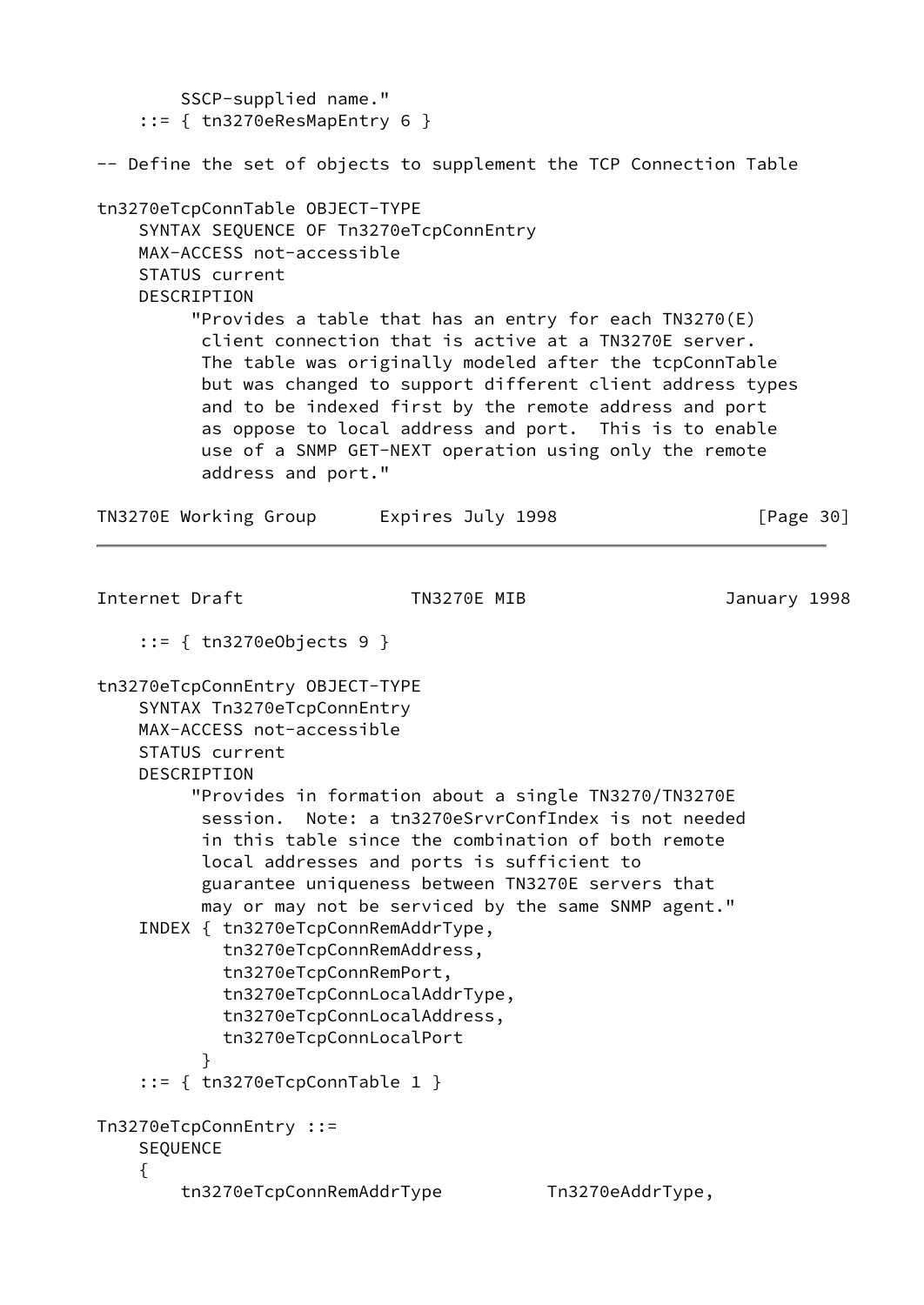| }<br>SYNTAX    | tn3270eTcpConnRemAddress<br>tn3270eTcpConnRemPort<br>tn3270eTcpConnLocalAddrType<br>tn3270eTcpConnLocalAddress<br>tn3270eTcpConnLocalPort<br>tn3270eTcpConnLastActivity<br>tn3270eTcpConnBytesIn<br>tn3270eTcpConnBytesOut<br>tn3270eTcpConnResourceElement<br>tn3270eTcpConnResourceType<br>tn3270eTcpConnDeviceType<br>tn3270eTcpConnFunctions<br>tn3270eTcpConnId<br>tn3270eTcpConnClientIdFormat<br>tn3270eTcpConnClientId<br>tn3270eTcpConnTraceData<br>tn3270eTcpConnLogInfo<br>tn3270eTcpConnLuLuBindImage<br>tn3270eTcpConnSnaState<br>tn3270eTcpConnStateLastDiscReason<br>tn3270eTcpConnSrvrConfIndex<br>tn3270eTcpConnRemAddrType OBJECT-TYPE<br>Tn3270eAddrType |                                               | Tn3270eTAddress,<br>Unsigned32,<br>Tn3270eAddrType,<br>Tn3270eTAddress,<br>Unsigned32,<br>TimeTicks,<br>Counter32,<br>Counter32,<br>SnaResourceName,<br>Tn3270ResourceType,<br>Tn3270DeviceTypes,<br>IANATn3270Functions,<br>Unsigned32,<br>IANATn3270eClientType,<br>OCTET STRING,<br>Tn3270eTraceData,<br>IANATn3270eLogData,<br>OCTET STRING,<br>INTEGER,<br>INTEGER,<br>Unsigned32 |              |
|----------------|-----------------------------------------------------------------------------------------------------------------------------------------------------------------------------------------------------------------------------------------------------------------------------------------------------------------------------------------------------------------------------------------------------------------------------------------------------------------------------------------------------------------------------------------------------------------------------------------------------------------------------------------------------------------------------|-----------------------------------------------|----------------------------------------------------------------------------------------------------------------------------------------------------------------------------------------------------------------------------------------------------------------------------------------------------------------------------------------------------------------------------------------|--------------|
|                | not-accessible<br>MAX-ACCESS                                                                                                                                                                                                                                                                                                                                                                                                                                                                                                                                                                                                                                                |                                               |                                                                                                                                                                                                                                                                                                                                                                                        |              |
| <b>STATUS</b>  | current                                                                                                                                                                                                                                                                                                                                                                                                                                                                                                                                                                                                                                                                     |                                               |                                                                                                                                                                                                                                                                                                                                                                                        |              |
|                | <b>DESCRIPTION</b>                                                                                                                                                                                                                                                                                                                                                                                                                                                                                                                                                                                                                                                          | "Indicates the type of the value of the       |                                                                                                                                                                                                                                                                                                                                                                                        |              |
|                | TN3270E Working Group                                                                                                                                                                                                                                                                                                                                                                                                                                                                                                                                                                                                                                                       | Expires July 1998                             |                                                                                                                                                                                                                                                                                                                                                                                        | [Page $31$ ] |
| Internet Draft |                                                                                                                                                                                                                                                                                                                                                                                                                                                                                                                                                                                                                                                                             | TN3270E MIB                                   |                                                                                                                                                                                                                                                                                                                                                                                        | January 1998 |
|                | $ipv4(1)$ or $ipv6(2)$ ."<br>$::= \{$ tn3270eTcpConnEntry 1 }                                                                                                                                                                                                                                                                                                                                                                                                                                                                                                                                                                                                               | tn3270eTcpConnRemAddress object. For example, |                                                                                                                                                                                                                                                                                                                                                                                        |              |
| <b>SYNTAX</b>  | tn3270eTcpConnRemAddress OBJECT-TYPE<br>Tn3270eTAddress<br>MAX-ACCESS not-accessible<br>STATUS current<br>DESCRIPTION<br>(ipv4 or ipv6 for example).                                                                                                                                                                                                                                                                                                                                                                                                                                                                                                                        |                                               | "The remote address associated with a TN3270E client.<br>tn3270eTcpConnRemAddrType indicates the address type                                                                                                                                                                                                                                                                          |              |
|                |                                                                                                                                                                                                                                                                                                                                                                                                                                                                                                                                                                                                                                                                             | If a TN3270(E) client is connected to its     | server via a proxy client the address represented by                                                                                                                                                                                                                                                                                                                                   |              |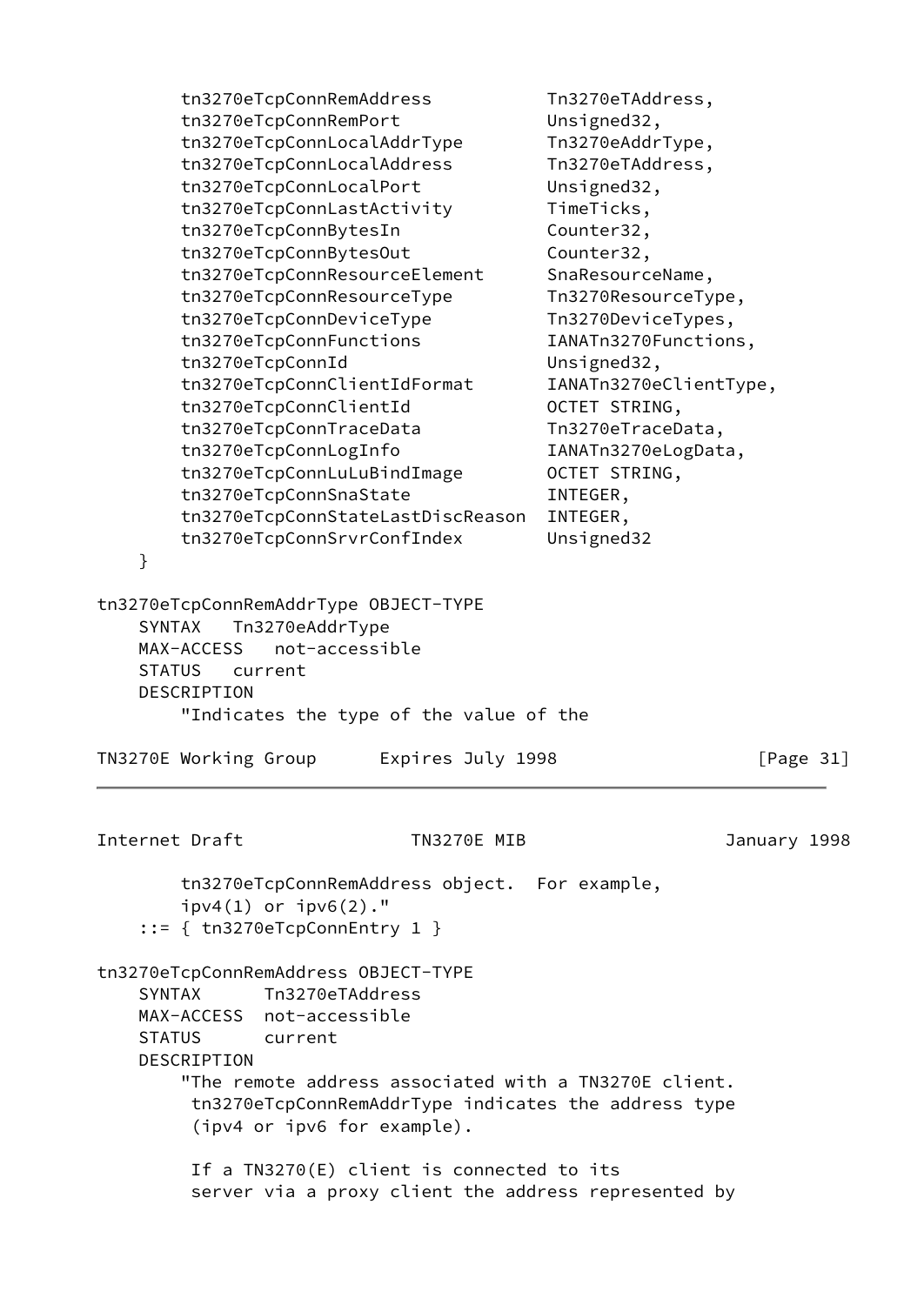```
 the value of this object shall be the remote client's
         address, not the proxy client's address."
     ::= { tn3270eTcpConnEntry 2 }
tn3270eTcpConnRemPort OBJECT-TYPE
     SYNTAX Unsigned32 (1..65535)
    MAX-ACCESS not-accessible
     STATUS current
     DESCRIPTION
         "The remote port associated with a TN3270E client.
         If a TN3270(E) client is connected to its
         server via a proxy client the port represented by
         the value of this object shall be the remote client's
         port, not the proxy client's port."
     ::= { tn3270eTcpConnEntry 3 }
tn3270eTcpConnLocalAddrType OBJECT-TYPE
     SYNTAX Tn3270eAddrType
    MAX-ACCESS not-accessible
     STATUS current
     DESCRIPTION
        "Indicates the type of the value of the
        tn3270eTcpConnLocalAddress object. For example,
       ipv4(1) or ipv6(2)."
     ::= { tn3270eTcpConnEntry 4 }
tn3270eTcpConnLocalAddress OBJECT-TYPE
     SYNTAX Tn3270eTAddress
    MAX-ACCESS not-accessible
    STATUS current
    DESCRIPTION
         "The local address associated with a TN3270E client.
         tn3270eTcpConnRemAddrType indicates the address type
          (ipv4 or ipv6 for example)."
     ::= { tn3270eTcpConnEntry 5 }
tn3270eTcpConnLocalPort OBJECT-TYPE
     SYNTAX Unsigned32 (1..65535)
    MAX-ACCESS not-accessible
TN3270E Working Group Lexpires July 1998 The Reader of Page 32]
Internet Draft TN3270E MIB January 1998
     STATUS current
    DESCRIPTION
        "The remote port associated with a TN3270E client."
     ::= { tn3270eTcpConnEntry 6 }
```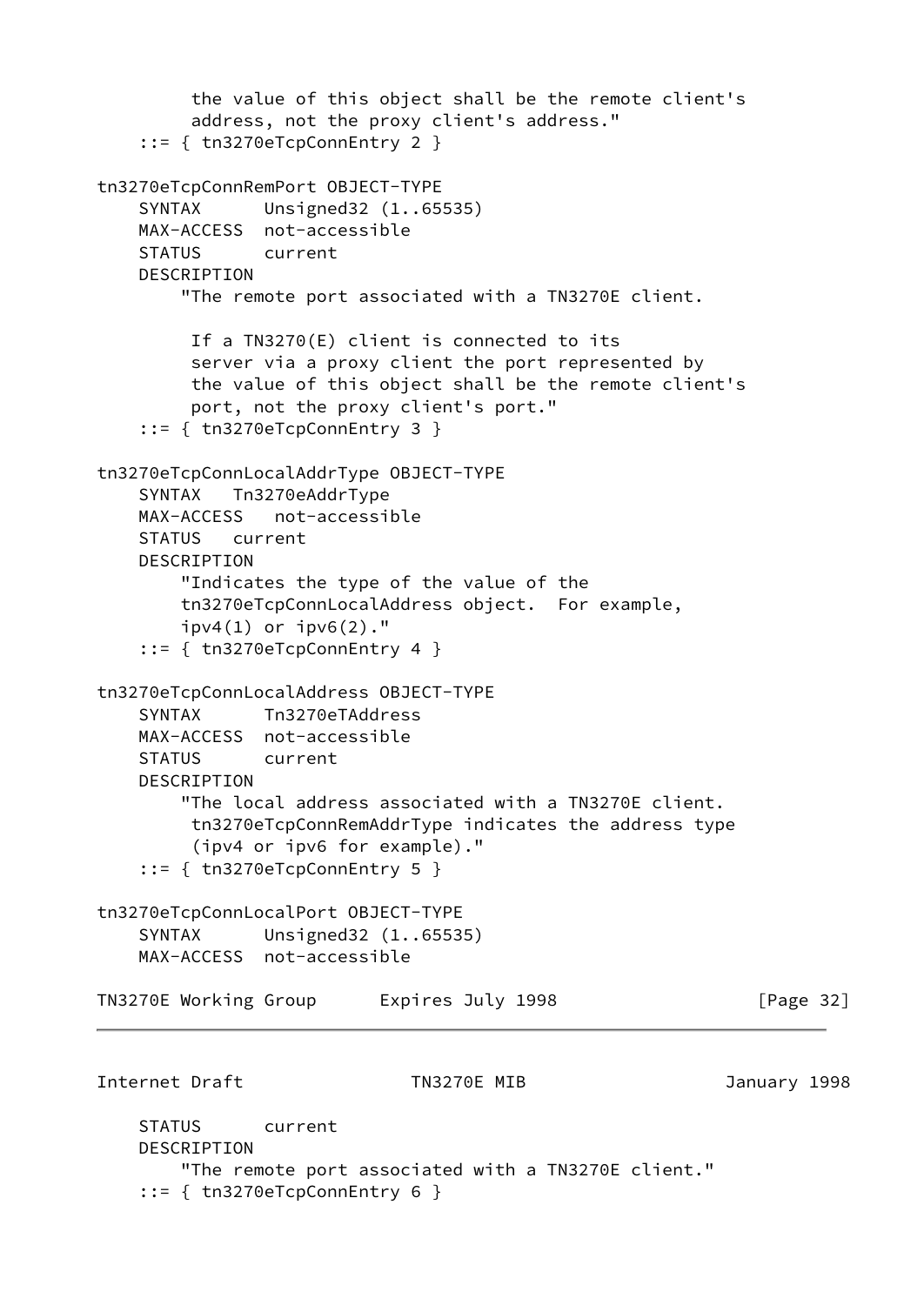```
tn3270eTcpConnLastActivity OBJECT-TYPE
     SYNTAX TimeTicks
     MAX-ACCESS read-only
     STATUS current
     DESCRIPTION
         "The number of 100ths of seconds since any data was
          transferred for the associated TCP Connection."
    DEFVAL { 0 }
     ::= { tn3270eTcpConnEntry 7 }
tn3270eTcpConnBytesIn OBJECT-TYPE
     SYNTAX Counter32
     UNITS "octets"
     MAX-ACCESS read-only
     STATUS current
     DESCRIPTION
         "The number of bytes received by the server from TCP
          for this connection."
     ::= { tn3270eTcpConnEntry 8 }
tn3270eTcpConnBytesOut OBJECT-TYPE
     SYNTAX Counter32
     UNITS "octets"
     MAX-ACCESS read-only
     STATUS current
     DESCRIPTION
         "The number of bytes sent to TCP for this connection."
     ::= { tn3270eTcpConnEntry 9 }
tn3270eTcpConnResourceElement OBJECT-TYPE
     SYNTAX SnaResourceName
     MAX-ACCESS read-only
     STATUS current
     DESCRIPTION
         "LU/Print secondary name for connecting an client
          into an SNA network."
    ::= { tn3270eTcpConnEntry 10 }
tn3270eTcpConnResourceType OBJECT-TYPE
     SYNTAX Tn3270ResourceType
     MAX-ACCESS read-only
     STATUS current
     DESCRIPTION
         "Indicates the type of resource identified by
          tn3270eTcpConnResourceElement."
    ::= { tn3270eTcpConnEntry 11 }
tn3270eTcpConnDeviceType OBJECT-TYPE
    SYNTAX Tn3270DeviceTypes
    MAX-ACCESS read-only
```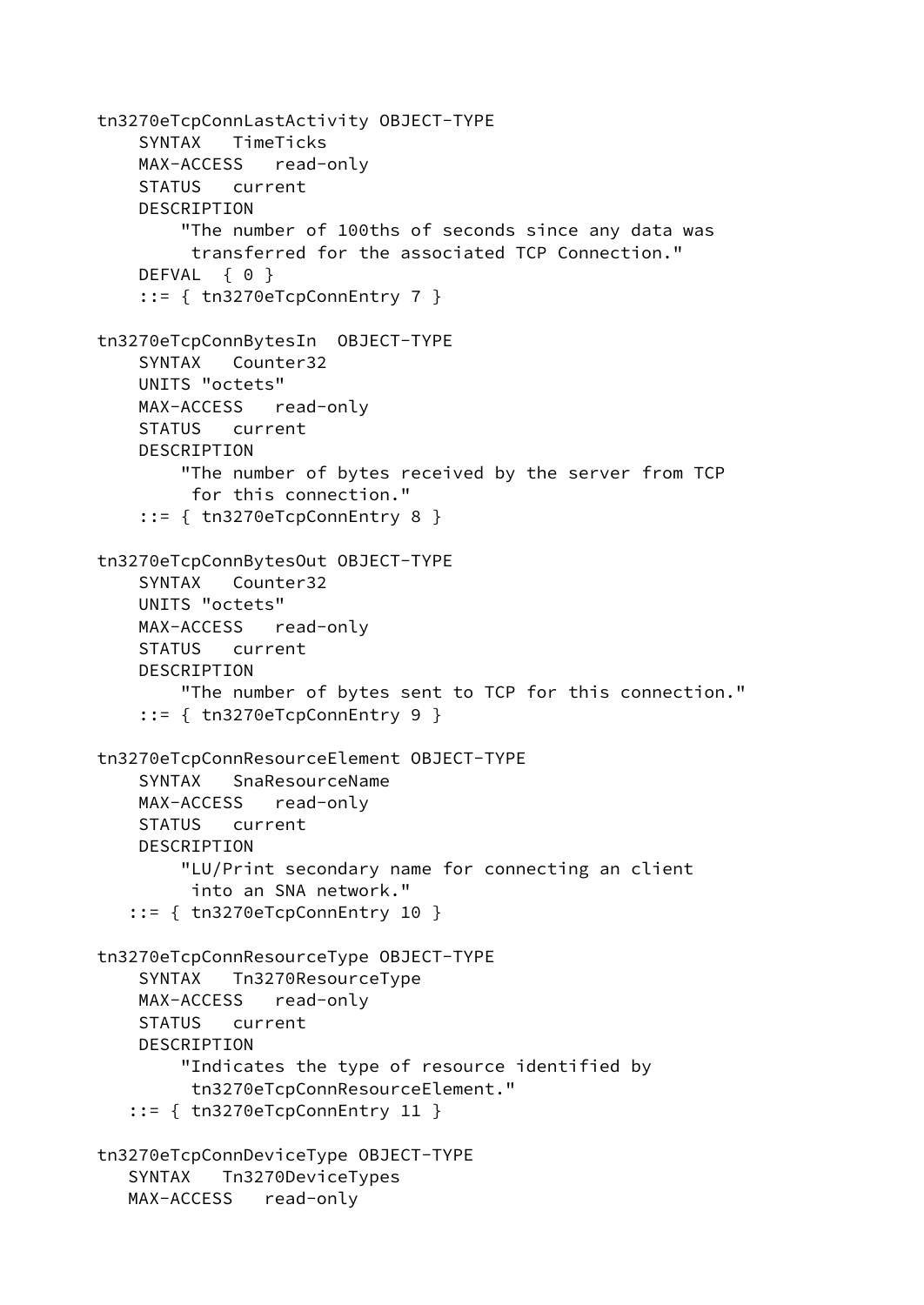```
Internet Draft TN3270E MIB January 1998
   STATUS current
   DESCRIPTION
       "Indicates the device type if negotiated with the
       client. A value of unknown(0) should be used as the
       value of this object when a device type is not
       RFC 1647 for how device types
       can be negotiated."
    ::= { tn3270eTcpConnEntry 12 }
tn3270eTcpConnFunctions OBJECT-TYPE
   SYNTAX IANATn3270Functions
   MAX-ACCESS read-only
   STATUS current
   DESCRIPTION
       "This object indicates which of the TN3270 and TN3270E
       functions were negotiated by the server and the client
       for this TCP connection.
       Refer to tn3270eSrvrFunctionsSupported for the list of
       these functions supported by the server."
    ::= { tn3270eTcpConnEntry 13 }
tn3270eTcpConnId OBJECT-TYPE
     SYNTAX Unsigned32
    MAX-ACCESS read-only
    STATUS current
    DESCRIPTION
         "The connection identifier associated with a TN3270 or
         a TN3270E session's TCP connection. TCP implementations
         often assign a unique (with respect to itself) unsigned
         integer as an identifier for a TCP connection.
         Implementations that do not support assignment of
         unsigned integer connection identifiers should not
         support this object."
     ::= { tn3270eTcpConnEntry 14 }
tn3270eTcpConnClientIdFormat OBJECT-TYPE
     SYNTAX IANATn3270eClientType
    MAX-ACCESS read-only
     STATUS current
     DESCRIPTION
         "The format of a corresponding tn3270eTcpConnClientId
         object as defined by the IANSTn3270eClientType
         textual convention imported from the
```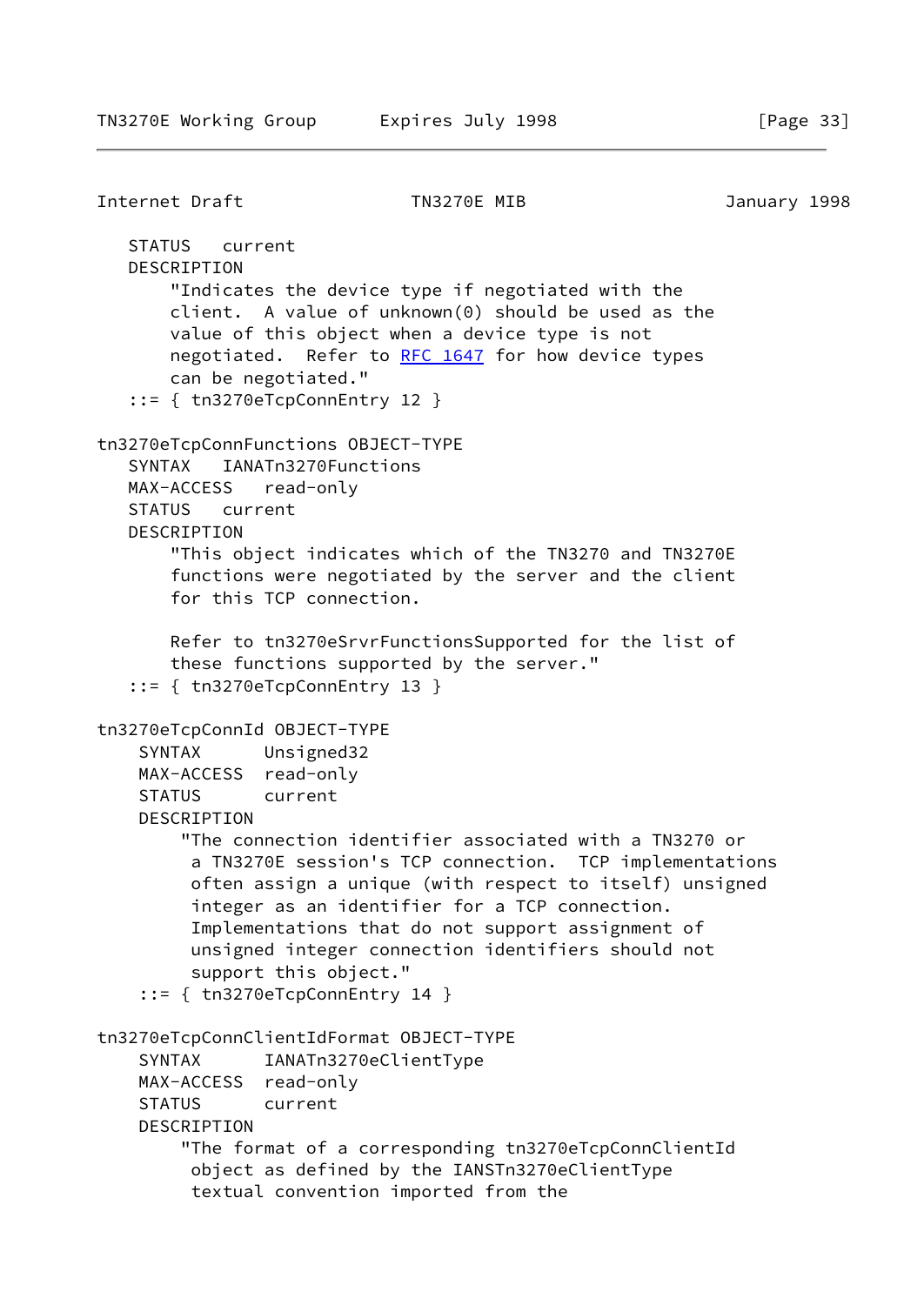```
 IANATn3270eTC-MIB."
     ::= { tn3270eTcpConnEntry 15 }
tn3270eTcpConnClientId OBJECT-TYPE
    SYNTAX OCTET STRING (SIZE (0..512))
    MAX-ACCESS read-only
     STATUS current
    DESCRIPTION
        "Additional client identification information. The
        type of this information is indicated by the value of
        the corresponding tn3270eTcpConnClientIdFormat object.
TN3270E Working Group Lexpires July 1998 [Page 34]
Internet Draft TN3270E MIB January 1998
        The purpose of this object is to provide an alternate
        means of identifying a client, other than though the
        remote address returned in tn3270eTcpConnRemAddress."
     ::= { tn3270eTcpConnEntry 16 }
tn3270eTcpConnTraceData OBJECT-TYPE
     SYNTAX Tn3270eTraceData
    MAX-ACCESS read-only
     STATUS current
    DESCRIPTION
        "Trace data for this session."
     ::= { tn3270eTcpConnEntry 17 }
tn3270eTcpConnLogInfo OBJECT-TYPE
    SYNTAX IANATn3270eLogData
    MAX-ACCESS read-only
    STATUS current
     DESCRIPTION
        "Log information, encoded as specified in the
        IANATn3270eLogData textual convention from the
        IANAtn3270eTC-MIB."
     ::= { tn3270eTcpConnEntry 18 }
tn3270eTcpConnLuLuBindImage OBJECT-TYPE
     SYNTAX OCTET STRING (SIZE (0..256))
    MAX-ACCESS read-only
     STATUS current
     DESCRIPTION
        "When there is a currently active LU-LU session for
        this connection, this object returns the BIND Image
         (defined to be bytes 1-p of the complete BIND Request
        Unit) that was received from the PLU during session
```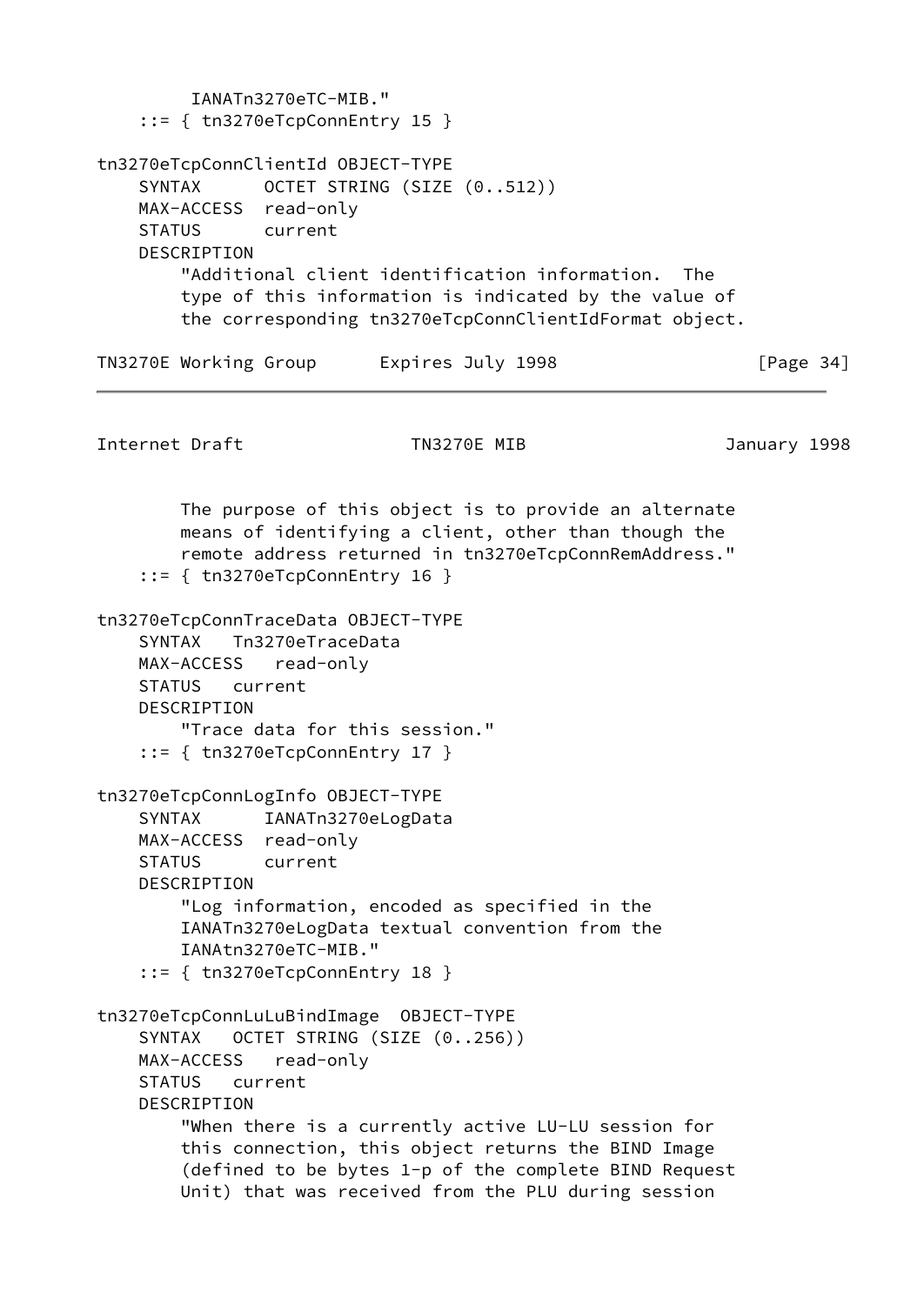```
 activation. When there is no active LU-LU session,
        or when a BIND image is unavailable for some other
         reason, this object returns a zero-length octet string."
    ::= { tn3270eTcpConnEntry 19 }
tn3270eTcpConnSnaState OBJECT-TYPE
     SYNTAX INTEGER {
                 unknown(0),
                  noSluSession(1),
                 sscpLuSession(2), -- but no LU-LU session
                  luLuSession(3),
                  establishingSscpLuSession(4),
                  establishingLuSession(5)
 }
    MAX-ACCESS read-only
     STATUS current
     DESCRIPTION
        "The current state of the SNA side of the end-to-end
        TN3270 connection. The following states are defined:
       unknown(0) - The true state is not known.
        noSluSession(1) - The SLU has neither an SSCP-LU
TN3270E Working Group Lexpires July 1998 TN3270E Working Group
Internet Draft TN3270E MIB January 1998
                              nor an LU-LU session active.
       sscpLuSession(2) - The SSCP-LU session for the SLU
                              is active, but the SLU is not
                              currently in session with a PLU.
       luLuSession(3) - The SLU currently has an active
                              session with a PLU.
        establishingSscpLuSession(4) - Currently, disconnected
                              and in the process of establishing
                              an SSCP to LU session.
       establishingLuSession(5) - Currently, disconnected
                              and in the process of establishing
                              an LU to LU session."
    ::= { tn3270eTcpConnEntry 20 }
tn3270eTcpConnStateLastDiscReason OBJECT-TYPE
    SYNTAX INTEGER {
                 unknown(0),
                  hostSendsUnbind(1),
                  hostDontAcceptConnection(2),
                  outOfResource(3),
                  clientProtocolError(4),
                  invalidDeviceName(5),
```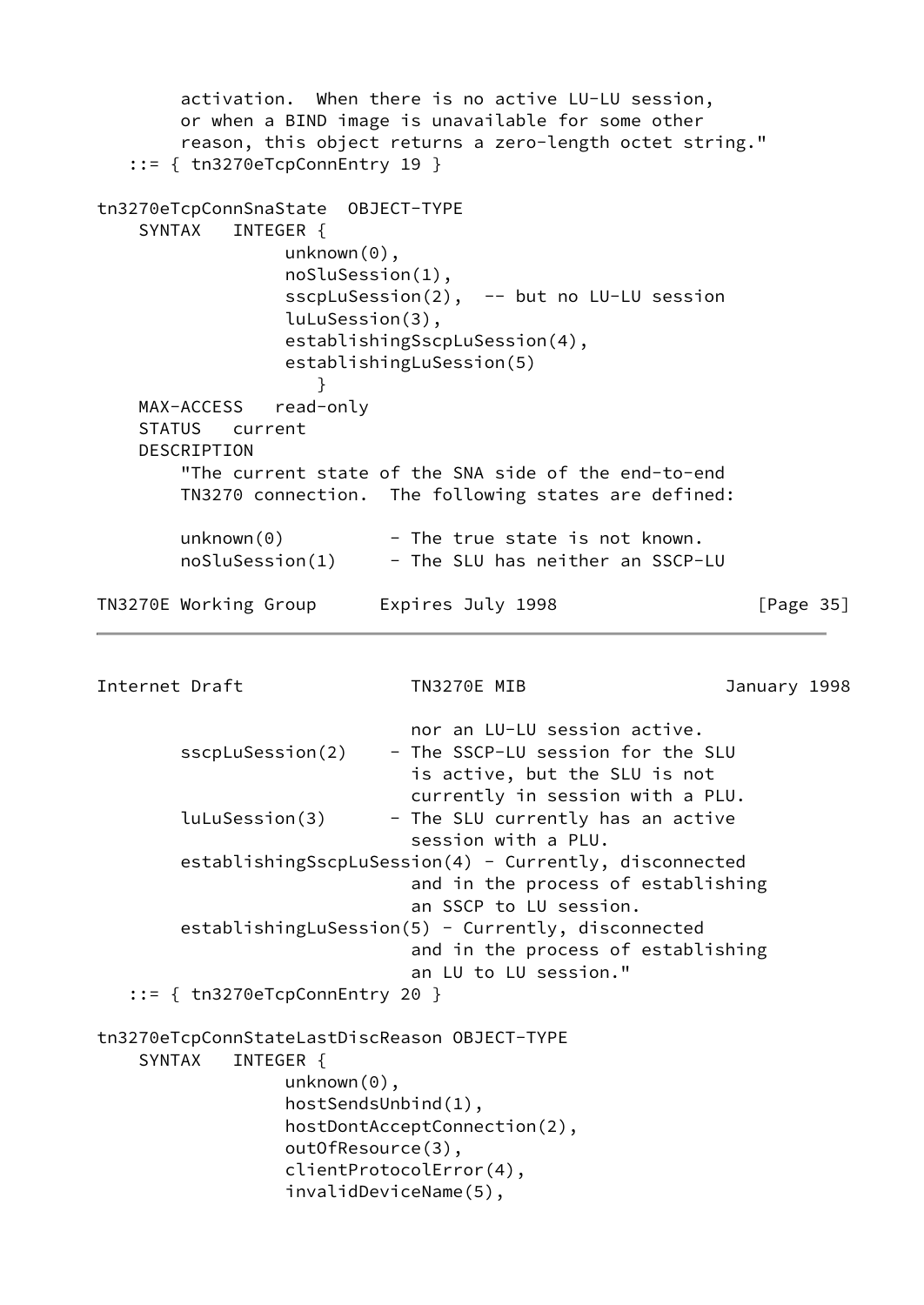```
 deviceInUse(6),
                  inactivityTimeout(7),
                  hostNotResponding(8),
                  clientNotResponding(9),
                  tcpClose(10),
                  serverClose(11),
                  sysreqLogoff(12),
                  serverSpecificHexCode(13)
 }
    MAX-ACCESS read-only
     STATUS current
     DESCRIPTION
        "The last disconnect reason. Note: that a session
        that has not experienced a disconnect would use
        a value of unknown(0) for this object."
    ::= { tn3270eTcpConnEntry 21 }
tn3270eTcpConnSrvrConfIndex OBJECT-TYPE
     SYNTAX Unsigned32 (1..4294967295)
    MAX-ACCESS read-only
    STATUS current
     DESCRIPTION
        "tn3270eSrvrConfIndex of the tn3270eSrvrConfEntry
        belonging to the TN3270E server to whom this entry
        belongs."
    ::= { tn3270eTcpConnEntry 22 }
tn3270eConfSpinLock OBJECT-TYPE
    SYNTAX TestAndIncr
    MAX-ACCESS read-write
    STATUS current
    DESCRIPTION
       "An advisory lock used to allow cooperating
TN3270E Working Group Lexpires July 1998 [Page 36]
```
Internet Draft TN3270E MIB January 1998

 TN3270E-MIB applications to coordinate their use of the tn3270eSrvrConfTable, the tn3270eSrvrPortTable, the tn3270eClientGroupTable, the tn3270eResPoolTable, and the tn3270eClientResMapTable.

 When an application seeks to create a new entry or alter an existing entry in any of the above mentioned tables, an implementation MAY require the application to use the tn3270eConfSpinLock to serialize its changes or additions relative to those initiated by other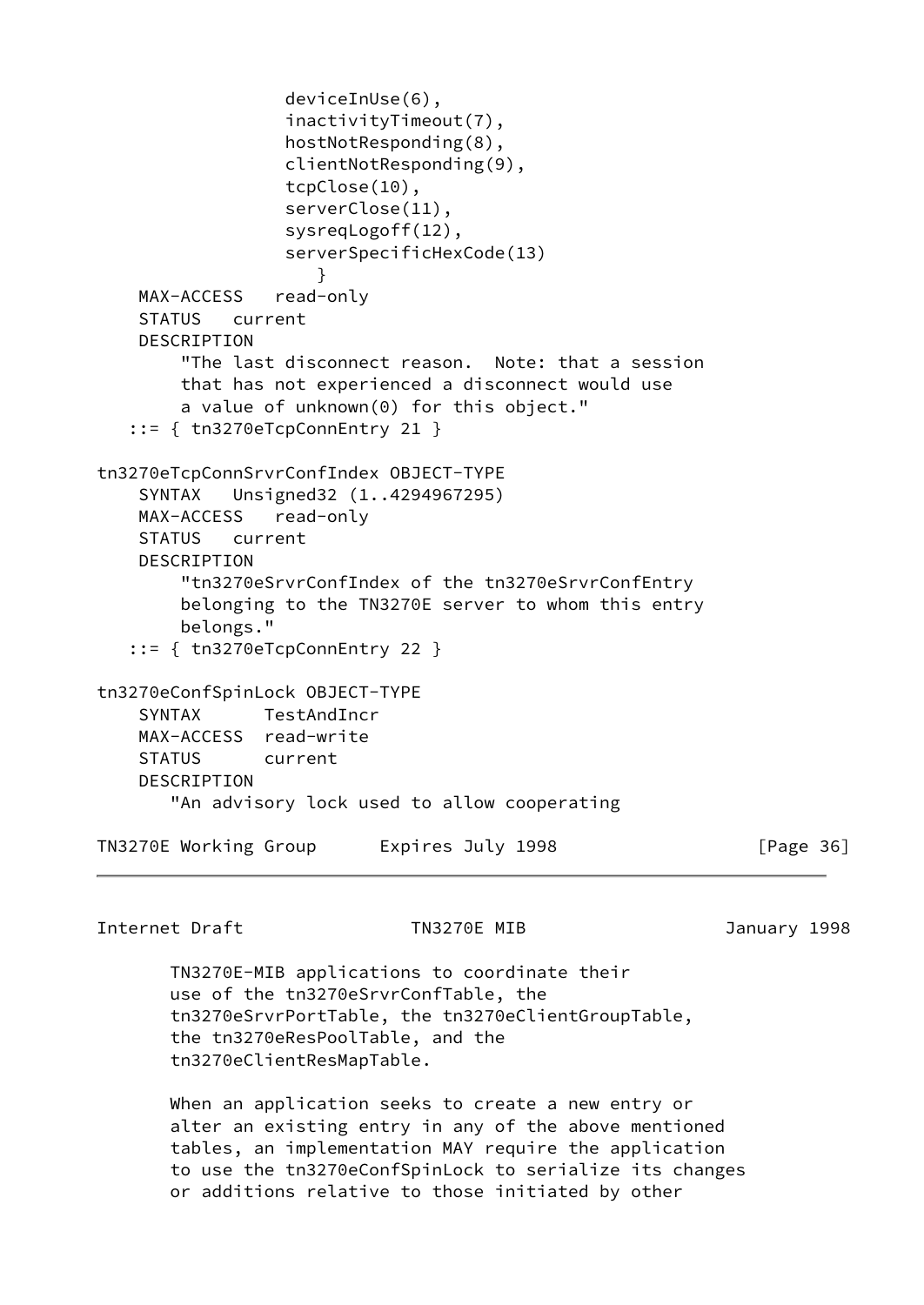applications. Since this is an advisory lock, an implementation is not required to support it." ::= { tn3270eObjects 10 } -- Conformance Definitions tn3270eGroups OBJECT IDENTIFIER ::= { tn3270eConformance 1 } tn3270eCompliances OBJECT IDENTIFIER ::= { tn3270eConformance 2 } -- compliance statements tn3270eCompliance MODULE-COMPLIANCE STATUS current DESCRIPTION "The compliance statement for agents that support the TN3270E-MIB." MODULE -- this module MANDATORY-GROUPS { tn3270eBasicGroup, tn3270eSessionGroup } GROUP tn3270eResMapGroup DESCRIPTION "This group is optional and provides a method of performing tn3270eClientGroup to tn3270eResPool mapping." GROUP tn3270eHiCapacityGroup DESCRIPTION "This group is optional and provides for support of high capacity counters." OBJECT tn3270eSrvrConfActivityCheck MIN-ACCESS read-only DESCRIPTION "The agent is not required to support a set to this object if the associated TN3270E server doesn't support either TIMEMARK or NOP processing. In this case an agent should return noCheck on retrieval." OBJECT tn3270eSrvrConfActivityTimeout MIN-ACCESS read-only DESCRIPTION TN3270E Working Group Lexpires July 1998 [Page 37]

Internet Draft TN3270E MIB January 1998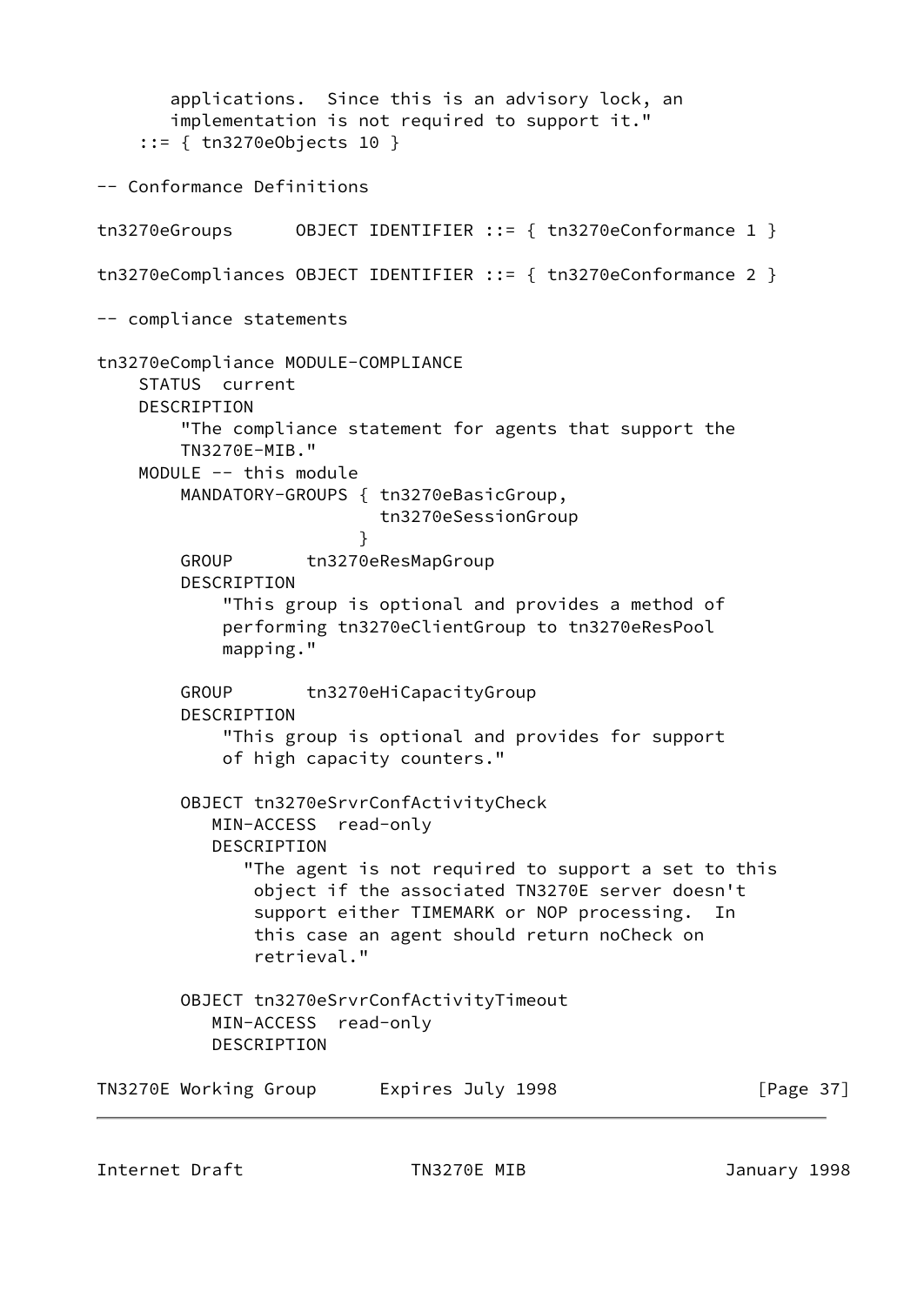```
 "The agent is not required to support a set to this
               object if the functions enabled by
               tn3270eSrvrConfActivityCheck are not supported.
               An agent in this case should return a value of 0."
        OBJECT tn3270eSrvrConfActivityInterval
           MIN-ACCESS read-only
           DESCRIPTION
              "The agent is not required to support a set to this
               object if the functions enabled by
               tn3270eSrvrConfActivityCheck are not supported.
               An agent in this case should return a value of 0."
       OBJECT tn3270eSrvrConfAdminStatus
           DESCRIPTION
              "A TN3270E server is not required to support a
               stopImmediate state transition."
        OBJECT tn3270eSrvrConfRowStatus
          SYNTAX INTEGER {
                            active(1) -- subset of RowStatus
 }
           MIN-ACCESS read-only
           DESCRIPTION
               "Write access is not required, and only one
               of the six enumerated values for the
               RowStatus textual convention need be
               supported, specifically: active(1)."
        OBJECT tn3270eSrvrPortRowStatus
          SYNTAX INTEGER {
                            active(1) -- subset of RowStatus
 }
           MIN-ACCESS read-only
           DESCRIPTION
               "Write access is not required, and only one
               of the six enumerated values for the
               RowStatus textual convention need be
               supported, specifically: active(1)."
        OBJECT tn3270eClientGroupRowStatus
          SYNTAX INTEGER {
                            active(1) -- subset of RowStatus
 }
           MIN-ACCESS read-only
           DESCRIPTION
               "Write access is not required, and only one
               of the six enumerated values for the
               RowStatus textual convention need be
               supported, specifically: active(1)."
```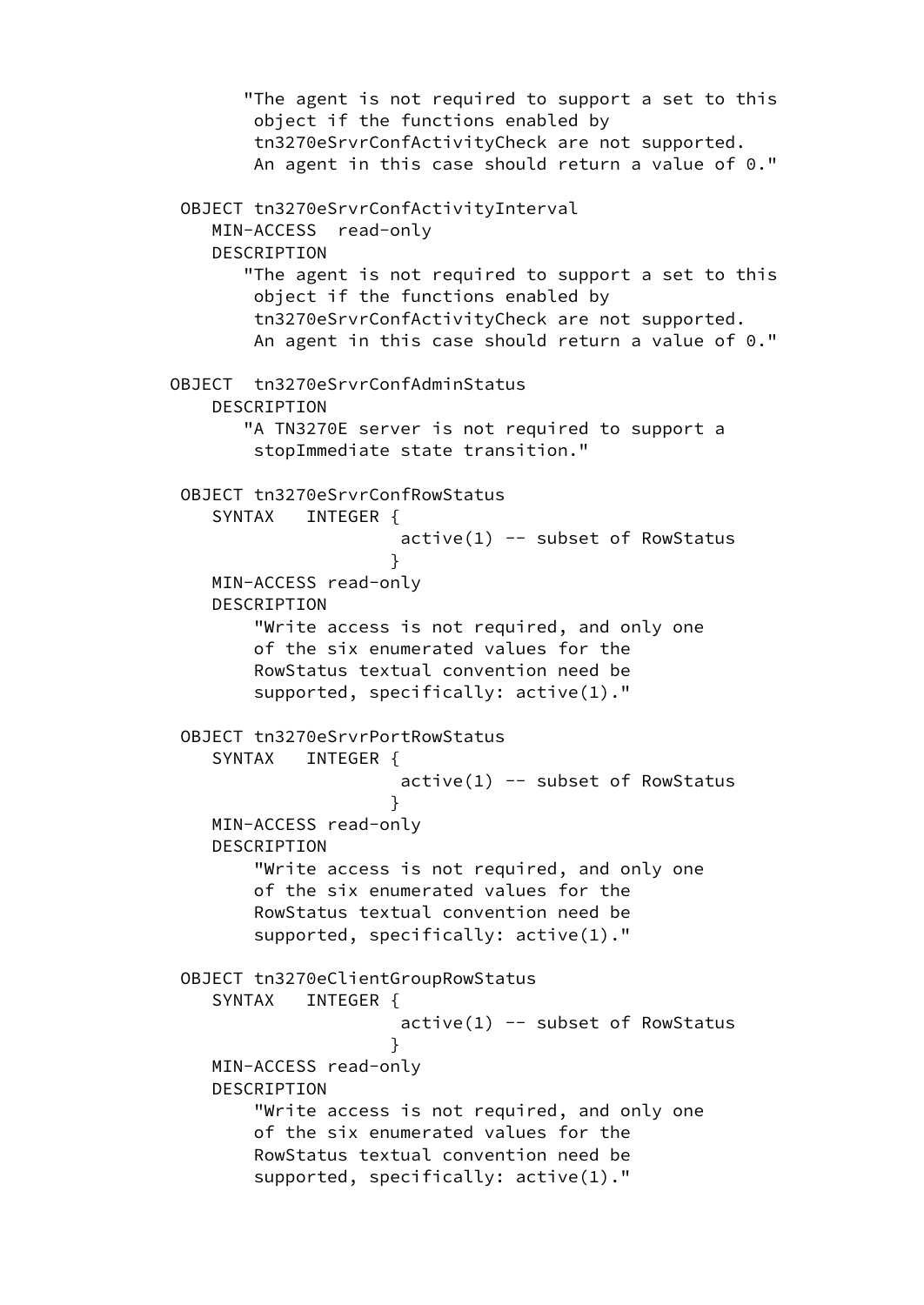OBJECT tn3270eResPoolRowStatus SYNTAX INTEGER {  $active(1)$  -- subset of RowStatus } TN3270E Working Group Latering Expires July 1998 The State of Page 38] Internet Draft TN3270E MIB January 1998 MIN-ACCESS read-only DESCRIPTION "Write access is not required, and only one of the six enumerated values for the RowStatus textual convention need be supported, specifically: active(1)." OBJECT tn3270eClientResMapRowStatus SYNTAX INTEGER {  $active(1)$  -- subset of RowStatus } MIN-ACCESS read-only DESCRIPTION "Write access is not required, and only one of the six enumerated values for the RowStatus textual convention need be supported, specifically: active(1)." OBJECT tn3270eTcpConnId MIN-ACCESS not-accessible DESCRIPTION "This object is not required of implementations that do not support assignment of unsigned integer connection identifiers." OBJECT tn3270eConfSpinLock MIN-ACCESS not-accessible DESCRIPTION "The use and support of this object is optional." ::= { tn3270eCompliances 1 } -- units of conformance tn3270eBasicGroup OBJECT-GROUP OBJECTS { tn3270eSrvrConfInactivityTimeout, tn3270eSrvrConfActivityCheck, tn3270eSrvrConfActivityTimeout, tn3270eSrvrConfActivityInterval,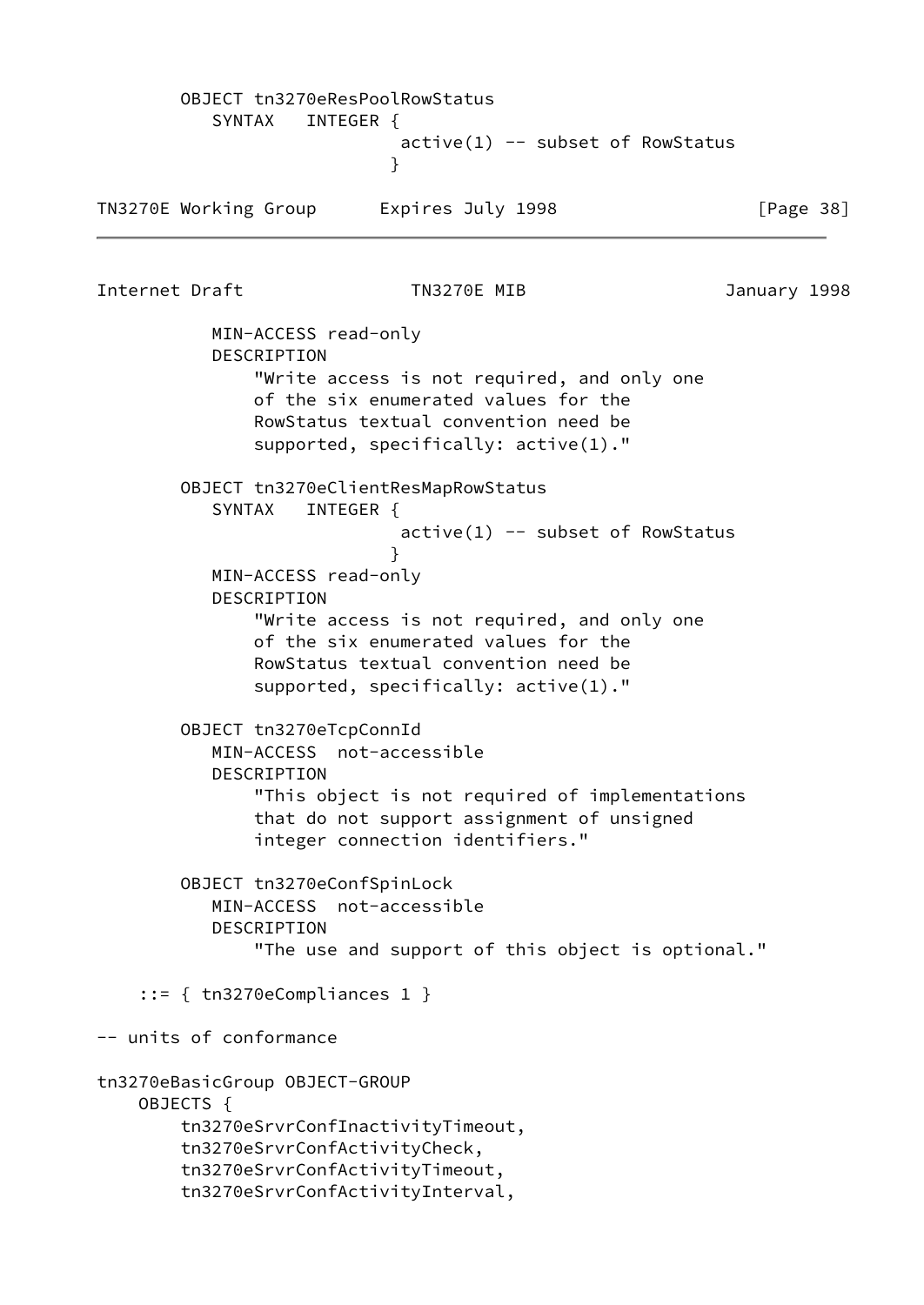tn3270eSrvrFunctionsSupported, tn3270eSrvrConfAdminStatus, tn3270eSrvrConfOperStatus, tn3270eSrvrConfSessionTermState, tn3270eSrvrConfSrvrType, tn3270eSrvrConfContact, tn3270eSrvrConfRowStatus, tn3270eSrvrPortRowStatus, tn3270eSrvrStatsUpTime, tn3270eSrvrStatsMaxLus, tn3270eSrvrStatsInUseLus, tn3270eSrvrStatsSpareLus, tn3270eSrvrStatsMaxPtrs, tn3270eSrvrStatsInUsePtrs, tn3270eSrvrStatsSparePtrs, TN3270E Working Group Lexpires July 1998 TN3270E Working Group Internet Draft TN3270E MIB January 1998 tn3270eSrvrStatsInConnects, tn3270eSrvrStatsConnRejects, tn3270eSrvrStatsDisconnects, tn3270eSrvrStatsInOctets, tn3270eSrvrStatsOutOctets, tn3270eClientGroupSubnetMask, tn3270eClientGroupPfxLength, tn3270eClientGroupRowStatus, tn3270eSnaMapLocalName, tn3270eSnaMapPrimaryLuName, tn3270eConfSpinLock } STATUS current DESCRIPTION "This group is mandatory for all hosts supporting the TN3270E-MIB." ::= { tn3270eGroups 1 } tn3270eSessionGroup OBJECT-GROUP OBJECTS { tn3270eResMapAddrType, tn3270eResMapAddress, tn3270eResMapPort, tn3270eResMapElementType, tn3270eResMapSscpSuppliedName, tn3270eTcpConnLastActivity, tn3270eTcpConnBytesIn, tn3270eTcpConnBytesOut, tn3270eTcpConnResourceElement,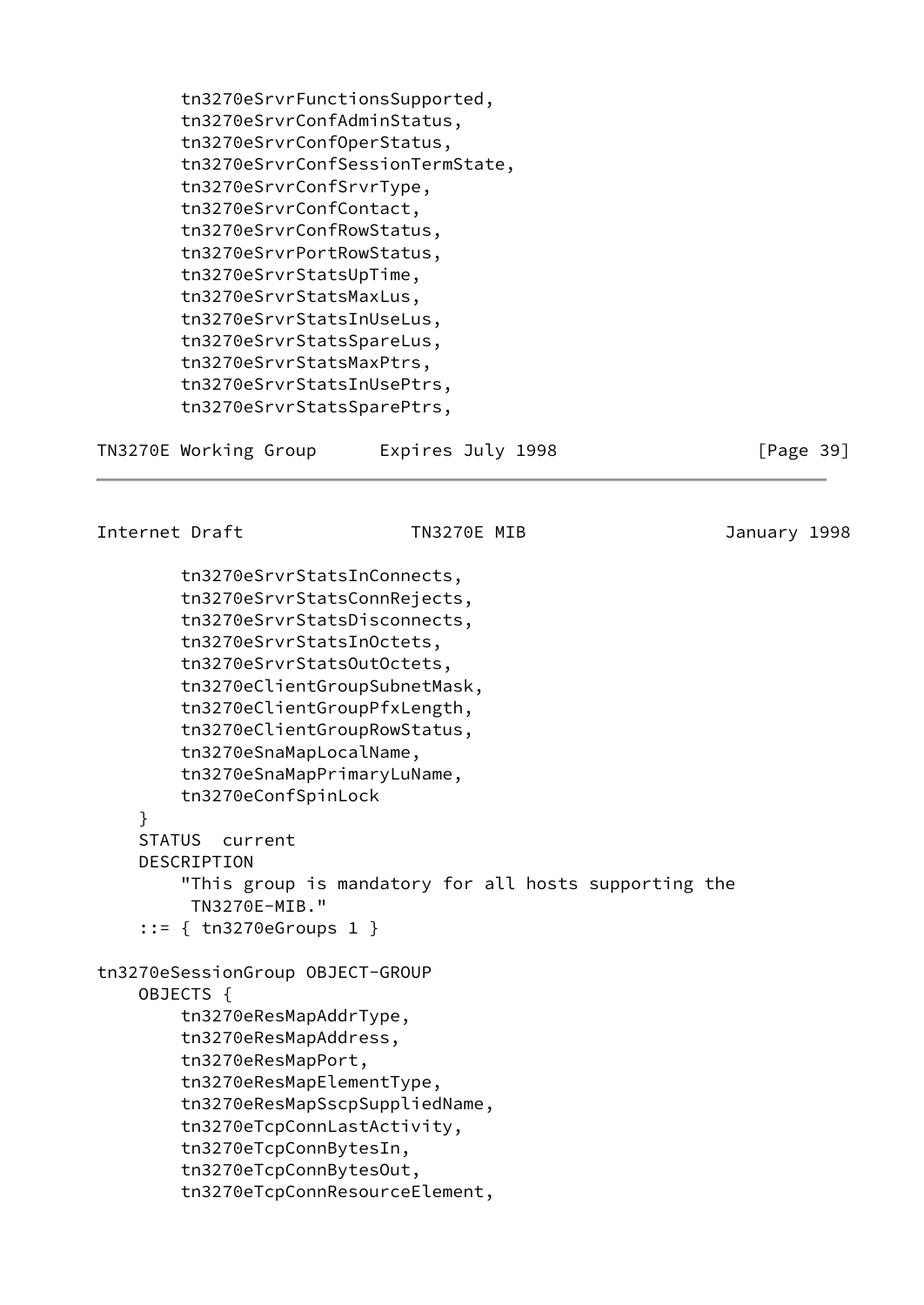```
 tn3270eTcpConnResourceType,
         tn3270eTcpConnDeviceType,
         tn3270eTcpConnFunctions,
         tn3270eTcpConnSrvrConfIndex
       }
     STATUS current
     DESCRIPTION
         "This group is mandatory for all hosts supporting the
         TN3270E-MIB."
     ::= { tn3270eGroups 2 }
tn3270eResMapGroup OBJECT-GROUP
     OBJECTS {
         tn3270eResPoolElementType,
         tn3270eResPoolRowStatus,
         tn3270eClientResMapRowStatus,
         tn3270eTcpConnId,
         tn3270eTcpConnClientIdFormat,
         tn3270eTcpConnClientId,
         tn3270eTcpConnTraceData,
         tn3270eTcpConnLogInfo,
         tn3270eTcpConnLuLuBindImage,
         tn3270eTcpConnSnaState,
         tn3270eTcpConnStateLastDiscReason
       }
     STATUS current
TN3270E Working Group Lexpires July 1998 [Page 40]
Internet Draft TN3270E MIB January 1998
     DESCRIPTION
         "This group is optional for all hosts supporting the
         TN3270E-MIB."
     ::= { tn3270eGroups 3 }
tn3270eHiCapacityGroup OBJECT-GROUP
     OBJECTS {
         tn3270eSrvrStatsHCInOctets,
         tn3270eSrvrStatsHCOutOctets
       }
     STATUS current
     DESCRIPTION
         "This group is optional for all hosts supporting the
          TN3270E-MIB. Its contents is a list of Counter64
          objects. An implementation that doesn't support
          these objects should return noSuchObject.
          Returning a zero is misleading. Support of these
          objects is recommended when the Counter32 versions
```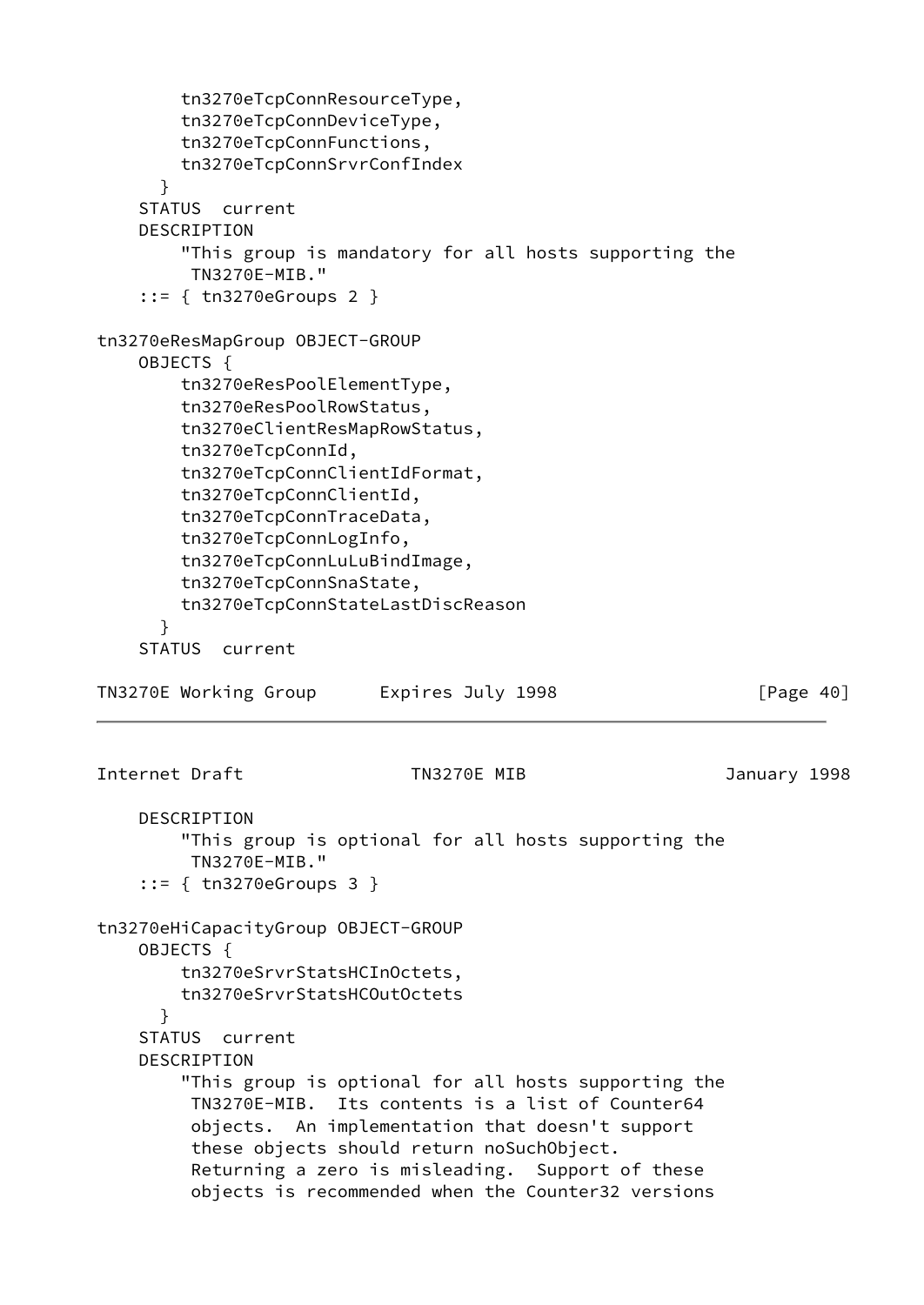can potentially wrap too frequently.

 The IF-MIB [\(RFC 2233](https://datatracker.ietf.org/doc/pdf/rfc2233)) requires that the 64 bit versions of its counters be implemented when an interface can support rates around 20 million bits per second or greater. This implies a minimum wrap rate of just over 28 minutes. It is recommended that this guidance be used for determining when an implementation should implement these objects." ::= { tn3270eGroups 4 }

END

## <span id="page-49-0"></span>[5.0](#page-49-0) Security Considerations

Certain management information defined in this MIB may be considered sensitive in some network environments. Therefore, authentication of received SNMP requests and controlled access to management information SHOULD be employed in such environments. The method for this authentication is a function of the SNMP Administrative Framework, and has not been expanded by this MIB.

Several objects in this MIB allow write access or provide for row creation. Allowing this support in a non-secure environment can have a negative effect on network operations. It is RECOMMENDED that implementers seriously consider whether set operations or row creation should be allowed without providing, at a minimum, authentication of request origin. It is RECOMMENDED that without such support, the following objects be implemented as read-only:

- o tn3270eSrvrConfInactivityTimout
- o tn3270eSrvrConfActivityCheck
- o tn3270eSrvrConfActivityTimeout
- o tn3270eSrvrConfActivityInterval
- o tn3270eSrvrConfAdminStatus
- o tn3270eSrvrConfSessionTermState

| TN3270E Working Group | Expires July 1998 | [Page 41]    |
|-----------------------|-------------------|--------------|
|                       |                   |              |
| Internet Draft        | TN3270E MIB       | January 1998 |

<span id="page-49-1"></span>

- o tn3270eSrvrConfContact
- o tn3270eClientGroupSubnetMask
- o tn3270eResPoolElementType
- o tn3270eSrvrConfRowStatus
- o tn3270eSrvrPortRowStatus
- o tn3270eClientGroupRowStatus
- o tn3270eResPoolRowStatus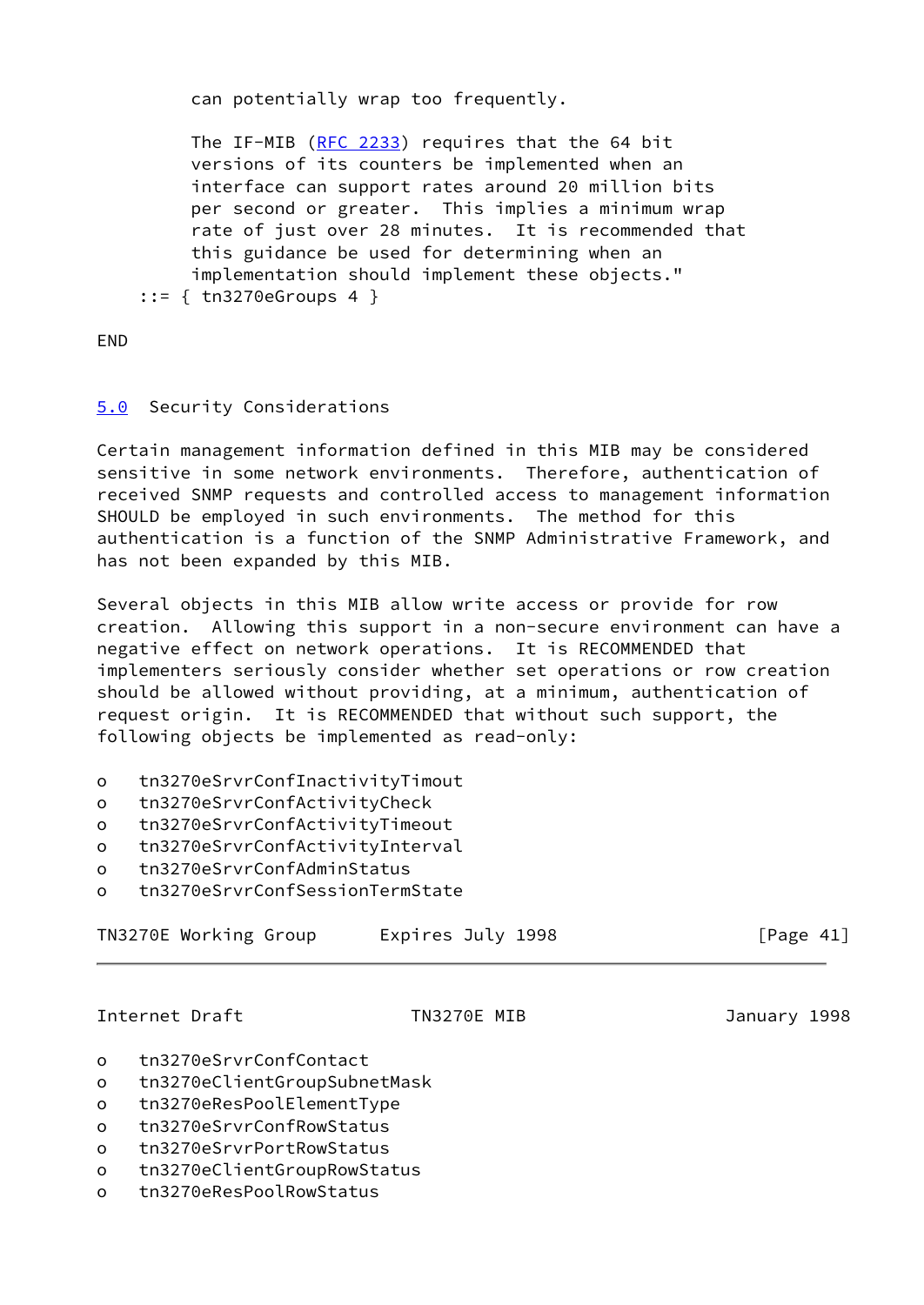## o tn3270eResMapRowStatus

## <span id="page-50-4"></span>[6.0](#page-50-4) Intellectual Property

The IETF takes no position regarding the validity or scope of any intellectual property or other rights that might be claimed to pertain to the implementation or use of the technology described in this document or the extent to which any license under such rights might or might not be available; neither does it represent that it has made any effort to identify any such rights. Information on the IETF's procedures with respect to rights in standards-track and standards-related documentation can be found in [BCP-11](https://datatracker.ietf.org/doc/pdf/bcp11). Copies of claims of rights made available for publication and any assurances of licenses to be made available, or the result of an attempt made to obtain a general license or permission for the use of such proprietary rights by implementers or users of this specification can be obtained from the IETF Secretariat.

The IETF invites any interested party to bring to its attention any copyrights, patents or patent applications, or other proprietary rights which may cover technology that may be required to practice this standard. Please address the information to the IETF Executive Director.

## <span id="page-50-5"></span>[7.0](#page-50-5) Acknowledgments

This document is a product of the TN3270E Working Group.

## <span id="page-50-6"></span>[8.0](#page-50-6) References

- <span id="page-50-3"></span>[1] Case, J., McCloghrie, K., Rose, M., and Waldbusser S., "Structure of Management Information for Version 2 of the Simple Network Management Protocol (SNMPv2)", [RFC 1902](https://datatracker.ietf.org/doc/pdf/rfc1902), January 1996.
- <span id="page-50-1"></span>[2] Postel, J., and Reynolds, J., "Telnet Protocol Specification", [RFC](https://datatracker.ietf.org/doc/pdf/rfc854) [854](https://datatracker.ietf.org/doc/pdf/rfc854), May 1983.
- <span id="page-50-2"></span>[3] Postel, J., and Reynolds, J., "Telnet Timing Mark Option", [RFC 860](https://datatracker.ietf.org/doc/pdf/rfc860), May 1983.
- <span id="page-50-0"></span>[4] Rekhter, J., "Telnet 3270 Regime Option", [RFC 1041,](https://datatracker.ietf.org/doc/pdf/rfc1041) January 1988.
- <span id="page-50-7"></span>[5] Case, J., McCloghrie, K., Rose, M., and Waldbusser, S., "Transport Mappings for Version 2 of the Simple Network Management Protocol (SNMPv2)", [RFC 1906](https://datatracker.ietf.org/doc/pdf/rfc1906), January 1996.

TN3270E Working Group Lexpires July 1998 [Page 42]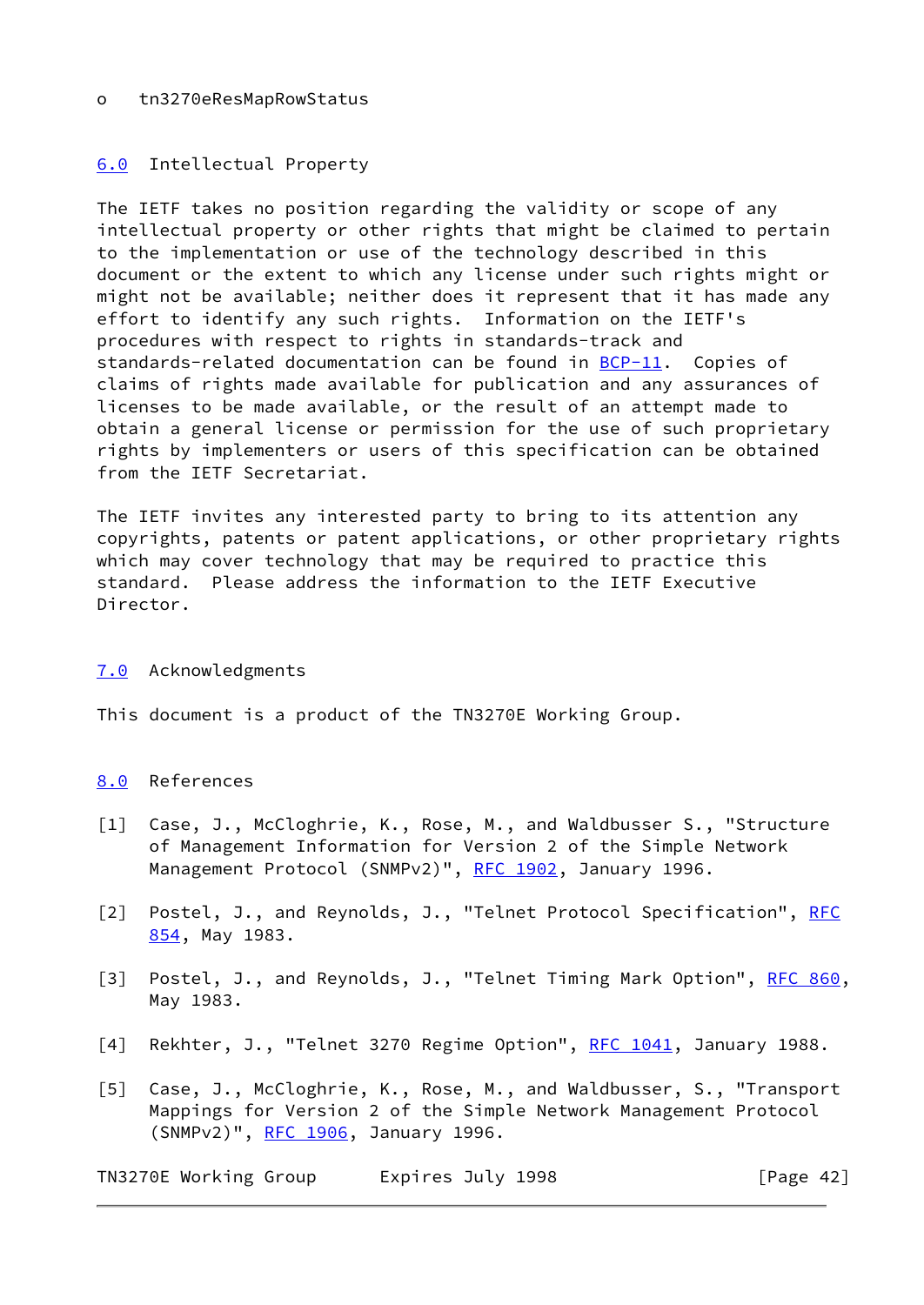<span id="page-51-2"></span>Internet Draft TN3270E MIB January 1998

- <span id="page-51-4"></span>[6] Case, J., McCloghrie, K., Rose, M., and Waldbusser, S., "Textual Conventions for Version 2 of the Simple Network Management Protocol (SNMPv2)", [RFC 1903](https://datatracker.ietf.org/doc/pdf/rfc1903), January 1996.
- <span id="page-51-6"></span>[7] Case, J., McCloghrie, K., Rose, M., and Waldbusser, S., "Protocol Operations for Version 2 of the Simple Network Management Protocol (SNMPv2)", [RFC 1905](https://datatracker.ietf.org/doc/pdf/rfc1905), January 1996.
- <span id="page-51-5"></span>[8] Case, J., McCloghrie, K., Rose, M., and Waldbusser, S., "Conformance Statements for Version 2 of the Simple Network Management Protocol (SNMPv2)", [RFC 1904](https://datatracker.ietf.org/doc/pdf/rfc1904), January 1996.
- <span id="page-51-7"></span>[9] Case, J., McCloghrie, K., Rose, M., and Waldbusser, S., "Management Information Base for Version 2 of the Simple Network Management Protocol (SNMPv2)", [RFC 1907](https://datatracker.ietf.org/doc/pdf/rfc1907), January 1996.
- <span id="page-51-11"></span>[10] McCloghrie, K., "TCP-MIB Definitions", November 1994.
- [11] Hinden, R., Deering, S., "IP Version 6 Addressing Architecture", <[draft-ietf-ipngwg-addr-arch-v2-02.txt>](https://datatracker.ietf.org/doc/pdf/draft-ietf-ipngwg-addr-arch-v2-02.txt), July 16, 1997.
- <span id="page-51-9"></span>[12] Krupczak, Cheryl, Saperia, Jonathan, "Definitions of System-Level Managed Objects for Applications", April 15, 1997.
- <span id="page-51-3"></span>[13] Bradner, S., "Key words for use in RFCs to Indicate Requirement Levels", [BCP 14](https://datatracker.ietf.org/doc/pdf/bcp14), [RFC 2119,](https://datatracker.ietf.org/doc/pdf/rfc2119) March 1997.
- <span id="page-51-0"></span>[14] Kelly, B., "TN3270 Enhancements", [RFC 1647,](https://datatracker.ietf.org/doc/pdf/rfc1647) July 1994.
- <span id="page-51-10"></span>[15] Harrington, D., Presuhn, R., Wijnen, B., "An Architecture for Describing SNMP Management Frameworks", [RFC 2271](https://datatracker.ietf.org/doc/pdf/rfc2271), January 1998.
- <span id="page-51-8"></span>[16] Case, J., McCloghrie, K., Rose, M., and Waldbusser, S., "Coexistence between Version 1 and Version 2 of the Internet-standard Network Management Framework", [RFC 1908,](https://datatracker.ietf.org/doc/pdf/rfc1908) January 1996.
- <span id="page-51-1"></span>[9.0](#page-51-1) Authors' Addresses

 Kenneth D. White Dept. BRQA/Bldg. 501/G114 IBM Corporation P.O.Box 12195 3039 Cornwallis Research Triangle Park, NC 27709, USA Phone: +1-919-254-0102 E-mail: kennethw@vnet.ibm.com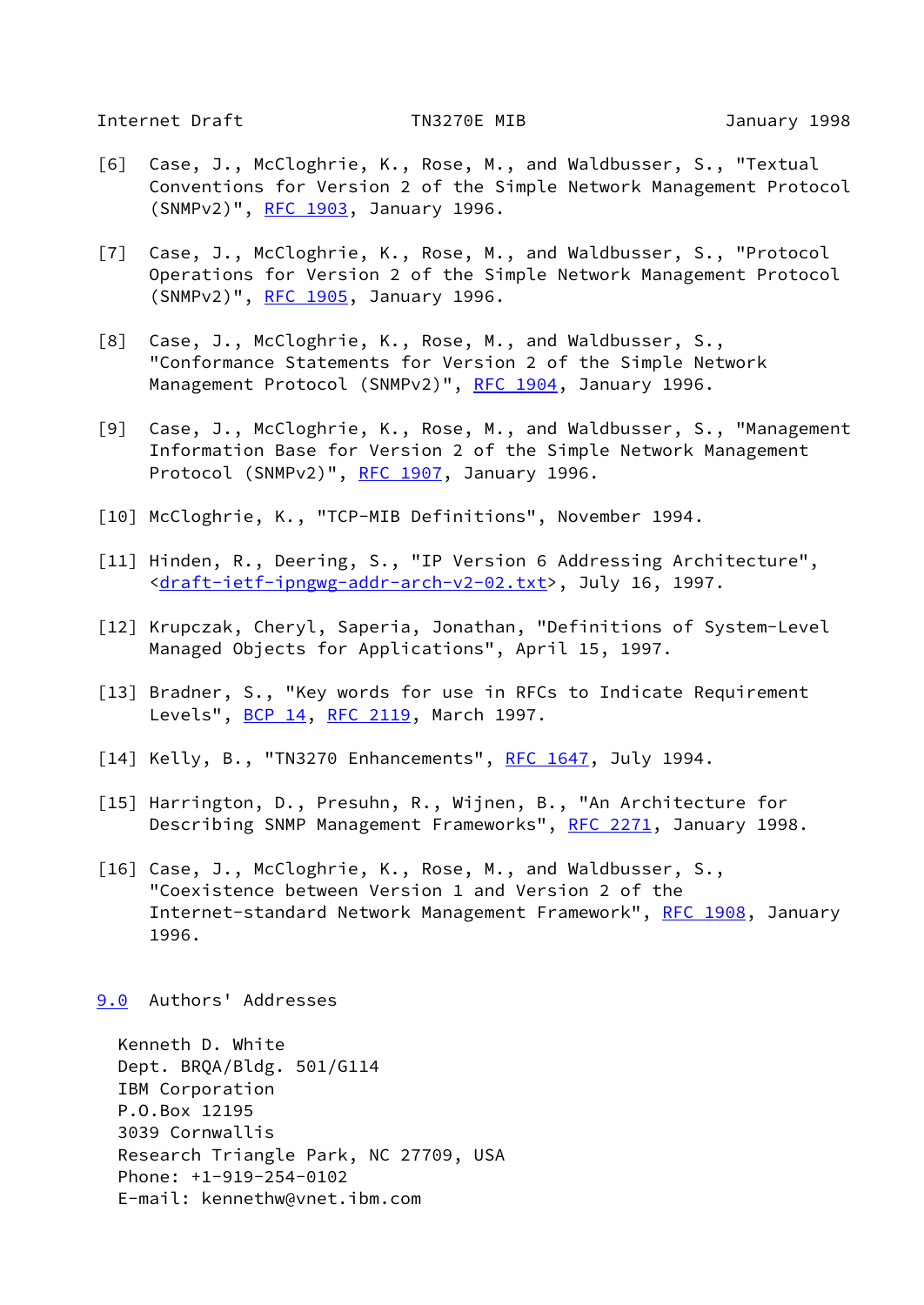Robert Moore Dept. BRQA/Bldg. 501/G114 IBM Corporation P.O.Box 12195 3039 Cornwallis Research Triangle Park, NC 27709, USA

TN3270E Working Group Lexpires July 1998 The Teage 43]

<span id="page-52-1"></span>Internet Draft TN3270E MIB January 1998

 Phone: +1-919-254-7507 E-mail: remoore@us.ibm.com

## <span id="page-52-0"></span>[10.0](#page-52-0) Full Copyright Statement

Copyright (C) The Internet Society (1997). All Rights Reserved.

This document and translations of it may be copied and furnished to others, and derivative works that comment on or otherwise explain it or assist in its implementation may be prepared, copied, published and distributed, in whole or in part, without restriction of any kind, provided that the above copyright notice and this paragraph are included on all such copies and derivative works. However, this document itself may not be modified in any way, such as by removing the copyright notice or references to the Internet Society or other Internet organizations, except as needed for the purpose of developing Internet standards in which case the procedures for copyrights defined in the Internet Standards process must be followed, or as required to translate it into languages other than English.

The limited permissions granted above are perpetual and will not be revoked by the Internet Society or its successors or assigns.

This document and the information contained herein is provided on an "AS IS" basis and THE INTERNET SOCIETY AND THE INTERNET ENGINEERING TASK FORCE DISCLAIMS ALL WARRANTIES, EXPRESS OR IMPLIED, INCLUDING BUT NOT LIMITED TO ANY WARRANTY THAT THE USE OF THE INFORMATION HEREIN WILL NOT INFRINGE ANY RIGHTS OR ANY IMPLIED WARRANTIES OF MERCHANTABILITY OR FITNESS FOR A PARTICULAR PURPOSE.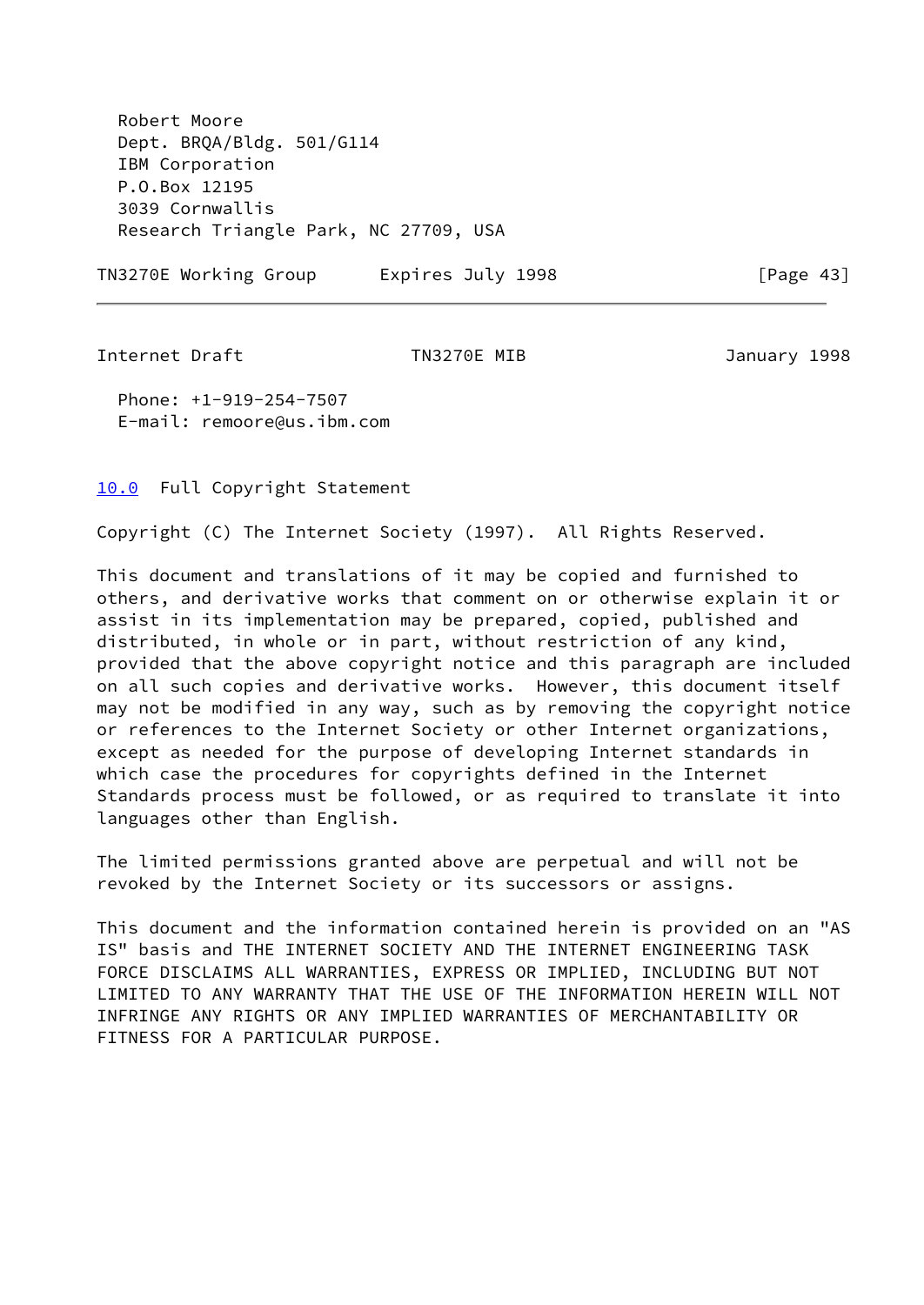TN3270E Working Group Lexpires July 1998 [Page 44]

#### Appendix A. IANATn3270eTC-MIB

This appendix defines the current content of the IANATn3270eTC-MIB. This section should be removed from this document prior to its approval, at which time this MIB will be administered by IANA. IANATn3270eTC-MIB DEFINITIONS ::= BEGIN

IMPORTS MODULE-IDENTITY, experimental FROM SNMPv2-SMI TEXTUAL-CONVENTION FROM SNMPv2-TC; ianaTn3270eTcMib MODULE-IDENTITY LAST-UPDATED "9802020000Z" -- February 2, 1998 ORGANIZATION "IANA" CONTACT-INFO "Internet Assigned Numbers Authority Postal: USC/Information Sciences Institute 4676 Admiralty Way, Marina del Rey, CA 90292 Tel: +1 310 822 1511 E-Mail: iana@isi.edu" DESCRIPTION "This module defines a set of textual conventions for use by the TN3270E-MIB and the TN3270E-RT-MIB.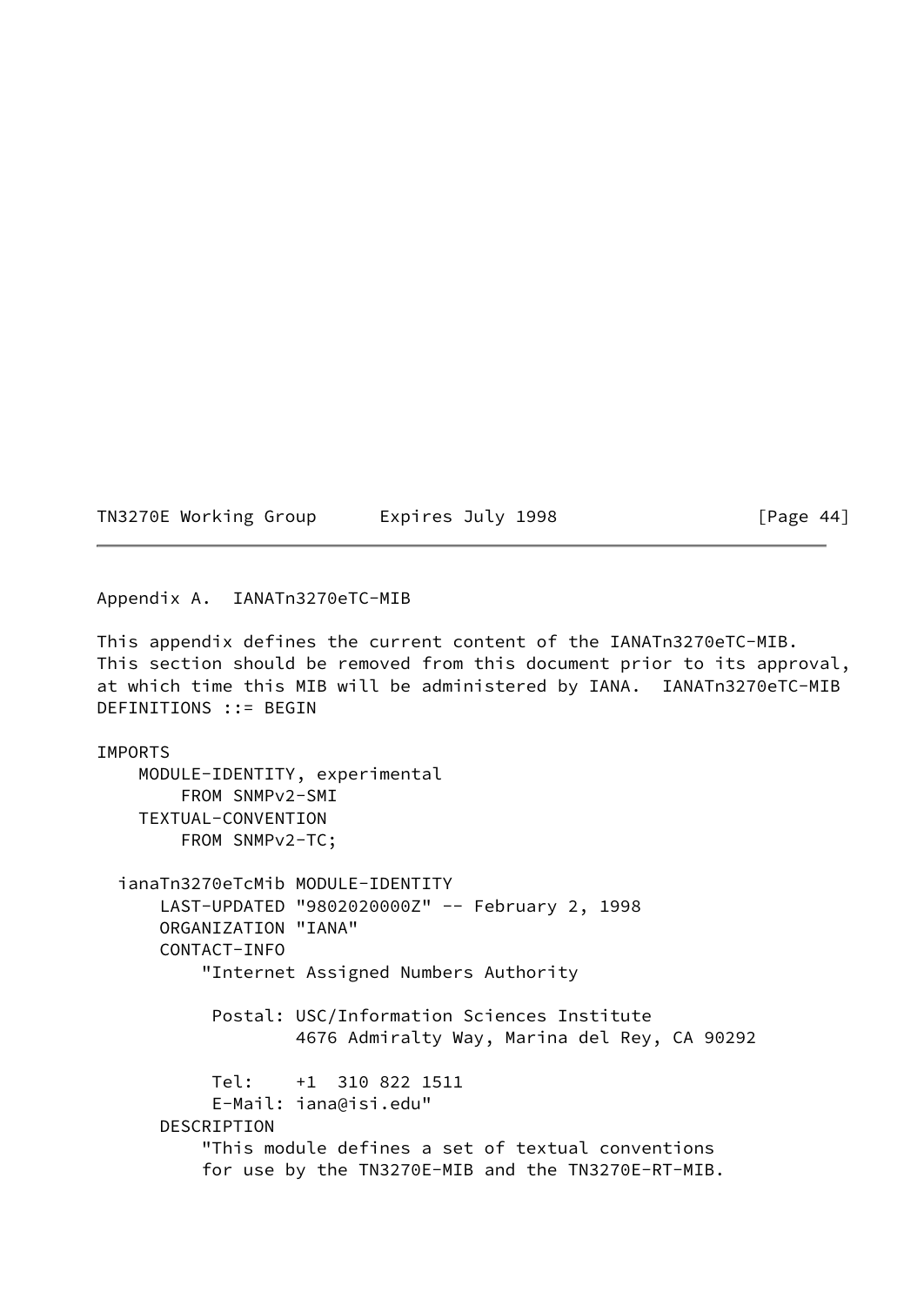Any additions or changes to the contents of this MIB module must first be discussed on the tn3270e working group list at: tn3270e@list.nih.gov and approved by one of the following TN3270E working group contacts: Ed Bailey (co-chair) - elbailey@us.ibm.com Michael Boe (co-chair) - mboe@cisco.com Ken White - kennethw@vnet.ibm.com Robert Moore - remoore@us.ibm.com The above list of contacts can be altered with the approval of the two co-chairs. The Textual Conventions defined within this MIB have no security issues associated with them unless explicitly stated in their corresponding DESCRIPTION clause." -- Need a real OID assigned  $::=$  { experimental 2001 } IANATn3270Functions ::= TEXTUAL-CONVENTION STATUS current DESCRIPTION "This textual convention reflects the current set of TN3270 and TN3270E functions that can be negotiated

TN3270E Working Group Lexpires July 1998 [Page 45]

between a server and its client:

#### [RFC856](https://datatracker.ietf.org/doc/pdf/rfc856)

[RFC885](https://datatracker.ietf.org/doc/pdf/rfc885)

| transmitBinary | The sender of this command REQUESTS  |
|----------------|--------------------------------------|
|                | permission to begin transmitting, or |
|                | confirms that it will now begin      |
|                | transmitting characters which are to |
|                | be interpreted as 8 bits of binary   |
|                | data by the receiver of the data.    |
| <b>RFC820</b>  |                                      |
| timeMark       | The sender of this command REQUESTS  |

| timeMark | The sender of this command REQUESTS   |
|----------|---------------------------------------|
|          | that the receiver of this command     |
|          | return a WILL TIMING-MARK in the data |
|          | stream at the 'appropriate place'     |

 endOfRecord The sender of this command requests permission to begin transmission of the Telnet END-OF-RECORD (EOR) code when transmitting data characters, or the sender of this command confirms it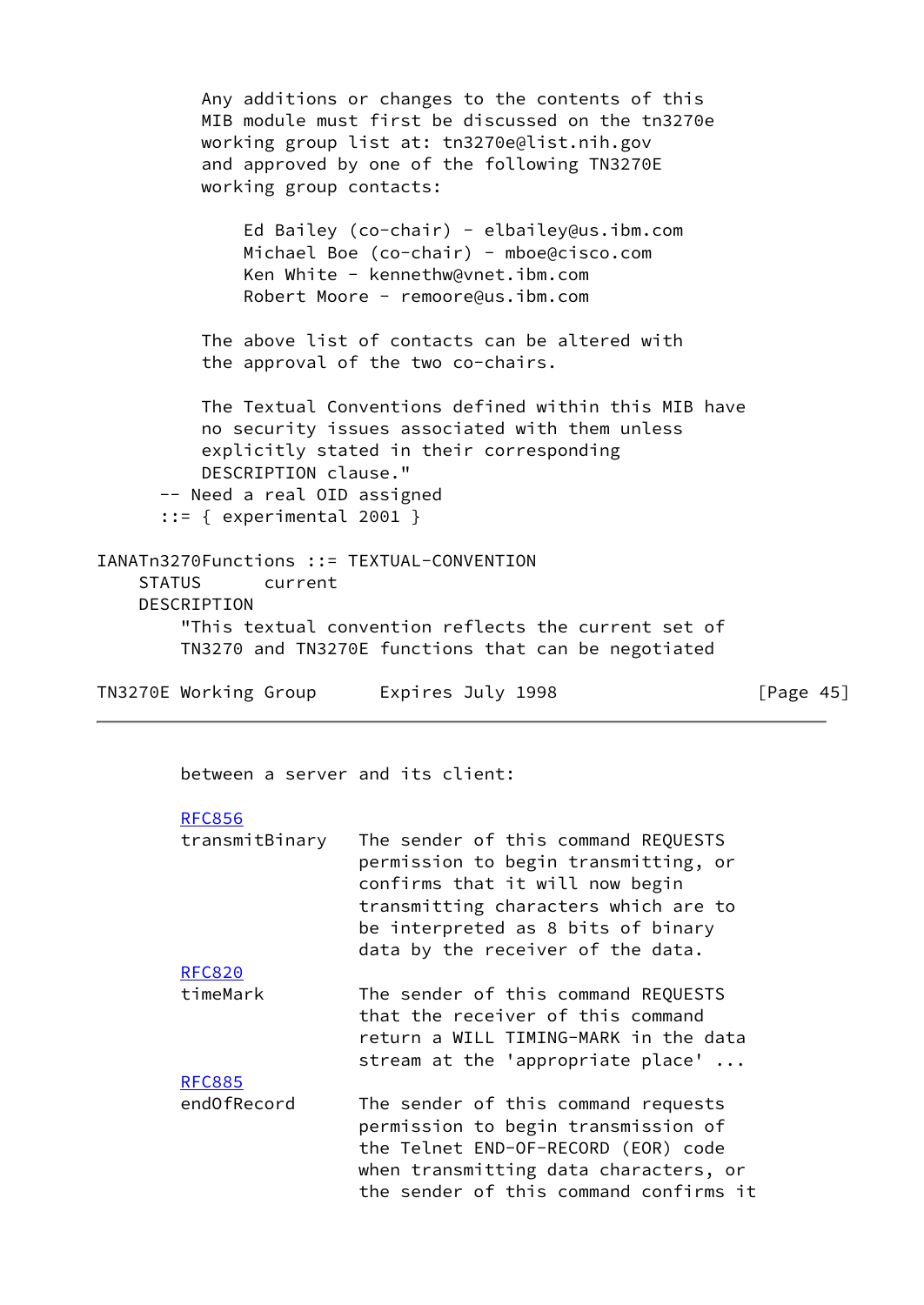|               |                        | will now begin transmission of EORs<br>with transmitted data characters.                                                                                                                                     |  |
|---------------|------------------------|--------------------------------------------------------------------------------------------------------------------------------------------------------------------------------------------------------------|--|
|               | RFC1091                |                                                                                                                                                                                                              |  |
|               | terminalType           | Sender is willing to send terminal<br>type information in a subsequent<br>sub-negotiation.                                                                                                                   |  |
|               | RFC1041                |                                                                                                                                                                                                              |  |
|               | tn3270Regime           | Sender is willing to send list of<br>supported 3270 Regimes in a<br>subsequent sub-negotiation.                                                                                                              |  |
|               | <b>RFC1647</b>         |                                                                                                                                                                                                              |  |
|               | scsCtlCodes            | (Printer sessions only). Allows the<br>use of the SNA Character Stream (SCS)<br>and SCS control codes on the session.<br>SCS is used with LU type 1 SNA sessions.                                            |  |
|               | dataStreamCtl          | (Printer sessions only). Allows the use<br>of the standard 3270 data stream.<br>This                                                                                                                         |  |
|               | responses              | corresponds to LU type 3 SNA sessions.<br>Provides support for positive and<br>negative response handling. Allows the<br>server to reflect to the client any and<br>all definite, exception, and no response |  |
|               | bindImage              | requests sent by the host application.<br>Allows the server to send the SNA Bind<br>image and Unbind notification to the<br>client.                                                                          |  |
|               | sysreq                 | Allows the client and server to emulate<br>some (or all, depending on the server) of<br>the functions of the SYSREQ key in an SNA<br>environment."                                                           |  |
| <b>SYNTAX</b> | BITS $\{$              |                                                                                                                                                                                                              |  |
|               |                        | transmitBinary(0),-- rfc856<br>timemark $(1)$ , $-$ rfc860<br>$end0fRecord(2)$ , $-rfc885$                                                                                                                   |  |
|               | TN3270E Working Group  | Expires July 1998<br>[Page 46]                                                                                                                                                                               |  |
|               | }                      | terminalType $(3)$ , -- $rfc1091$<br>tn3270Regime(4), $--$ rfc1041<br>$scstlcodes(5)$ , -- $rfc1647$<br>$dataStreamCut(6), -- rfc1647$<br>bindImage $(8)$ , $  rfc1647$<br>-- <u>rfc1647</u><br>system(9)    |  |
| <b>STATUS</b> | current<br>DESCRIPTION | IANATn3270eClientType ::= TEXTUAL-CONVENTION                                                                                                                                                                 |  |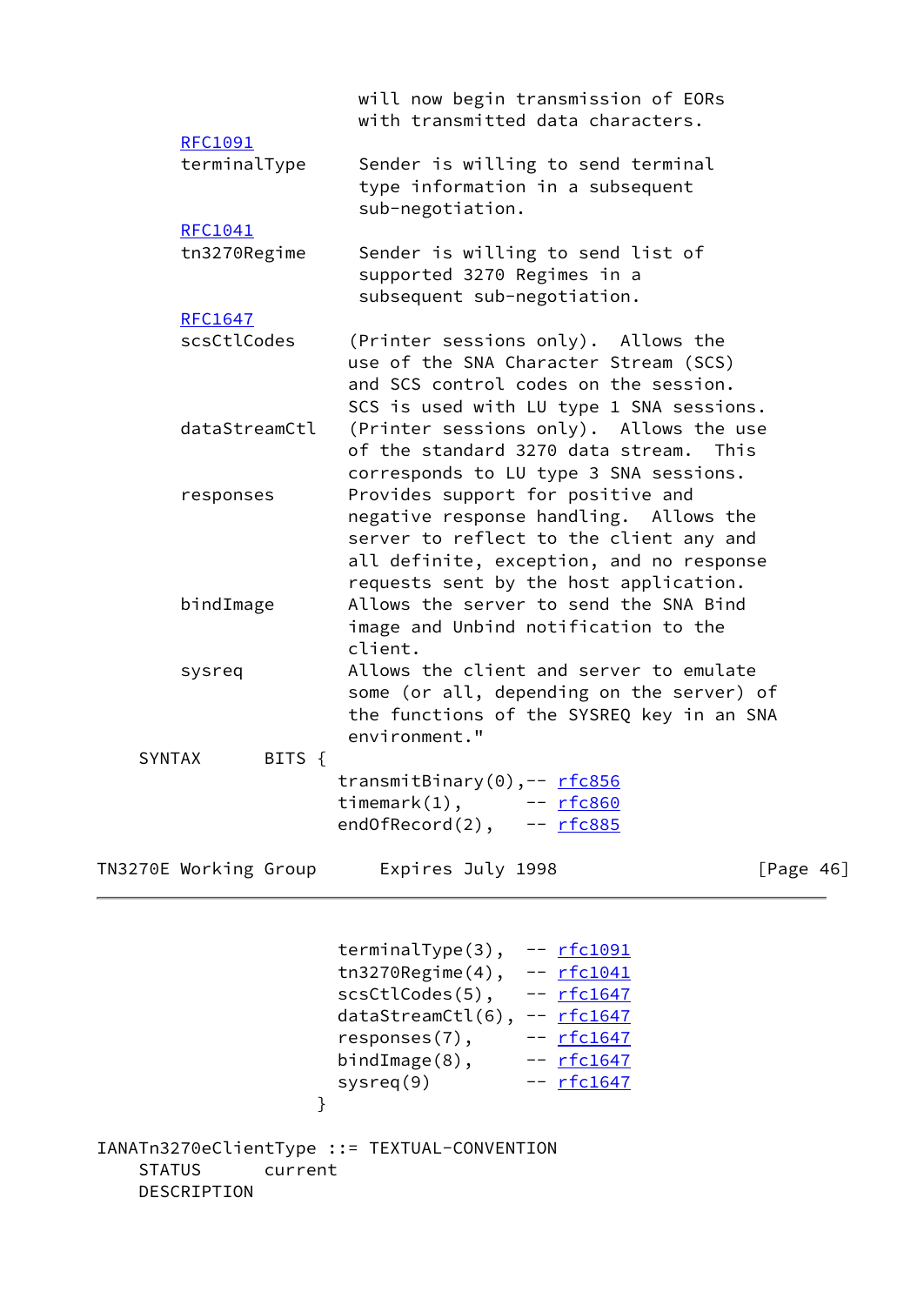"The textual convention for defining the set of enumerations used by tn3270eTcpConnClientIdFormat in the TN3270E-MIB:

 ENUMERATION OCTETs DESCRIPTION none(0) 0 Not specified other(1) 1..512 Implementation specific ipv4(2) 6 4-octet IP Address plus 2-octet TCP Port ipv6(3) 18 16-octet IPv6 Address plus 2-octet TCP Port domainName(4) 1..512 The DNS name of a client. truncDomainName(5) 1..512 The truncated DNS name of a client. string(6) 1..512 Unknown Utf8String certificate(7) 1..512 certificate userId(8) 1..8 Client's userid x509dn(9) 1..512 X.509 Distinguished Name Representation of a certificate(7) may be lead to a security exposure and is NOT RECOMMENDED without adequate security." SYNTAX INTEGER {  $none(0)$ , other(1),  $ipv4(2)$ , ipv6(3), domainName(4), truncDomainName(5), string(6), certificate(7), userId(8), x509dn(9) } IANATn3270eLogData ::= TEXTUAL-CONVENTION STATUS current DESCRIPTION "An octet string representing log data as pertaining to either a TN3270 or TN3270E Session as reported from a TN3270E Working Group Lexpires July 1998 [Page 47]

 TN3270E Server. Log data is stored in an octet string in time order (from earliest to latest).

Each log element has the following form: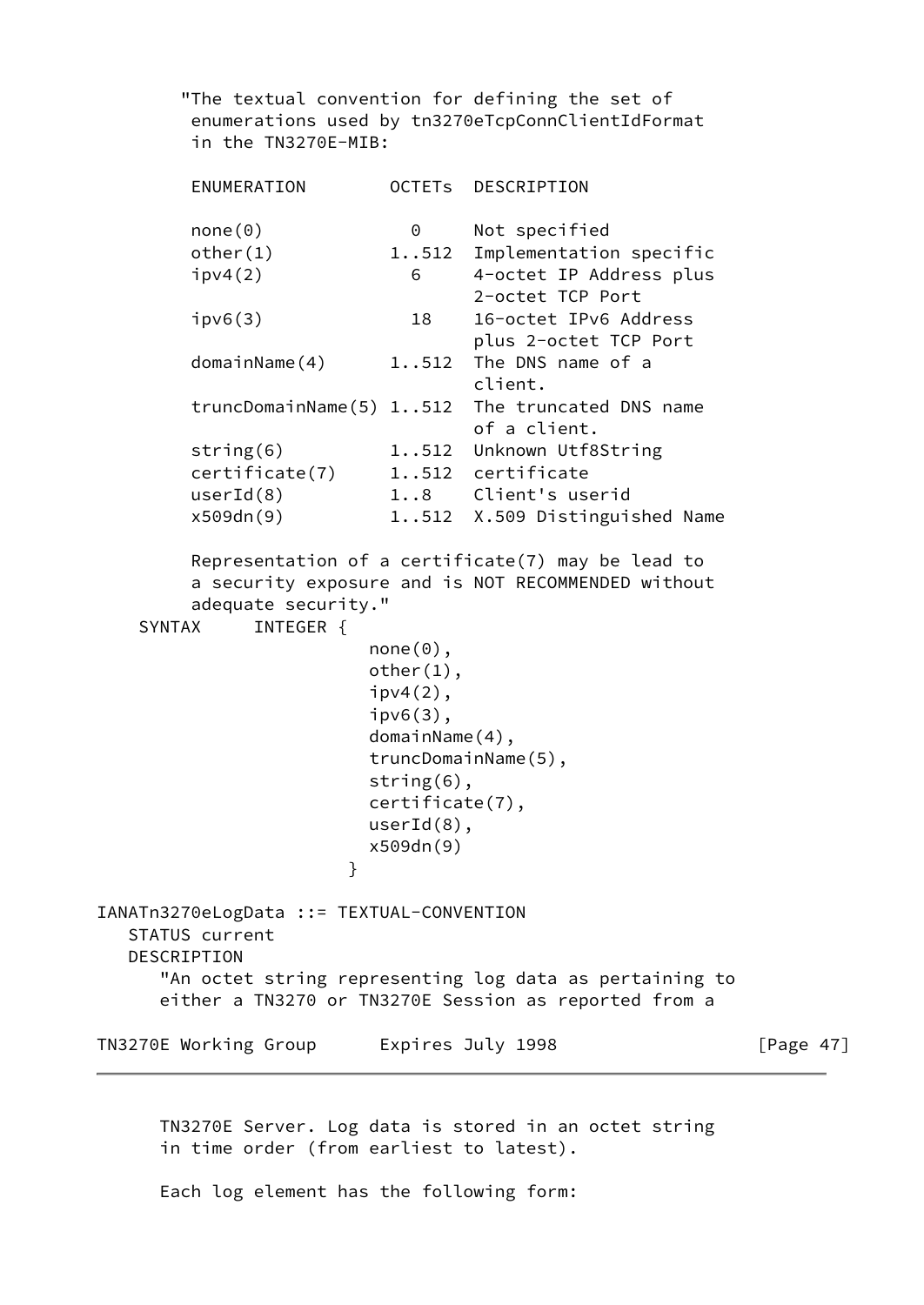+------+----+---------+------------+ !length!type!TimeStamp! data ! +------+----+---------+------------+

#### where

 length = one-octet length of the data portion of the trace element, not including the length, type, and TimeStamp fields type = one-octet code point characterizing the data. TimeStamp = A 4 octet field that follows the TimeStamp (TimeTicks) textual convention as defined by [RFC 1903](https://datatracker.ietf.org/doc/pdf/rfc1903).  $data = initial part of a PDU.$  length type 0-250 x'00' - unknown 0 x'01' - inactivity timer expired 0 x'02' - dynamic timer expired 0 x'03' - actlu req 0 x'04' - bind req 0 x'05' - clear req 0 x'06' - dactlu req 0 x'07' - warm actpu req 0 x'08' - sdt req 0 x'09' - unbind req 0 x'0A' - notify resp 0 x'0B' - reply PSID neg rsp 0 x'0C' - reply PSID pos rsp 0 x'0D' - unbind rsp 0 x'0E' - hierarchical reset 0 x'0F' - client connect req 0 x'10' - client disconnect req 0 x'11' - timingmark received 0 x'12' - flowControl timer expired 0 x'13' - neg rsp to host 0 x'14' - neg rsp from host 0 x'15' - data contention 0 x'16' - no buffer to send SNA data 0 x'17' - receive response while inbound 0 x'18' - client protocol error 0 x'19' - badClientSequenceReceived  $1-250$   $x'1A'$  - utf8String 2 x'1B' - hexCode, implementation dependent

 log event entries have a minimum length of 6 octets. The zero-length string indicates that no log data is available."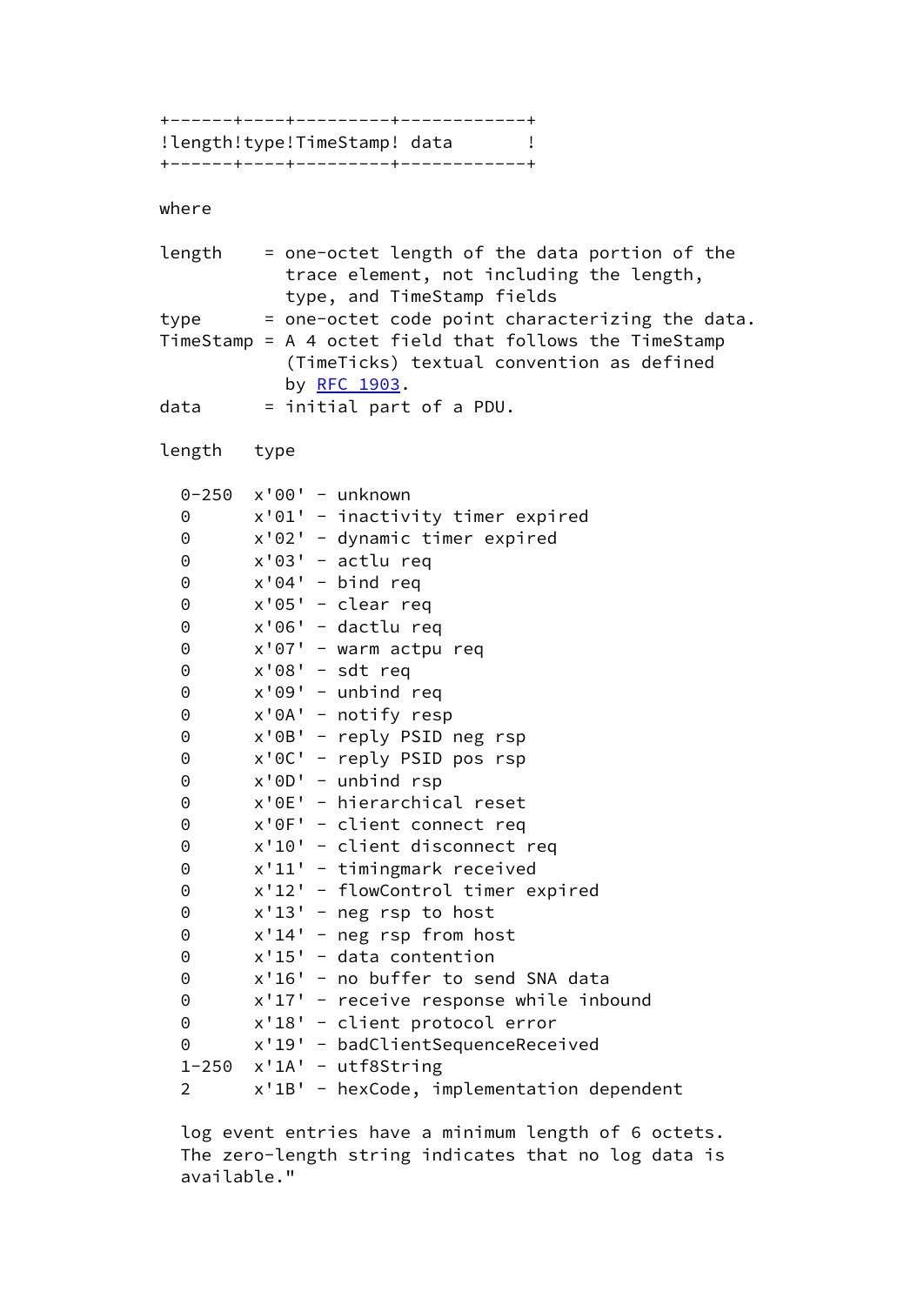SYNTAX OCTET STRING (SIZE (0..256))

END